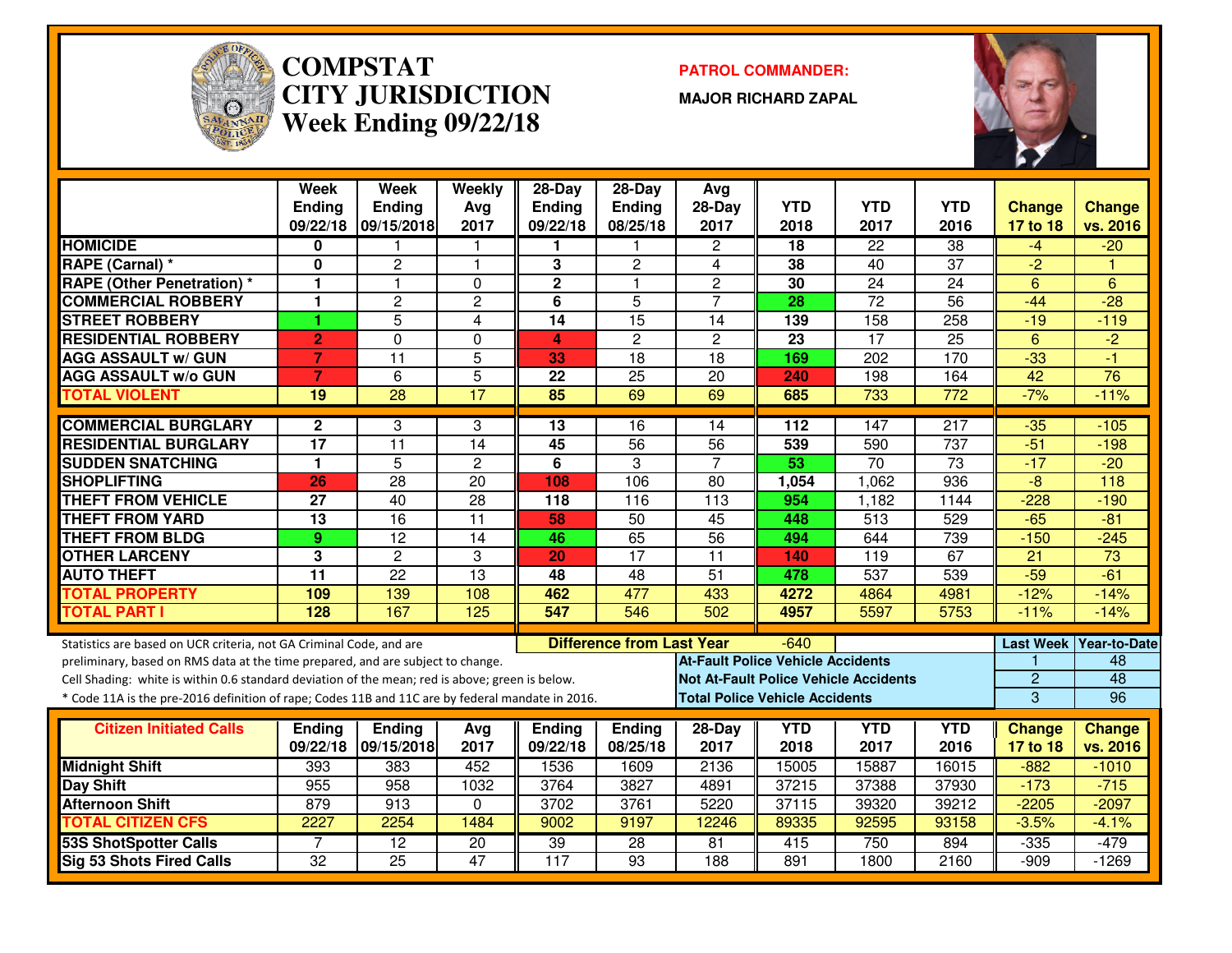

#### **COMPSTAT PRECINCT COMMANDER: NORTH PRECINCTWeek Ending 09/22/18**

**CAPT. CARY HILL**



|                                                                                                  | <b>Week</b><br><b>Ending</b><br>9/22/18 | <b>Week</b><br>Ending<br>09/15/2018 | Weekly<br>Avg<br>2017 | $28-Day$<br><b>Ending</b><br>9/22/18 | $28-Day$<br>Ending<br>8/25/18    | Avg<br>$28-Day$<br>2017                      | <b>YTD</b><br>2018 | <b>YTD</b><br>2017 | <b>YTD</b><br>2016 | <b>Change</b><br>17 to 18 | <b>Change</b><br>vs. 2016 |
|--------------------------------------------------------------------------------------------------|-----------------------------------------|-------------------------------------|-----------------------|--------------------------------------|----------------------------------|----------------------------------------------|--------------------|--------------------|--------------------|---------------------------|---------------------------|
| <b>HOMICIDE</b>                                                                                  | 0                                       | 0                                   | 0                     | 0                                    |                                  | $\Omega$                                     | 4                  | 3                  | 3                  |                           |                           |
| RAPE (Carnal) *                                                                                  | 0                                       | $\mathbf 1$                         | 0                     | 1                                    | 0                                | $\mathbf{1}$                                 | 9                  | $\overline{15}$    | $\overline{12}$    | -6                        | $-3$                      |
| <b>RAPE (Other Penetration) *</b>                                                                | 1                                       | $\Omega$                            | 0                     | $\blacktriangleleft$                 | $\Omega$                         | 0                                            | $5\phantom{.0}$    | 4                  | 6                  | $\overline{1}$            | -1                        |
| <b>COMMERCIAL ROBBERY</b>                                                                        | 0                                       | 1                                   | 0                     | $\mathbf 2$                          | 0                                | $\mathbf{1}$                                 | 6                  | $\overline{11}$    | $\overline{7}$     | $-5$                      | -1                        |
| <b>STREET ROBBERY</b>                                                                            | 0                                       | $\mathbf{1}$                        | 1                     | $\overline{4}$                       | $\overline{5}$                   | 4                                            | 43                 | $\overline{56}$    | 106                | $-13$                     | $-63$                     |
| <b>RESIDENTIAL ROBBERY</b>                                                                       | $\mathbf 0$                             | $\Omega$                            | 0                     | $\mathbf 0$                          | $\mathbf 0$                      | $\Omega$                                     | 4                  | $\mathbf{1}$       | 5                  | 3                         | $-1$                      |
| <b>AGG ASSAULT w/ GUN</b>                                                                        | $\overline{2}$                          | $\overline{2}$                      | $\mathbf{1}$          | 9                                    | $\overline{5}$                   | $\overline{4}$                               | 40                 | 43                 | 34                 | $-3$                      | 6                         |
| <b>AGG ASSAULT w/o GUN</b>                                                                       | $\mathbf 2$                             | $\overline{c}$                      | $\overline{c}$        | $\overline{7}$                       | $\overline{7}$                   | 6                                            | 78                 | $\overline{51}$    | 50                 | $\overline{27}$           | $\overline{28}$           |
| <b>TOTAL VIOLENT</b>                                                                             | 5                                       | $\overline{7}$                      | $\overline{4}$        | $\overline{24}$                      | $\overline{18}$                  | 17                                           | 189                | 184                | $\overline{223}$   | 3%                        | $-15%$                    |
| <b>COMMERCIAL BURGLARY</b>                                                                       | 1                                       | 0                                   | 1                     | 1                                    | 3                                | 4                                            | $\overline{23}$    | 42                 | 44                 | -19                       | $-21$                     |
| <b>RESIDENTIAL BURGLARY</b>                                                                      | $\mathbf 2$                             | 0                                   | $\overline{c}$        | $\overline{7}$                       | 6                                | $\overline{7}$                               | 62                 | 63                 | $\overline{77}$    | -1                        | $-15$                     |
| <b>SUDDEN SNATCHING</b>                                                                          | $\mathbf{0}$                            | 1                                   | 1                     | 1                                    | $\mathbf{1}$                     | 3                                            | 24                 | 36                 | 42                 | $-12$                     | $-18$                     |
| <b>SHOPLIFTING</b>                                                                               | 3                                       | 9                                   | 3                     | 19                                   | $\overline{11}$                  | $\overline{12}$                              | 192                | 145                | 149                | 47                        | 43                        |
| <b>THEFT FROM VEHICLE</b>                                                                        | 4                                       | 10                                  | 6                     | $\overline{25}$                      | 24                               | 24                                           | 198                | 285                | 379                | $-87$                     | $-181$                    |
| <b>THEFT FROM YARD</b>                                                                           | $\overline{3}$                          | $\overline{5}$                      | 3                     | 21                                   | 10                               | $\overline{11}$                              | 121                | 163                | 165                | $-42$                     | $-44$                     |
| <b>THEFT FROM BLDG</b>                                                                           | $\overline{3}$                          | $\overline{2}$                      | 4                     | 11                                   | 23                               | 15                                           | 135                | 183                | $\overline{221}$   | $-48$                     | $-86$                     |
| <b>OTHER LARCENY</b>                                                                             | $\mathbf{1}$                            | 0                                   | $\mathbf{1}$          | 6                                    | $\overline{2}$                   | $\overline{c}$                               | 34                 | 31                 | 20                 | 3                         | 14                        |
| <b>AUTO THEFT</b>                                                                                | $\overline{3}$                          | $\overline{7}$                      | 3                     | $\overline{12}$                      | 14                               | $\overline{12}$                              | 100                | 137                | 145                | $-37$                     | $-45$                     |
| <b>TOTAL PROPERTY</b>                                                                            | 20                                      | 34                                  | $\overline{22}$       | 103                                  | 94                               | 90                                           | 889                | 1085               | 1242               | $-18%$                    | $-28%$                    |
| <b>TOTAL PART I</b>                                                                              | $\overline{25}$                         | 41                                  | $\overline{27}$       | 127                                  | 112                              | 107                                          | 1078               | 1269               | 1465               | $-15%$                    | $-26%$                    |
| Statistics are based on UCR criteria, not GA Criminal Code, and are                              |                                         |                                     |                       |                                      | <b>Difference from Last Year</b> |                                              | $-191$             |                    |                    |                           | Last Week Year-to-Date    |
| preliminary, based on RMS data at the time prepared, and are subject to change.                  |                                         |                                     |                       |                                      |                                  | <b>At-Fault Police Vehicle Accidents</b>     |                    |                    |                    |                           | 10                        |
| Cell Shading: white is within 0.6 standard deviation of the mean; red is above; green is below.  |                                         |                                     |                       |                                      |                                  | <b>Not At-Fault Police Vehicle Accidents</b> |                    |                    |                    | $\overline{0}$            | 10                        |
| * Code 11A is the pre-2016 definition of rape; Codes 11B and 11C are by federal mandate in 2016. |                                         |                                     |                       |                                      |                                  | <b>Total Police Vehicle Accidents</b>        |                    |                    |                    | $\overline{1}$            | 20                        |
|                                                                                                  | Week                                    | <b>Week</b>                         | Weekly                | 28-Day                               | $28-Day$                         | Avg                                          |                    |                    |                    |                           |                           |
| <b>Citizen Initiated Calls</b>                                                                   | <b>Ending</b>                           | Ending                              | Avg                   | <b>Ending</b>                        | Ending                           | $28-Day$                                     | <b>YTD</b>         | <b>YTD</b>         | <b>YTD</b>         | <b>Change</b>             | <b>Change</b>             |
|                                                                                                  | 09/22/18                                | 09/15/2018                          | 2017                  | 09/22/18                             | 08/25/18                         | 2017                                         | 2018               | 2017               | 2016               | 17 to 18                  | vs. 2016                  |
| <b>Midnight Shift</b>                                                                            | 120                                     | 113                                 | $\overline{121}$      | 469                                  | 496                              | 484                                          | 4421               | 4479               | 4533               | $-58$                     | $-112$                    |
| Day Shift                                                                                        | 221                                     | 239                                 | 233                   | 939                                  | 924                              | 931                                          | 9311               | 8702               | 9066               | 609                       | 245                       |
| <b>Afternoon Shift</b>                                                                           | 210                                     | 204                                 | 0                     | 879                                  | 948                              | 1010                                         | 8992               | 9169               | 9280               | $-177$                    | $-288$                    |
| <b>TOTAL CITIZEN CFS</b>                                                                         | 551                                     | 556                                 | 354                   | 2287                                 | 2368                             | 2425                                         | 22724              | 22350              | 22879              | 1.7%                      | $-0.7%$                   |
| <b>53S ShotSpotter Calls</b>                                                                     | $\mathbf{2}$                            | 1                                   | 3                     | 5                                    | $\overline{5}$                   | $\overline{12}$                              | $\overline{56}$    | 110                | 134                | $-54$                     | $-78$                     |
| <b>Sig 53 Shots Fired Calls</b>                                                                  | $\overline{4}$                          | 4                                   | $\overline{7}$        | $\overline{26}$                      | $\overline{19}$                  | $\overline{29}$                              | 239                | 256                | 344                | $-17$                     | $-105$                    |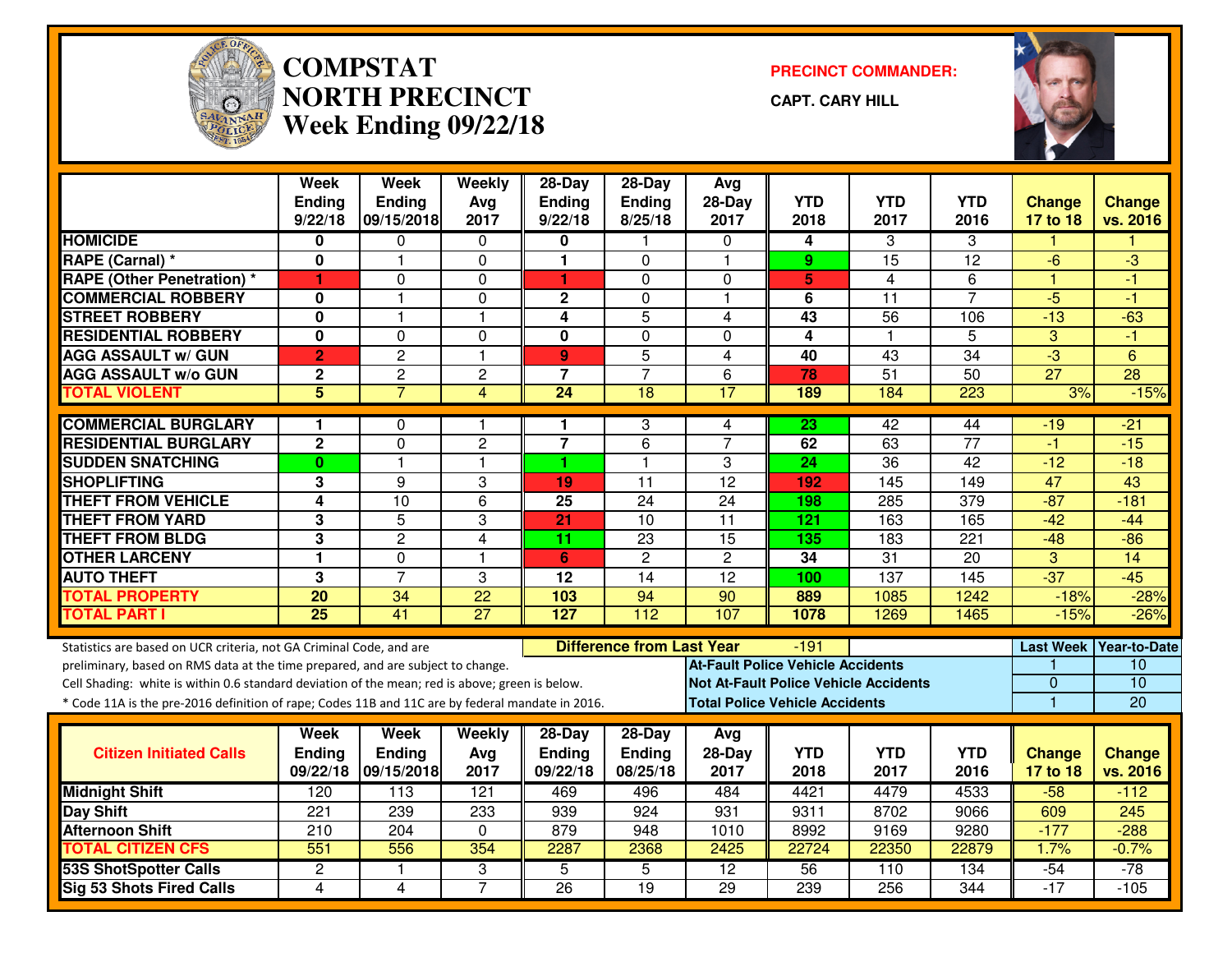# **BEAT 21 North PrecinctWeek Ending 09/22/18**

|                                  |              |                | <b>Last 4 Weeks</b> |               | 28 Days        | 28 Day  |                |                |                |                |                |
|----------------------------------|--------------|----------------|---------------------|---------------|----------------|---------|----------------|----------------|----------------|----------------|----------------|
|                                  | Ending       | <b>Ending</b>  | <b>Ending</b>       | <b>Ending</b> | <b>Ending</b>  | Average | <b>YTD</b>     | <b>YTD</b>     | <b>YTD</b>     | <b>Change</b>  | <b>Change</b>  |
|                                  | 09/01/18     | 09/08/18       | 09/15/18            | 09/22/18      | 09/22/18       | 2017    | 2018           | 2017           | 2016           | 17 to 18       | vs. 2016       |
| <b>HOMICIDE</b>                  | $\Omega$     | 0              | 0                   | 0             | $\Omega$       | 0.0     | 0              | $\Omega$       | 0              | $\Omega$       | $\Omega$       |
| RAPE (Carnal) *                  | $\Omega$     | 0              | $\Omega$            | $\Omega$      | $\Omega$       | 0.1     | $\Omega$       | $\mathbf{1}$   | $\mathbf{1}$   | $-1$           | -1             |
| <b>RAPE (Other Penetration)*</b> | 0            | 0              | $\mathbf 0$         | 0             | 0              | 0.0     | $\mathbf{1}$   | 0              | 0              | $\mathbf{1}$   | $\overline{1}$ |
| <b>COMMERCIAL ROBBERY</b>        | 0            | 0              | $\mathbf 0$         | 0             | 0              | 0.1     | 0              | $\mathbf{1}$   | $\mathbf{1}$   | $-1$           | $-1$           |
| <b>STREET ROBBERY</b>            | 0            | 0              | $\mathbf 0$         | 0             | 0              | 0.2     | 0              | $\overline{2}$ | 0              | $-2$           | $\overline{0}$ |
| <b>RESIDENTIAL ROBBERY</b>       | 0            | 0              | $\mathbf 0$         | $\mathbf{0}$  | 0              | 0.0     | $\mathbf 0$    | 0              | 0              | $\mathbf{0}$   | $\mathbf{0}$   |
| <b>AGG ASSAULT W/ GUN</b>        | 0            | 0              | $\mathbf 0$         | 0             | 0              | 0.2     | $\overline{2}$ | $\mathbf{1}$   | 0              | $\mathbf{1}$   | $\overline{2}$ |
| <b>AGG ASSAULT W/o GUN</b>       | 0            | 0              | 0                   | $\mathbf{0}$  | $\mathbf 0$    | 0.2     | 3              | $\mathbf{1}$   | 3              | $\overline{2}$ | $\overline{0}$ |
| <b>TOTAL VIOLENT</b>             | $\mathbf{0}$ | $\overline{0}$ | $\mathbf{O}$        | $\mathbf{0}$  | $\mathbf{0}$   | 0.7     | $6\phantom{1}$ | 6              | 5              | 0%             | 20%            |
| <b>COMMERCIAL BURGLARY</b>       | $\mathbf{0}$ | 0              | $\mathbf{0}$        | 0             | $\Omega$       | 0.2     | 3              | $\overline{2}$ | $\overline{2}$ | 1              | 1              |
| <b>RESIDENTIAL BURGLARY</b>      | $\mathbf{1}$ | 1              | 0                   | $\mathbf{1}$  | 3              | 1.1     | 12             | 10             | 6              | $\overline{2}$ | 6              |
| <b>SUDDEN SNATCHING</b>          | $\mathbf{0}$ | 0              | $\mathbf 0$         | 0             | 0              | 0.1     | $\mathbf{0}$   | $\mathbf{1}$   | 0              | $-1$           | $\mathbf{0}$   |
| <b>SHOPLIFTING</b>               | 0            | 0              | $\mathbf 0$         | 0             | 0              | 0.2     | $\overline{2}$ | $\overline{2}$ | $\Omega$       | $\mathbf{0}$   | $\overline{2}$ |
| <b>THEFT FROM VEHICLE</b>        | $\mathbf{1}$ | 0              | 1                   | $\mathbf{1}$  | 3              | 2.8     | 27             | 19             | 15             | 8              | 12             |
| <b>THEFT FROM YARD</b>           | 0            | 0              | 1                   | 0             | $\mathbf{1}$   | 1.2     | 14             | 13             | 16             | 1              | $-2$           |
| <b>THEFT FROM BLDG</b>           | $\mathbf{1}$ | 0              | $\mathbf 0$         | $\mathbf{0}$  | $\mathbf{1}$   | 3.0     | 11             | 34             | 23             | $-23$          | $-12$          |
| <b>OTHER LARCENY</b>             | 3            | 0              | $\mathbf 0$         | $\mathbf 0$   | 3              | 0.2     | 10             | 3              | 3              | $\overline{7}$ | $\overline{7}$ |
| <b>AUTO THEFT</b>                | 0            | 0              | $\mathbf{1}$        | $\mathbf{1}$  | $\overline{2}$ | 1.1     | 14             | 11             | 13             | 3              | $\overline{1}$ |
| <b>TOTAL PROPERTY</b>            | 6            | $\mathbf{1}$   | 3                   | 3             | 13             | 9.7     | 93             | 95             | 78             | $-2%$          | 19%            |
| <b>TOTAL PART I</b>              | 6            | $\mathbf{1}$   | 3                   | 3             | 13             | 10.4    | 99             | 101            | 83             | $-2%$          | 19%            |
|                                  |              |                |                     |               |                |         |                |                |                |                |                |

 **Difference from Last Year** $-2$  |

Statistics are based on UCR criteria, not GA Criminal Code.

\* Rape Code 11A is the historical definition of rape (aka Legacy Rape); Rape Codes 11B and 11C are those moved from Part II to Part I in 2017.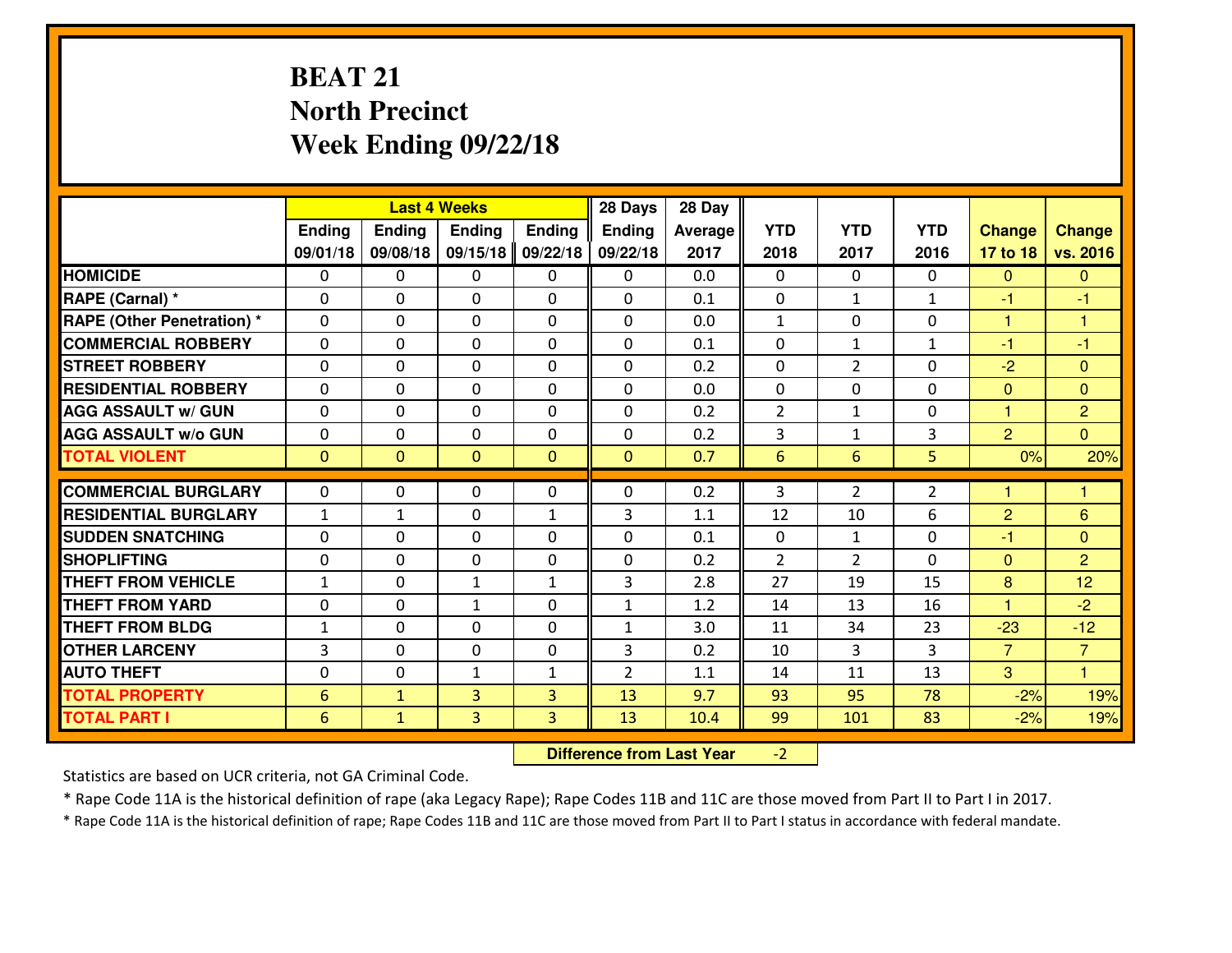# **BEAT 22 North PrecinctWeek Ending 09/22/18**

|                                   |                 |                | <b>Last 4 Weeks</b> |                | 28 Days        | 28 Day  |                |                |                |                |                |
|-----------------------------------|-----------------|----------------|---------------------|----------------|----------------|---------|----------------|----------------|----------------|----------------|----------------|
|                                   | Ending          | <b>Ending</b>  | <b>Ending</b>       | <b>Ending</b>  | Ending         | Average | <b>YTD</b>     | <b>YTD</b>     | <b>YTD</b>     | <b>Change</b>  | <b>Change</b>  |
|                                   | 09/01/18        | 09/08/18       | 09/15/18            | 09/22/18       | 09/22/18       | 2017    | 2018           | 2017           | 2016           | 17 to 18       | vs. 2016       |
| <b>HOMICIDE</b>                   | $\Omega$        | 0              | 0                   | 0              | 0              | 0.0     | 3              | $\Omega$       | $\mathfrak{D}$ | 3              | 1              |
| RAPE (Carnal) *                   | $\mathbf{0}$    | 0              | $\mathbf{1}$        | 0              | $\mathbf{1}$   | 0.2     | 3              | $\overline{2}$ | $\mathbf{1}$   | 1              | $\overline{2}$ |
| <b>RAPE (Other Penetration) *</b> | $\Omega$        | 0              | $\mathbf{0}$        | $\Omega$       | $\Omega$       | 0.1     | $\mathbf{1}$   | $\mathbf{1}$   | 0              | $\Omega$       | 1              |
| <b>COMMERCIAL ROBBERY</b>         | $\mathbf{0}$    | 0              | 1                   | 0              | $\mathbf{1}$   | 0.2     | $\overline{2}$ | $\overline{2}$ | 4              | $\mathbf{0}$   | $-2$           |
| <b>STREET ROBBERY</b>             | 0               | 0              | $\mathbf 0$         | $\Omega$       | 0              | 0.8     | 8              | $\overline{7}$ | 9              | $\mathbf{1}$   | $-1$           |
| <b>RESIDENTIAL ROBBERY</b>        | $\Omega$        | $\Omega$       | $\mathbf 0$         | $\Omega$       | 0              | 0.0     | 0              | $\Omega$       | $\mathbf{1}$   | $\mathbf{0}$   | $-1$           |
| <b>AGG ASSAULT w/ GUN</b>         | $\mathbf{1}$    | 0              | $\mathbf{1}$        | 0              | $\overline{2}$ | 2.2     | 8              | 20             | 11             | $-12$          | $-3$           |
| <b>AGG ASSAULT W/o GUN</b>        | 0               | 0              | $\mathbf 0$         | $\mathbf 0$    | 0              | 1.8     | 16             | 12             | 13             | $\overline{4}$ | $\mathbf{3}$   |
| <b>TOTAL VIOLENT</b>              | $\mathbf{1}$    | $\overline{0}$ | 3                   | $\mathbf{0}$   | $\overline{4}$ | 5.2     | 41             | 44             | 41             | $-7%$          | 0%             |
| <b>COMMERCIAL BURGLARY</b>        | $\Omega$        | 0              | $\mathbf{0}$        | $\Omega$       | $\Omega$       | 1.0     | 3              | $\overline{7}$ | 4              | $-4$           | $-1$           |
| <b>RESIDENTIAL BURGLARY</b>       | $\overline{2}$  | 0              | $\mathbf 0$         | 0              | $\overline{2}$ | 2.2     | 18             | 20             | 18             | $-2$           | $\mathbf{0}$   |
| <b>SUDDEN SNATCHING</b>           | 0               | 0              | $\mathbf 0$         | 0              | 0              | 0.1     | 3              | $\mathbf{0}$   | $\mathbf{1}$   | 3              | $\overline{2}$ |
| <b>SHOPLIFTING</b>                | 0               | 1              | $\mathbf 0$         | $\overline{2}$ | 3              | 2.7     | 32             | 27             | 14             | 5              | 18             |
| <b>THEFT FROM VEHICLE</b>         | 0               | $\mathbf{1}$   | $\mathbf 0$         | 0              | $\mathbf{1}$   | 2.8     | 27             | 25             | 30             | $\overline{2}$ | $-3$           |
| <b>THEFT FROM YARD</b>            | $\mathbf 1$     | $\overline{2}$ | 1                   | 0              | 4              | 1.2     | 16             | 11             | 20             | 5              | $-4$           |
| <b>THEFT FROM BLDG</b>            | $\mathbf{1}$    | 0              | $\mathbf 0$         | $\mathbf{1}$   | $\overline{2}$ | 2.1     | 13             | 21             | 23             | $-8$           | $-10$          |
| <b>OTHER LARCENY</b>              | $\mathbf{1}$    | 0              | $\mathbf 0$         | 0              | $\mathbf{1}$   | 0.4     | $\mathbf{1}$   | 3              | 3              | $-2$           | $-2$           |
| <b>AUTO THEFT</b>                 | $\mathbf{0}$    | 0              | $\mathbf{0}$        | 0              | 0              | 2.6     | 21             | 25             | 29             | $-4$           | $-8$           |
| <b>TOTAL PROPERTY</b>             | 5               | 4              | $\mathbf{1}$        | 3              | 13             | 15.1    | 134            | 139            | 142            | $-4%$          | $-6%$          |
| <b>TOTAL PART I</b>               | $6\phantom{1}6$ | $\overline{4}$ | 4                   | 3              | 17             | 20.3    | 175            | 183            | 183            | $-4%$          | $-4%$          |
|                                   |                 |                |                     |                |                |         |                |                |                |                |                |

 **Difference from Last Year**-8

Statistics are based on UCR criteria, not GA Criminal Code.

\* Rape Code 11A is the historical definition of rape (aka Legacy Rape); Rape Codes 11B and 11C are those moved from Part II to Part I in 2017.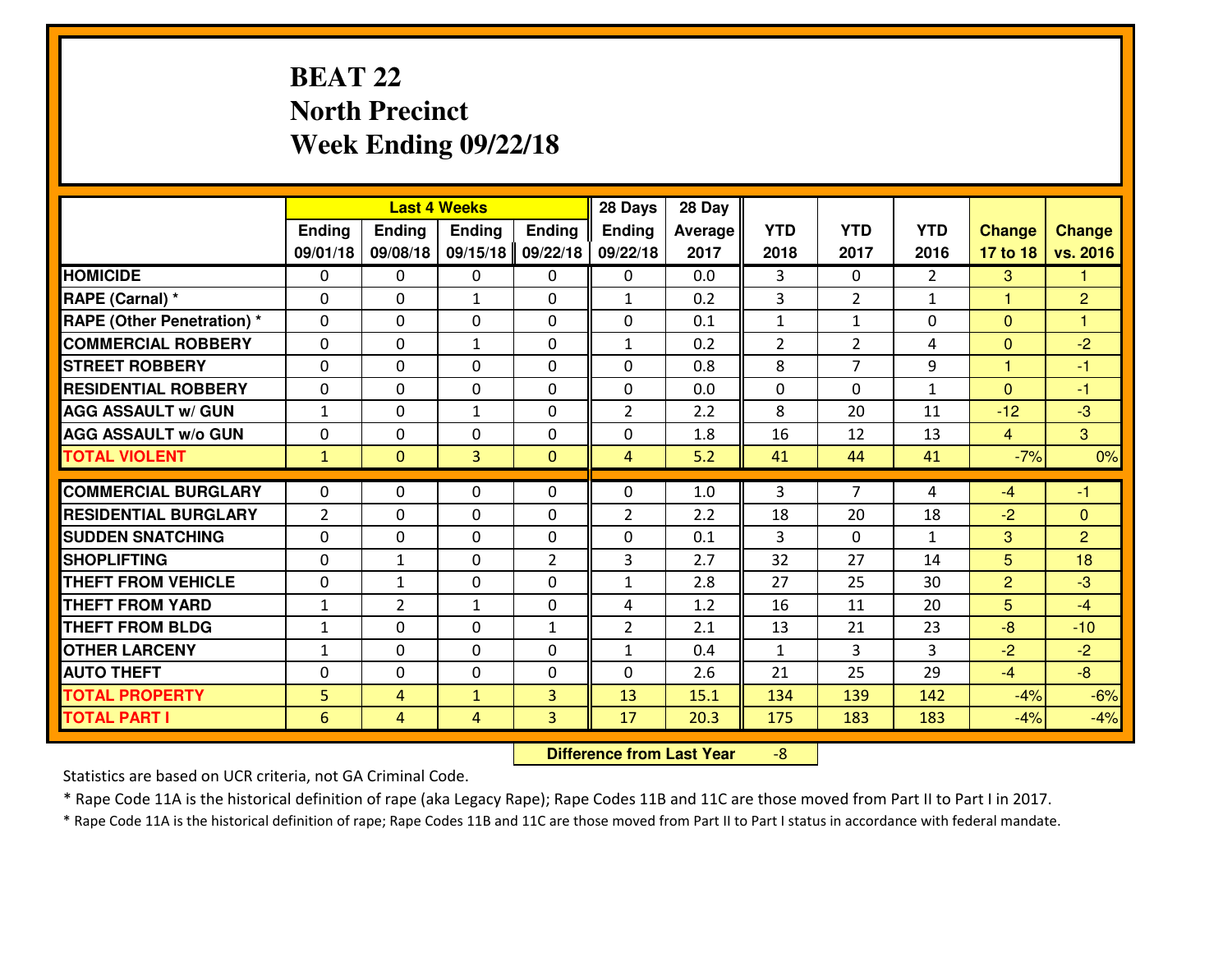# **BEAT 23 North PrecinctWeek Ending 09/22/18**

|                                  |                |                | <b>Last 4 Weeks</b> |               | 28 Days        | 28 Day  |                |                |               |                |                      |
|----------------------------------|----------------|----------------|---------------------|---------------|----------------|---------|----------------|----------------|---------------|----------------|----------------------|
|                                  | Ending         | Ending         | Ending              | <b>Ending</b> | <b>Ending</b>  | Average | <b>YTD</b>     | <b>YTD</b>     | <b>YTD</b>    | <b>Change</b>  | <b>Change</b>        |
|                                  | 09/01/18       | 09/08/18       | 09/15/18            | 09/22/18      | 09/22/18       | 2017    | 2018           | 2017           | 2016          | 17 to 18       | vs. 2016             |
| <b>HOMICIDE</b>                  | 0              | 0              | 0                   | 0             | 0              | 0.1     | 1              | $\mathbf{1}$   | 0             | $\mathbf{0}$   | 1                    |
| RAPE (Carnal) *                  | $\Omega$       | 0              | 0                   | $\Omega$      | 0              | 0.2     | $\overline{2}$ | $\mathbf{1}$   | 5             | $\mathbf{1}$   | $-3$                 |
| <b>RAPE (Other Penetration)*</b> | $\Omega$       | $\Omega$       | $\mathbf 0$         | $\Omega$      | $\Omega$       | 0.0     | $\Omega$       | 0              | $\mathcal{P}$ | $\Omega$       | $-2$                 |
| <b>COMMERCIAL ROBBERY</b>        | $\Omega$       | $\Omega$       | $\mathbf 0$         | $\Omega$      | $\Omega$       | 0.2     | $\mathbf{1}$   | $\overline{2}$ | $\Omega$      | $-1$           | $\blacktriangleleft$ |
| <b>ISTREET ROBBERY</b>           | $\mathbf{0}$   | 0              | $\mathbf{0}$        | 0             | $\Omega$       | 0.5     | 4              | 5              | 14            | $-1$           | $-10$                |
| <b>RESIDENTIAL ROBBERY</b>       | 0              | 0              | $\mathbf 0$         | 0             | 0              | 0.1     | $\overline{3}$ | $\mathbf{1}$   | $\mathbf{1}$  | $\overline{2}$ | $\overline{2}$       |
| <b>AGG ASSAULT W/ GUN</b>        | $\mathbf{1}$   | 0              | $\mathbf{1}$        | $\mathbf{1}$  | 3              | 0.7     | 14             | $\overline{7}$ | 15            | $\overline{7}$ | $-1$                 |
| <b>AGG ASSAULT W/o GUN</b>       | 0              | 0              | $\mathbf 0$         | 0             | 0              | 1.2     | 16             | 12             | 11            | $\overline{4}$ | 5 <sup>5</sup>       |
| <b>TOTAL VIOLENT</b>             | $\mathbf{1}$   | $\overline{0}$ | $\mathbf{1}$        | $\mathbf{1}$  | 3              | 2.8     | 41             | 29             | 48            | 41%            | $-15%$               |
| <b>COMMERCIAL BURGLARY</b>       | $\Omega$       | 0              | $\mathbf{0}$        | $\mathbf{1}$  | 1              | 1.9     | 9              | 15             | 8             | $-6$           | 1                    |
| <b>RESIDENTIAL BURGLARY</b>      | $\Omega$       | $\mathbf{1}$   | $\mathbf 0$         | 0             | $\mathbf{1}$   | 1.8     | 14             | 16             | 17            | $-2$           | $-3$                 |
| <b>SUDDEN SNATCHING</b>          | 0              | 0              | $\mathbf 0$         | $\Omega$      | 0              | 0.3     | $\overline{2}$ | 4              | $\mathbf{1}$  | $-2$           | $\blacktriangleleft$ |
| <b>SHOPLIFTING</b>               | 0              | $\overline{2}$ | $\mathbf{1}$        | 0             | 3              | 1.0     | 29             | 10             | 11            | 19             | 18                   |
| <b>THEFT FROM VEHICLE</b>        | 0              | $\overline{2}$ | $\mathbf{1}$        | 0             | 3              | 3.1     | 26             | 32             | 50            | $-6$           | $-24$                |
| <b>THEFT FROM YARD</b>           | $1\,$          | $\overline{2}$ | $\overline{2}$      | $\mathbf{1}$  | 6              | 1.9     | 22             | 22             | 16            | $\mathbf{0}$   | 6                    |
| <b>THEFT FROM BLDG</b>           | $\mathbf{0}$   | 0              | 1                   | $\mathbf{1}$  | $\overline{2}$ | 1.9     | 20             | 19             | 19            | 1              | 1                    |
| <b>OTHER LARCENY</b>             | 0              | 0              | $\mathbf 0$         | 0             | 0              | 0.3     | 5              | 4              | $\mathbf{1}$  | 1              | $\overline{4}$       |
| <b>AUTO THEFT</b>                | 0              | 0              | 1                   | 0             | 1              | 3.1     | 12             | 30             | 22            | $-18$          | $-10$                |
| <b>TOTAL PROPERTY</b>            | $\mathbf{1}$   | $\overline{7}$ | 6                   | 3             | 17             | 15.3    | 139            | 152            | 145           | $-9%$          | $-4%$                |
| <b>TOTAL PART I</b>              | $\overline{2}$ | $\overline{7}$ | $\overline{7}$      | 4             | 20             | 18.1    | 180            | 181            | 193           | $-1%$          | $-7%$                |

 **Difference from Last Year**-1

Statistics are based on UCR criteria, not GA Criminal Code.

\* Rape Code 11A is the historical definition of rape (aka Legacy Rape); Rape Codes 11B and 11C are those moved from Part II to Part I in 2017.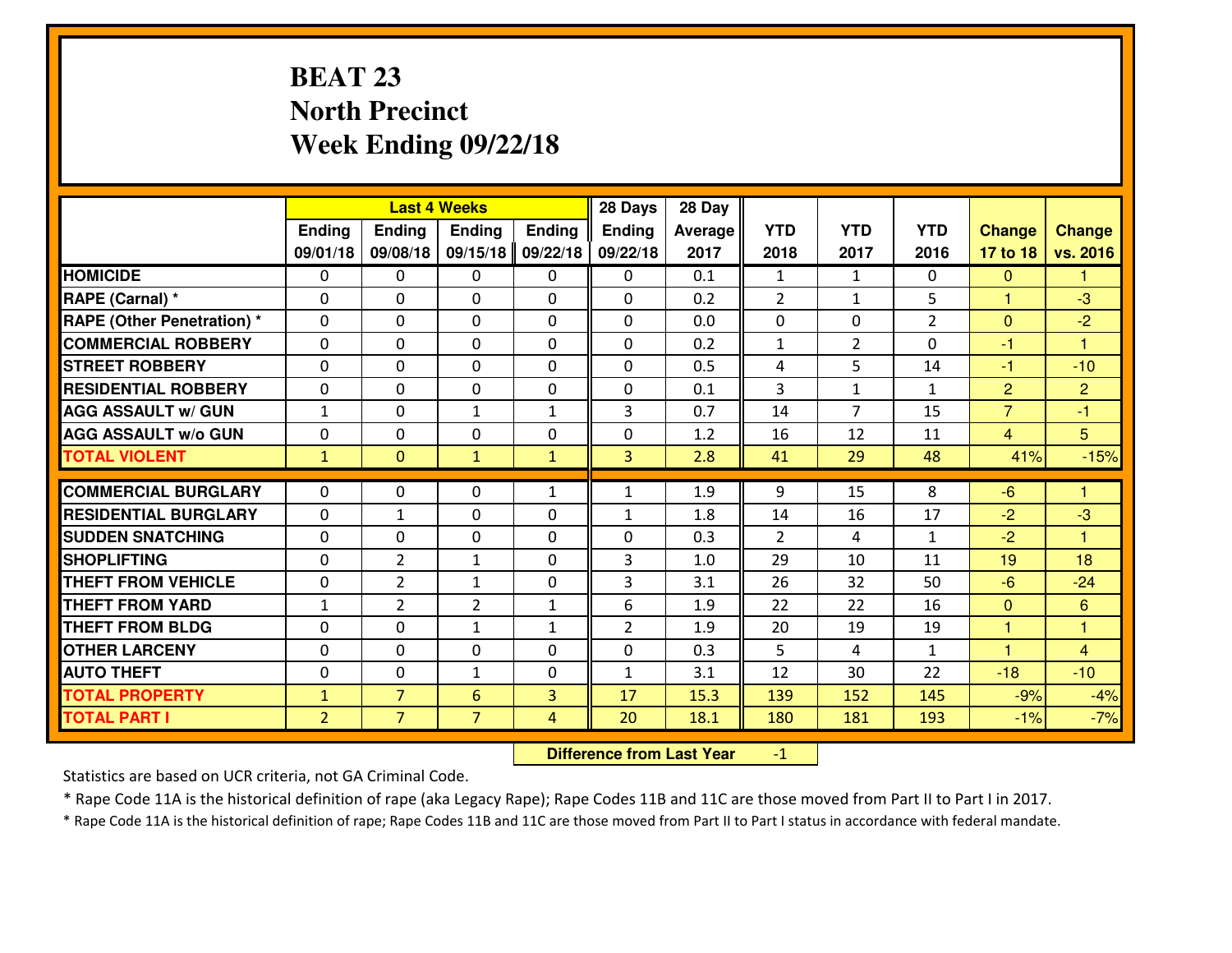# **BEAT 24 North PrecinctWeek Ending 09/22/18**

|                                   |                |                | <b>Last 4 Weeks</b> |                | 28 Days        | 28 Day  |                |                |                |               |                |
|-----------------------------------|----------------|----------------|---------------------|----------------|----------------|---------|----------------|----------------|----------------|---------------|----------------|
|                                   | Ending         | Ending         | <b>Ending</b>       | Ending         | <b>Ending</b>  | Average | <b>YTD</b>     | <b>YTD</b>     | <b>YTD</b>     | <b>Change</b> | <b>Change</b>  |
|                                   | 09/01/18       | 09/08/18       | 09/15/18            | 09/22/18       | 09/22/18       | 2017    | 2018           | 2017           | 2016           | 17 to 18      | vs. 2016       |
| <b>HOMICIDE</b>                   | 0              | $\Omega$       | 0                   | 0              | $\Omega$       | 0.1     | $\Omega$       | $\Omega$       | $\mathbf{1}$   | $\mathbf{0}$  | $-1$           |
| RAPE (Carnal) *                   | $\Omega$       | $\Omega$       | $\Omega$            | 0              | 0              | 0.1     | $\Omega$       | 3              | $\Omega$       | $-3$          | $\Omega$       |
| <b>RAPE (Other Penetration) *</b> | 0              | 0              | $\mathbf 0$         | 0              | 0              | 0.0     | $\mathbf 0$    | 0              | 0              | $\mathbf{0}$  | $\mathbf{0}$   |
| <b>COMMERCIAL ROBBERY</b>         | 0              | $\mathbf{1}$   | 0                   | $\Omega$       | $\mathbf{1}$   | 0.4     | $\mathbf{1}$   | 3              | $\mathbf{1}$   | $-2$          | $\mathbf{0}$   |
| <b>STREET ROBBERY</b>             | 0              | 0              | $\mathbf{1}$        | $\Omega$       | $\mathbf{1}$   | 1.0     | 5              | 12             | 25             | $-7$          | $-20$          |
| <b>RESIDENTIAL ROBBERY</b>        | 0              | 0              | 0                   | $\Omega$       | 0              | 0.0     | $\mathbf 0$    | $\mathbf{0}$   | $\overline{2}$ | $\mathbf{0}$  | $-2$           |
| <b>AGG ASSAULT W/ GUN</b>         | 0              | 0              | $\mathbf 0$         | $\Omega$       | 0              | 0.4     | $\mathbf{1}$   | 4              | $\mathbf{1}$   | $-3$          | $\overline{0}$ |
| <b>AGG ASSAULT W/o GUN</b>        | $\mathbf{1}$   | 0              | $\mathbf 0$         | $\mathbf{1}$   | $\overline{2}$ | 0.4     | $\overline{7}$ | $\mathbf{1}$   | 3              | 6             | $\overline{4}$ |
| <b>TOTAL VIOLENT</b>              | $\mathbf{1}$   | $\mathbf{1}$   | $\mathbf{1}$        | $\mathbf{1}$   | 4              | 2.3     | 14             | 23             | 33             | $-39%$        | $-58%$         |
| <b>COMMERCIAL BURGLARY</b>        | $\Omega$       | 0              | $\mathbf{0}$        | 0              | 0              | 0.3     | $\mathbf{1}$   | 3              | 11             | $-2$          | $-10$          |
| <b>RESIDENTIAL BURGLARY</b>       | $\Omega$       | 0              | 0                   | $\mathbf{1}$   | $\mathbf{1}$   | 1.2     | $\overline{7}$ | 9              | 12             | $-2$          | $-5$           |
| <b>SUDDEN SNATCHING</b>           | 0              | 0              | 0                   | $\Omega$       | 0              | 0.2     | 3              | $\overline{2}$ | 4              | 1.            | $-1$           |
| <b>SHOPLIFTING</b>                | $\overline{2}$ | 0              | $\mathbf{1}$        | 0              | 3              | 4.2     | 58             | 41             | 47             | 17            | 11             |
| <b>THEFT FROM VEHICLE</b>         | 3              | 0              | 3                   | $\overline{2}$ | 8              | 7.9     | 34             | 78             | 56             | $-44$         | $-22$          |
| <b>THEFT FROM YARD</b>            | 0              | $\overline{2}$ | $\mathbf 0$         | 0              | $\overline{2}$ | 2.8     | 17             | 27             | 28             | $-10$         | $-11$          |
| <b>THEFT FROM BLDG</b>            | 0              | 0              | $\mathbf{1}$        | $\Omega$       | $\mathbf{1}$   | 1.2     | 19             | 10             | 26             | 9             | $-7$           |
| <b>OTHER LARCENY</b>              | 0              | 0              | $\mathbf 0$         | 0              | 0              | 0.9     | 3              | 8              | 4              | $-5$          | $-1$           |
| <b>AUTO THEFT</b>                 | 0              | 0              | $\mathbf 0$         | $\mathbf{1}$   | $\mathbf{1}$   | 2.4     | 9              | 28             | 25             | $-19$         | $-16$          |
| <b>TOTAL PROPERTY</b>             | 5              | $\overline{2}$ | 5                   | $\overline{4}$ | 16             | 21.2    | 151            | 206            | 213            | $-27%$        | $-29%$         |
| <b>TOTAL PART I</b>               | 6              | $\overline{3}$ | 6                   | 5              | 20             | 23.5    | 165            | 229            | 246            | $-28%$        | $-33%$         |

 **Difference from Last Year**-64

Statistics are based on UCR criteria, not GA Criminal Code.

\* Rape Code 11A is the historical definition of rape (aka Legacy Rape); Rape Codes 11B and 11C are those moved from Part II to Part I in 2017.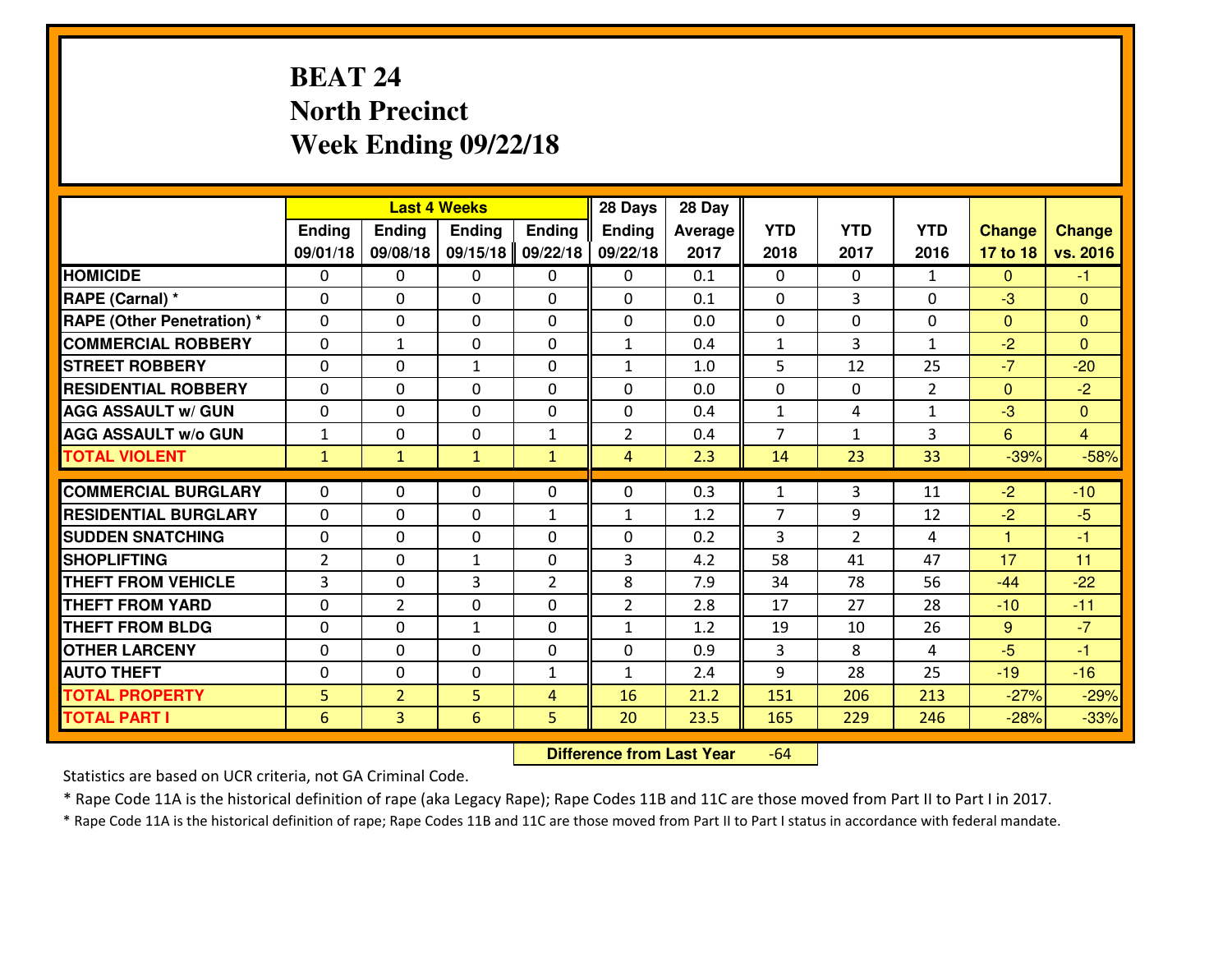# **BEAT 25 North PrecinctWeek Ending 09/22/18**

|                                   |                 |                | <b>Last 4 Weeks</b> |                | 28 Days       | 28 Day  |                |                |                |               |                |
|-----------------------------------|-----------------|----------------|---------------------|----------------|---------------|---------|----------------|----------------|----------------|---------------|----------------|
|                                   | Ending          | <b>Ending</b>  | Ending              | <b>Ending</b>  | <b>Ending</b> | Average | <b>YTD</b>     | <b>YTD</b>     | <b>YTD</b>     | <b>Change</b> | <b>Change</b>  |
|                                   | 09/01/18        | 09/08/18       | 09/15/18            | 09/22/18       | 09/22/18      | 2017    | 2018           | 2017           | 2016           | 17 to 18      | vs. 2016       |
| <b>HOMICIDE</b>                   | $\Omega$        | 0              | 0                   | $\Omega$       | 0             | 0.0     | 0              | $\Omega$       | 0              | $\Omega$      | $\Omega$       |
| RAPE (Carnal) *                   | $\mathbf{0}$    | 0              | $\mathbf{0}$        | 0              | $\Omega$      | 0.0     | $\overline{2}$ | $\mathbf{1}$   | 0              | $\mathbf{1}$  | $\overline{2}$ |
| <b>RAPE (Other Penetration) *</b> | $\mathbf{0}$    | 0              | $\mathbf{0}$        | $\Omega$       | $\Omega$      | 0.0     | $\Omega$       | 0              | $\mathbf{1}$   | $\mathbf{0}$  | $-1$           |
| <b>COMMERCIAL ROBBERY</b>         | $\mathbf{0}$    | 0              | 0                   | $\Omega$       | $\Omega$      | 0.0     | $\Omega$       | $\mathbf{1}$   | 0              | $-1$          | $\mathbf{0}$   |
| <b>ISTREET ROBBERY</b>            | $\mathbf{0}$    | 0              | $\mathbf{0}$        | 0              | $\Omega$      | 0.0     | $\overline{7}$ | 17             | 20             | $-10$         | $-13$          |
| <b>RESIDENTIAL ROBBERY</b>        | $\Omega$        | 0              | $\mathbf 0$         | 0              | 0             | 0.0     | 0              | $\mathbf{0}$   | 0              | $\mathbf{0}$  | $\mathbf{0}$   |
| <b>AGG ASSAULT W/ GUN</b>         | 0               | 0              | $\mathbf 0$         | 0              | 0             | 0.0     | 3              | $\overline{2}$ | 0              | $\mathbf{1}$  | 3              |
| <b>AGG ASSAULT W/o GUN</b>        | 0               | 0              | $\mathbf 0$         | 0              | 0             | 0.0     | 4              | 3              | $\overline{2}$ | $\mathbf{1}$  | $\overline{2}$ |
| <b>TOTAL VIOLENT</b>              | $\mathbf{0}$    | $\overline{0}$ | $\overline{0}$      | $\overline{0}$ | $\mathbf{0}$  | 0.0     | 16             | 24             | 23             | $-33%$        | $-30%$         |
| <b>COMMERCIAL BURGLARY</b>        | $\mathbf{0}$    | 0              | 0                   | 0              | $\Omega$      | 0.0     | 1              | 3              | 9              | $-2$          | $-8$           |
| <b>RESIDENTIAL BURGLARY</b>       | $\Omega$        | 0              | $\mathbf{0}$        | 0              | $\Omega$      | 0.0     | 3              | 4              | 6              | -1            | $-3$           |
| <b>SUDDEN SNATCHING</b>           | $\mathbf{0}$    | 0              | 0                   | $\Omega$       | $\Omega$      | 0.0     | $\Omega$       | $\mathbf{1}$   | 5.             | -1            | $-5$           |
| <b>SHOPLIFTING</b>                | $\mathbf{1}$    | 0              | 5                   | $\Omega$       | 6             | 0.0     | 14             | 25             | 28             | $-11$         | $-14$          |
| <b>THEFT FROM VEHICLE</b>         | $\mathbf{1}$    | 0              | 3                   | $\Omega$       | 4             | 0.0     | 38             | 60             | 106            | $-22$         | $-68$          |
| <b>THEFT FROM YARD</b>            | $\overline{2}$  | 0              | $\mathbf{1}$        | $\Omega$       | 3             | 0.0     | 20             | 48             | 38             | $-28$         | $-18$          |
| <b>THEFT FROM BLDG</b>            | $\mathbf{1}$    | 0              | $\mathbf 0$         | 0              | $\mathbf{1}$  | 0.0     | 17             | 29             | 28             | $-12$         | $-11$          |
| <b>OTHER LARCENY</b>              | $\mathbf{1}$    | 0              | $\mathbf 0$         | 0              | $\mathbf{1}$  | 0.0     | $\overline{7}$ | 9              | 5              | $-2$          | $\overline{2}$ |
| <b>AUTO THEFT</b>                 | $\mathbf{0}$    | 0              | $\mathbf{1}$        | 0              | $\mathbf{1}$  | 0.0     | 13             | 22             | 16             | $-9$          | $-3$           |
| <b>TOTAL PROPERTY</b>             | $6\phantom{1}6$ | $\overline{0}$ | 10                  | $\mathbf{0}$   | 16            | 0.0     | 113            | 201            | 241            | $-44%$        | $-53%$         |
| <b>TOTAL PART I</b>               | $6\phantom{1}6$ | $\overline{0}$ | 10                  | $\mathbf{0}$   | 16            | 0.0     | 129            | 225            | 264            | $-43%$        | $-51%$         |

 **Difference from Last Year**-96

Statistics are based on UCR criteria, not GA Criminal Code.

\* Rape Code 11A is the historical definition of rape (aka Legacy Rape); Rape Codes 11B and 11C are those moved from Part II to Part I in 2017.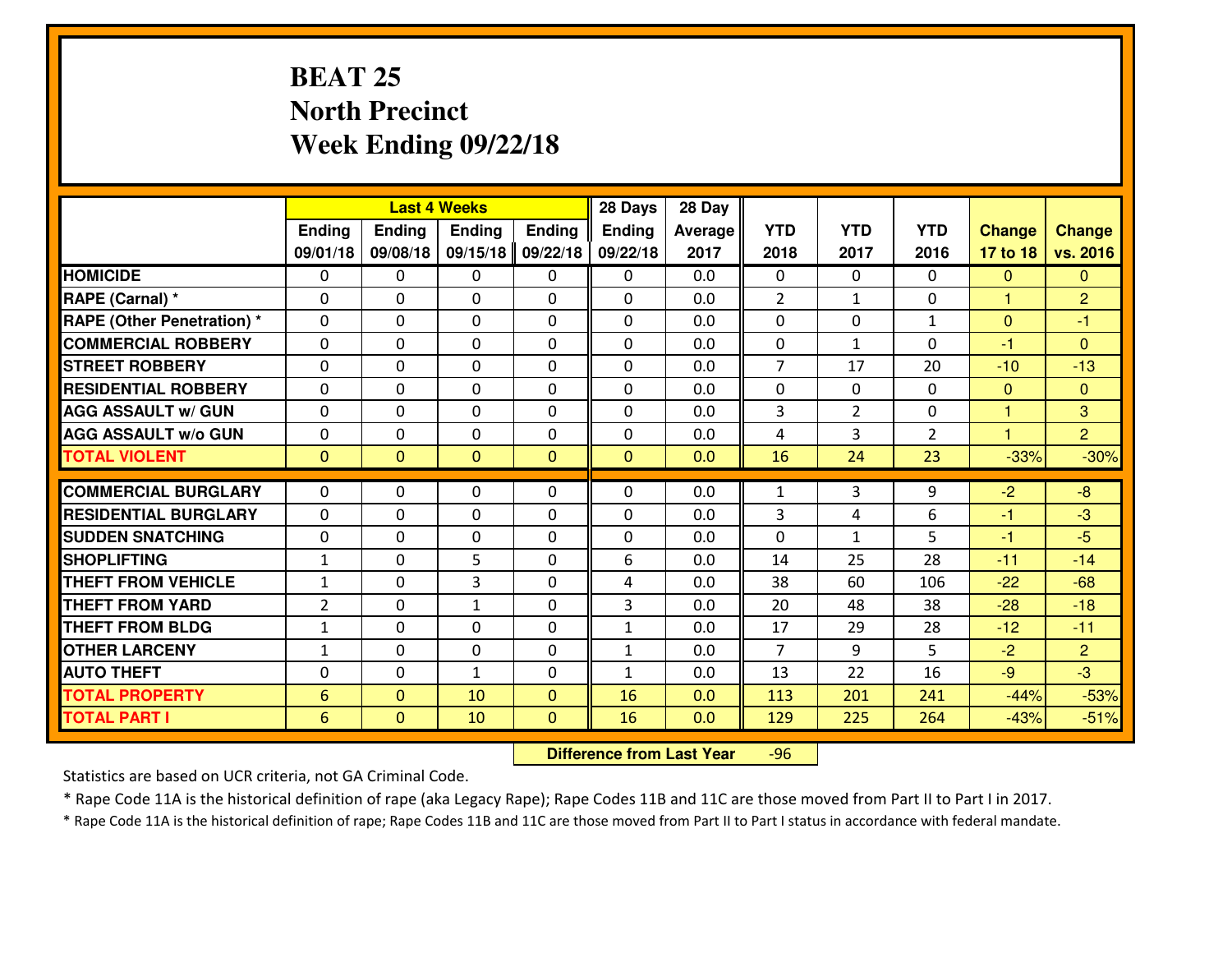# **BEAT 26 North PrecinctWeek Ending 09/22/18**

|                                  |                |                | <b>Last 4 Weeks</b> |                | 28 Days        | 28 Day  |                |                |                |                |               |
|----------------------------------|----------------|----------------|---------------------|----------------|----------------|---------|----------------|----------------|----------------|----------------|---------------|
|                                  | <b>Ending</b>  | <b>Ending</b>  | <b>Endina</b>       | <b>Ending</b>  | <b>Ending</b>  | Average | <b>YTD</b>     | <b>YTD</b>     | <b>YTD</b>     | <b>Change</b>  | <b>Change</b> |
|                                  | 09/01/18       | 09/08/18       | 09/15/18            | 09/22/18       | 09/22/18       | 2017    | 2018           | 2017           | 2016           | 17 to 18       | vs. 2016      |
| <b>HOMICIDE</b>                  | $\Omega$       | 0              | 0                   | 0              | 0              | 0.0     | 0              | $\Omega$       | 0              | $\Omega$       | $\mathbf{0}$  |
| RAPE (Carnal) *                  | $\Omega$       | 0              | $\mathbf{0}$        | 0              | $\Omega$       | 0.1     | 2              | 6              | 3              | $-4$           | -1            |
| <b>RAPE (Other Penetration)*</b> | $\Omega$       | $\Omega$       | $\mathbf 0$         | $\Omega$       | $\Omega$       | 0.1     | $\mathbf{1}$   | $\mathbf{1}$   | $\overline{2}$ | $\Omega$       | $-1$          |
| <b>COMMERCIAL ROBBERY</b>        | $\Omega$       | 0              | $\mathbf 0$         | $\Omega$       | 0              | 0.2     | 0              | $\overline{2}$ | $\mathbf{1}$   | $-2$           | $-1$          |
| <b>STREET ROBBERY</b>            | $\overline{2}$ | $\mathbf{1}$   | $\mathbf 0$         | $\Omega$       | 3              | 0.6     | 12             | 5              | 20             | $\overline{7}$ | $-8$          |
| <b>RESIDENTIAL ROBBERY</b>       | $\Omega$       | $\Omega$       | $\mathbf 0$         | $\Omega$       | 0              | 0.0     | 0              | $\Omega$       | 0              | $\mathbf{0}$   | $\Omega$      |
| <b>AGG ASSAULT w/ GUN</b>        | $1\,$          | 0              | $\mathbf 0$         | $\mathbf{1}$   | $\overline{2}$ | 0.2     | $\overline{2}$ | 3              | 3              | $-1$           | $-1$          |
| <b>AGG ASSAULT w/o GUN</b>       | 0              | $\mathbf{1}$   | $\overline{2}$      | $\mathbf{1}$   | 4              | 0.5     | 22             | 8              | 9              | 14             | 13            |
| <b>TOTAL VIOLENT</b>             | $\overline{3}$ | $\overline{2}$ | $\overline{2}$      | $\overline{2}$ | 9              | 1.6     | 39             | 25             | 38             | 56%            | 3%            |
| <b>COMMERCIAL BURGLARY</b>       | $\Omega$       | 0              | 0                   | $\Omega$       | $\Omega$       | 0.7     | $\mathbf{1}$   | 9              | 6              | $-8$           | $-5$          |
| <b>RESIDENTIAL BURGLARY</b>      | 0              | 0              | $\mathbf 0$         | 0              | 0              | 0.0     | $\mathbf{1}$   | $\mathbf{1}$   | 6              | $\Omega$       | $-5$          |
| <b>SUDDEN SNATCHING</b>          | 0              | 0              | 1                   | 0              | $\mathbf{1}$   | 0.5     | 10             | 15             | 11             | $-5$           | $-1$          |
| <b>SHOPLIFTING</b>               | $\mathbf{1}$   | 0              | $\mathbf 0$         | $\mathbf{1}$   | $\overline{2}$ | 2.0     | 23             | 26             | 24             | $-3$           | $-1$          |
| <b>THEFT FROM VEHICLE</b>        | $\Omega$       | $\mathbf{1}$   | $\mathbf 0$         | $\mathbf{1}$   | $\overline{2}$ | 3.3     | 25             | 36             | 74             | $-11$          | $-49$         |
| <b>THEFT FROM YARD</b>           | $\mathbf 0$    | $\mathbf{1}$   | $\mathbf 0$         | $\overline{2}$ | 3              | 2.2     | 17             | 25             | 27             | $-8$           | $-10$         |
| <b>THEFT FROM BLDG</b>           | 0              | 1              | $\mathbf 0$         | $\mathbf{1}$   | $\overline{2}$ | 2.5     | 26             | 39             | 53             | $-13$          | $-27$         |
| <b>OTHER LARCENY</b>             | 0              | 0              | $\mathbf 0$         | $\mathbf{1}$   | $\mathbf{1}$   | 0.3     | 6              | $\overline{2}$ | 3              | $\overline{4}$ | 3             |
| <b>AUTO THEFT</b>                | $\mathbf{1}$   | 0              | $\overline{2}$      | $\mathbf{1}$   | 4              | 1.3     | 18             | 12             | 19             | 6              | $-1$          |
| <b>TOTAL PROPERTY</b>            | $\overline{2}$ | 3              | 3                   | $\overline{7}$ | 15             | 12.7    | 127            | 165            | 223            | $-23%$         | $-43%$        |
| <b>TOTAL PART I</b>              | 5 <sup>1</sup> | 5              | 5                   | 9              | 24             | 14.3    | 166            | 190            | 261            | $-13%$         |               |
|                                  |                |                |                     |                |                |         |                |                |                |                | $-36%$        |

 **Difference from Last Year**-24

Statistics are based on UCR criteria, not GA Criminal Code.

\* Rape Code 11A is the historical definition of rape (aka Legacy Rape); Rape Codes 11B and 11C are those moved from Part II to Part I in 2017.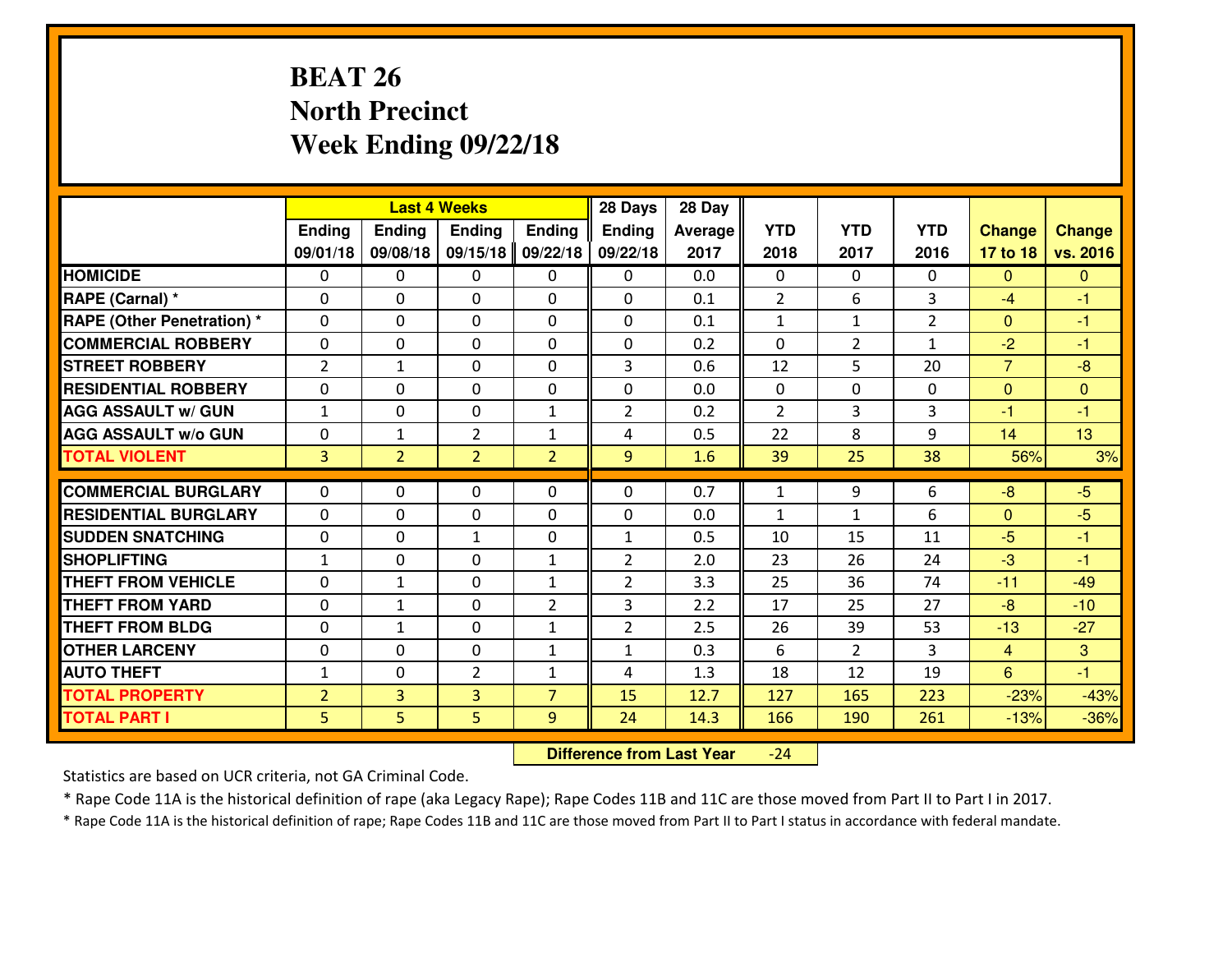# **BEAT 27 North PrecinctWeek Ending 09/22/18**

|                                               |                |                | <b>Last 4 Weeks</b>           |              | 28 Days             | 28 Day     |                |                |                |                |                      |
|-----------------------------------------------|----------------|----------------|-------------------------------|--------------|---------------------|------------|----------------|----------------|----------------|----------------|----------------------|
|                                               | Ending         | <b>Ending</b>  | <b>Ending</b>                 | Ending       | <b>Ending</b>       | Average    | <b>YTD</b>     | <b>YTD</b>     | <b>YTD</b>     | <b>Change</b>  | <b>Change</b>        |
|                                               | 09/01/18       | 09/08/18       | 09/15/18                      | 09/22/18     | 09/22/18            | 2017       | 2018           | 2017           | 2016           | 17 to 18       | vs. 2016             |
| <b>HOMICIDE</b>                               | $\Omega$       | 0              | 0                             | 0            | 0                   | 0.2        | $\Omega$       | $\overline{2}$ | 0              | $-2$           | $\Omega$             |
| RAPE (Carnal) *                               | 0              | 0              | $\mathbf{0}$                  | 0            | $\Omega$            | 0.6        | $\mathbf{0}$   | $\mathbf{1}$   | $\overline{2}$ | $-1$           | $-2$                 |
| <b>RAPE (Other Penetration) *</b>             | $\Omega$       | 0              | $\mathbf{0}$                  | $\mathbf{1}$ | $\mathbf{1}$        | 0.2        | 2              | $\overline{2}$ | $\mathbf{1}$   | $\mathbf{0}$   | 1                    |
| <b>COMMERCIAL ROBBERY</b>                     | 0              | 0              | 0                             | 0            | 0                   | 0.0        | $\overline{2}$ | 0              | $\Omega$       | $\overline{2}$ | $\overline{2}$       |
| <b>STREET ROBBERY</b>                         | $\Omega$       | 0              | $\mathbf 0$                   | 0            | 0                   | 1.0        | $\overline{7}$ | 8              | 18             | $-1$           | $-11$                |
| <b>RESIDENTIAL ROBBERY</b>                    | $\Omega$       | $\Omega$       | $\mathbf 0$                   | $\Omega$     | 0                   | 0.0        | $\mathbf{1}$   | 0              | $\mathbf{1}$   | $\mathbf{1}$   | $\overline{0}$       |
| <b>AGG ASSAULT W/ GUN</b>                     | $\overline{2}$ | 0              | $\mathbf 0$                   | 0            | $\overline{2}$      | 0.5        | 10             | 6              | 4              | $\overline{4}$ | $6\phantom{1}$       |
| <b>AGG ASSAULT W/o GUN</b>                    | 0              | 1              | $\mathbf 0$                   | 0            | $\mathbf{1}$        | 2.1        | 10             | 14             | 9              | $-4$           | $\mathbf{1}$         |
| <b>TOTAL VIOLENT</b>                          | 2 <sup>1</sup> | $\mathbf{1}$   | $\overline{0}$                | $\mathbf{1}$ | $\overline{4}$      | 4.5        | 32             | 33             | 35             | $-3%$          | $-9%$                |
| <b>COMMERCIAL BURGLARY</b>                    | $\Omega$       | 0              | $\mathbf{0}$                  | $\Omega$     | $\Omega$            | 0.3        | 5              | 3              | 4              | $\overline{c}$ | 1                    |
| <b>RESIDENTIAL BURGLARY</b>                   | 0              | 0              | $\mathbf 0$                   | 0            | 0                   | 0.5        | 7              | 3              | 12             | $\overline{4}$ | $-5$                 |
|                                               |                |                |                               |              |                     |            |                |                |                | $-7$           |                      |
| <b>SUDDEN SNATCHING</b><br><b>SHOPLIFTING</b> | 0<br>0         | 0<br>0         | $\mathbf 0$<br>$\overline{2}$ | 0<br>0       | 0<br>$\overline{2}$ | 2.2<br>1.6 | 6<br>34        | 13<br>14       | 20<br>25       | 20             | $-14$<br>$9^{\circ}$ |
| <b>THEFT FROM VEHICLE</b>                     | $\mathbf{1}$   | $\mathbf{1}$   | $\overline{2}$                | 0            | 4                   | 3.9        | 21             | 35             | 48             | $-14$          | $-27$                |
| <b>THEFT FROM YARD</b>                        |                | $\mathbf{1}$   | $\mathbf 0$                   | 0            | $\overline{2}$      | 1.5        | 15             | 17             | 20             | $-2$           | $-5$                 |
| <b>THEFT FROM BLDG</b>                        | $\mathbf 1$    |                |                               |              |                     |            |                |                |                |                |                      |
|                                               | 0              | $\overline{2}$ | $\mathbf 0$                   | 0            | $\overline{2}$      | 4.3        | 29             | 31             | 49             | $-2$           | $-20$                |
| <b>OTHER LARCENY</b>                          | 0              | 0              | $\mathbf 0$                   | 0            | 0                   | 0.2        | 2              | $\overline{2}$ | $\mathbf{1}$   | $\overline{0}$ | $\mathbf{1}$         |
| <b>AUTO THEFT</b>                             | 0              | $\mathbf{1}$   | $\overline{2}$                | 0            | 3                   | 1.1        | 13             | 9              | 21             | $\overline{4}$ | $-8$                 |
| <b>TOTAL PROPERTY</b>                         | $\overline{2}$ | 5              | 6                             | $\mathbf{0}$ | 13                  | 15.7       | 132            | 127            | 200            | 4%             | $-34%$               |
| <b>TOTAL PART I</b>                           | $\overline{4}$ | 6              | 6                             | $\mathbf{1}$ | 17                  | 20.3       | 164            | 160            | 235            | 3%             | $-30%$               |

 **Difference from Last Year**<sup>4</sup>

Statistics are based on UCR criteria, not GA Criminal Code.

\* Rape Code 11A is the historical definition of rape (aka Legacy Rape); Rape Codes 11B and 11C are those moved from Part II to Part I in 2017.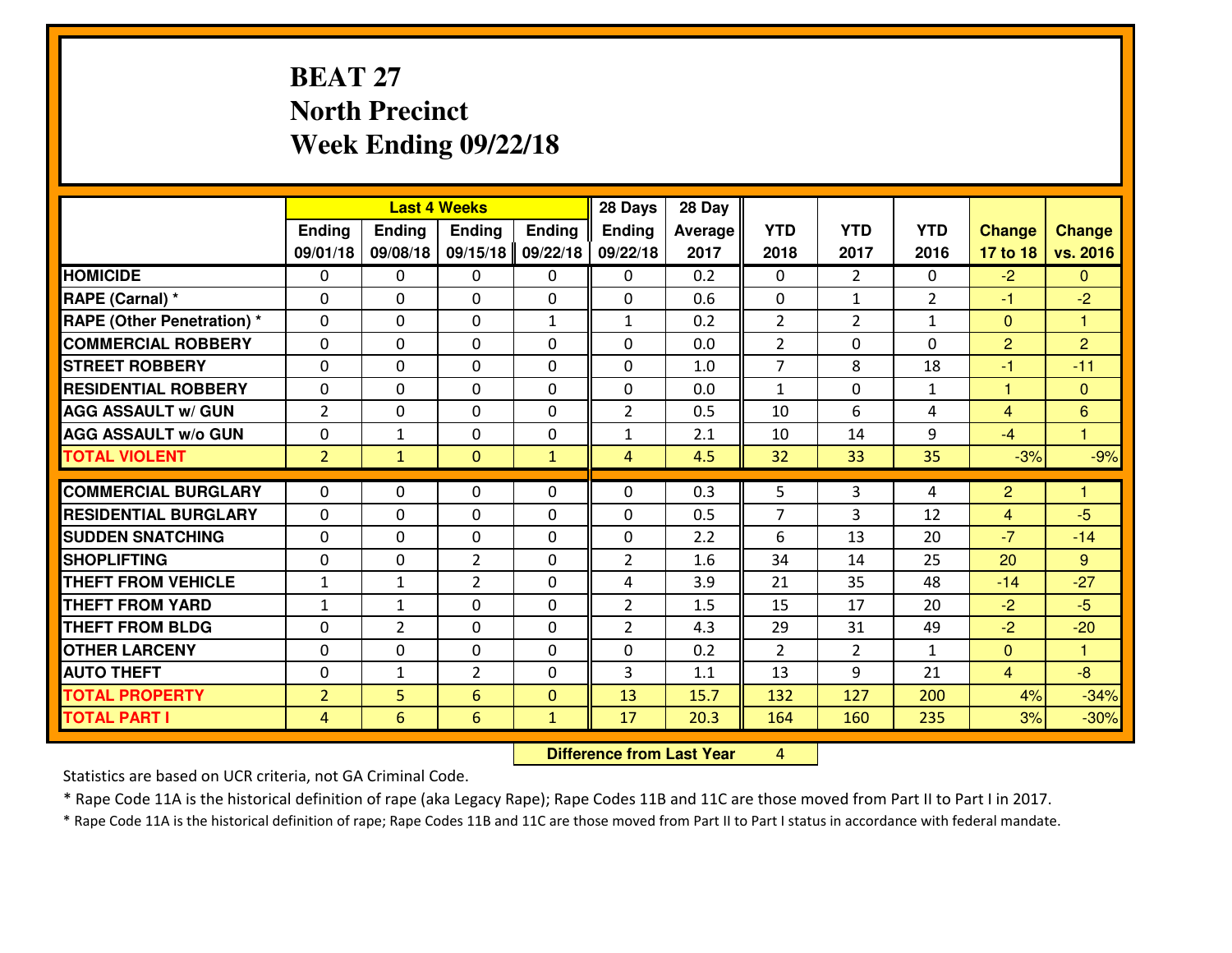

#### **COMPSTAT PRECINCT COMMANDER: CENTRAL PRECINCTWeek Ending 09/22/18**

**CAPT. BEN HERRON**



|                                                                                                  | <b>Week</b>                  | <b>Week</b>         | Weekly                       | $28-Day$                | $28-Day$                         | Avg                                      |                  |                                              |                         |                         |                          |
|--------------------------------------------------------------------------------------------------|------------------------------|---------------------|------------------------------|-------------------------|----------------------------------|------------------------------------------|------------------|----------------------------------------------|-------------------------|-------------------------|--------------------------|
|                                                                                                  | Ending                       | Ending              | Avg                          | <b>Ending</b>           | Ending                           | 28-Day                                   | <b>YTD</b>       | <b>YTD</b>                                   | <b>YTD</b>              | Change                  | <b>Change</b>            |
|                                                                                                  | 9/22/18                      | 09/15/2018          | 2017                         | 9/22/18                 | 08/25/18                         | 2017                                     | 2018             | 2017                                         | 2016                    | 17 to 18                | vs. 2016                 |
| <b>HOMICIDE</b>                                                                                  | 0                            |                     | 0                            | 1                       | 0                                |                                          | $\mathbf{2}$     | 6                                            | $\overline{21}$         | -4                      | $-19$                    |
| RAPE (Carnal) *                                                                                  | $\mathbf 0$                  | 0                   | $\Omega$                     | $\mathbf 0$             |                                  | $\mathbf 1$                              | 11               | 14                                           | 10                      | -3                      |                          |
| <b>RAPE (Other Penetration) *</b>                                                                | 0                            | 0                   | 0                            | $\mathbf 0$             | 0                                | 1                                        | $\overline{7}$   | 7                                            | 6                       | $\mathbf{0}$            | $\overline{1}$           |
| <b>COMMERCIAL ROBBERY</b>                                                                        | 1                            | $\mathbf{1}$        | 0                            | 3                       | $\overline{2}$                   | $\overline{2}$                           | 8                | $\overline{15}$                              | $\overline{15}$         | $-7$                    | $-7$                     |
| <b>STREET ROBBERY</b>                                                                            | 1                            | $\overline{c}$      | $\mathbf{1}$                 | 4                       | 5                                | 5                                        | 39               | 43                                           | 67                      | $-4$                    | $-28$                    |
| <b>RESIDENTIAL ROBBERY</b>                                                                       | $\overline{2}$               | $\overline{0}$      | 0                            | 3                       | $\overline{0}$                   | $\overline{1}$                           | $\overline{9}$   | $\overline{7}$                               | $\overline{8}$          | $\overline{2}$          | $\overline{1}$           |
| <b>AGG ASSAULT w/ GUN</b>                                                                        | 4                            | 4                   | $\overline{c}$               | 9                       | 3                                | $\overline{7}$                           | 58               | $\overline{76}$                              | 49                      | $-18$                   | 9                        |
| <b>AGG ASSAULT w/o GUN</b>                                                                       | $\bf{0}$                     | $\mathbf{1}$        | $\overline{2}$               | $\overline{\mathbf{3}}$ | 3                                | $\overline{6}$                           | 60               | 63                                           | 41                      | $-3$                    | 19                       |
| <b>TOTAL VIOLENT</b>                                                                             | 8                            | $\overline{9}$      | 6                            | $\overline{23}$         | 14                               | 23                                       | 194              | 231                                          | 217                     | $-16%$                  | $-11%$                   |
|                                                                                                  |                              |                     |                              |                         |                                  |                                          |                  | 33                                           | 88                      |                         |                          |
| <b>COMMERCIAL BURGLARY</b><br><b>RESIDENTIAL BURGLARY</b>                                        | 0<br>$\overline{\mathbf{3}}$ | 3<br>$\overline{6}$ |                              | 4<br>11                 | 4<br>$\overline{14}$             | 4<br>17                                  | 30               | 166                                          |                         | $-3$<br>$-11$           | $-58$                    |
|                                                                                                  | $\bf{0}$                     | $\overline{2}$      | 4<br>$\Omega$                |                         | $\mathbf 0$                      | $\overline{2}$                           | 155<br>9         | 19                                           | 198<br>16               | $-10$                   | $-43$<br>$-7$            |
| <b>SUDDEN SNATCHING</b>                                                                          |                              |                     |                              | $\mathbf 2$             | $\overline{22}$                  |                                          |                  |                                              |                         |                         |                          |
| <b>SHOPLIFTING</b>                                                                               | 9                            | $\overline{c}$      | 5                            | 20                      | $\overline{23}$                  | 18<br>$\overline{32}$                    | 152              | 189                                          | 119<br>$\overline{317}$ | $-37$<br>$-67$          | 33<br>$-82$              |
| <b>THEFT FROM VEHICLE</b>                                                                        | 12                           | 9<br>$\overline{4}$ | 8                            | 29                      |                                  |                                          | 235              | 302                                          |                         |                         | $-35$                    |
| <b>THEFT FROM YARD</b>                                                                           | 4                            |                     | 4                            | $\overline{15}$         | $\overline{21}$                  | 16                                       | 134              | 162                                          | 169                     | $-28$                   |                          |
| <b>THEFT FROM BLDG</b><br><b>OTHER LARCENY</b>                                                   | $\overline{2}$<br>1          | 6<br>0              | 4<br>$\overline{\mathbf{1}}$ | 15                      | 10<br>$\overline{5}$             | 16<br>3                                  | 130              | 149<br>$\overline{31}$                       | 205<br>$\overline{16}$  | $-19$<br>$\overline{9}$ | $-75$<br>$\overline{24}$ |
|                                                                                                  |                              |                     |                              | 9                       | $\overline{13}$                  |                                          | 40<br>147        | 157                                          | 151                     | $-10$                   | $-4$                     |
| <b>AUTO THEFT</b>                                                                                | $\overline{\mathbf{4}}$      | 6                   | 4                            | 13                      | 112                              | 16                                       | 1032             |                                              |                         |                         |                          |
| <b>TOTAL PROPERTY</b>                                                                            | 35<br>$\overline{43}$        | 38<br>47            | 31<br>$\overline{37}$        | 118                     | 126                              | 124                                      |                  | 1208                                         | 1279                    | $-15%$                  | $-19%$                   |
| <b>TOTAL PART I</b>                                                                              |                              |                     |                              | 141                     |                                  | 147                                      | 1226             | 1439                                         | 1496                    | $-15%$                  | $-18%$                   |
| Statistics are based on UCR criteria, not GA Criminal Code, and are                              |                              |                     |                              |                         | <b>Difference from Last Year</b> |                                          | $-213$           |                                              |                         | <b>Last Week</b>        | <b>Year-to-Date</b>      |
| preliminary, based on RMS data at the time prepared, and are subject to change.                  |                              |                     |                              |                         |                                  | <b>At-Fault Police Vehicle Accidents</b> |                  |                                              |                         | $\Omega$                | $\overline{19}$          |
| Cell Shading: white is within 0.6 standard deviation of the mean; red is above; green is below.  |                              |                     |                              |                         |                                  |                                          |                  | <b>Not At-Fault Police Vehicle Accidents</b> |                         | 0                       | $\overline{13}$          |
| * Code 11A is the pre-2016 definition of rape; Codes 11B and 11C are by federal mandate in 2016. |                              |                     |                              |                         |                                  | <b>Total Police Vehicle Accidents</b>    |                  |                                              |                         | $\mathbf 0$             | 32                       |
|                                                                                                  |                              |                     |                              |                         |                                  |                                          |                  |                                              |                         |                         |                          |
|                                                                                                  | <b>Week</b>                  | Week                | Weekly                       | $28-Day$                | $28-Day$                         | Avg                                      |                  |                                              |                         |                         |                          |
| <b>Citizen Initiated Calls</b>                                                                   | Ending                       | <b>Ending</b>       | Avg                          | <b>Ending</b>           | <b>Ending</b>                    | 28-Day                                   | <b>YTD</b>       | <b>YTD</b>                                   | <b>YTD</b>              | <b>Change</b>           | <b>Change</b>            |
|                                                                                                  | 09/22/18                     | 09/15/2018          | 2017                         | 09/22/18                | 08/25/2018                       | 2017                                     | 2018             | 2017                                         | 2016                    | 17 to 18                | vs. 2016                 |
| <b>Midnight Shift</b>                                                                            | 114                          | 97                  | 126                          | 420                     | 406                              | 503                                      | 3931             | 4091                                         | 4190                    | $-160$                  | $-259$                   |
| <b>Day Shift</b>                                                                                 | 263                          | 272                 | 271                          | 1016                    | 933                              | 1085                                     | 9250             | 9577                                         | 9770                    | $-327$                  | $-520$                   |
| <b>Afternoon Shift</b>                                                                           | 254                          | 245                 | 0                            | 986                     | 913                              | 1176                                     | 9150             | 10251                                        | 10021                   | $-1101$                 | $-871$                   |
| <b>TOTAL CITIZEN CFS</b>                                                                         | 631                          | 614                 | 397                          | 2422                    | 2252                             | 2764                                     | 22331            | 23919                                        | 23980                   | $-6.6%$                 | $-6.9%$                  |
| <b>53S ShotSpotter Calls</b>                                                                     | $\overline{2}$               | $\overline{2}$      | 9                            | 9                       | 8                                | $\overline{37}$                          | $\overline{141}$ | 350                                          | 353                     | $-209$                  | $-212$                   |
| Sig 53 Shots Fired Calls                                                                         | $\overline{13}$              | 6                   | 15                           | $\overline{30}$         | $\overline{28}$                  | 62                                       | 358              | 591                                          | 625                     | $-233$                  | $-267$                   |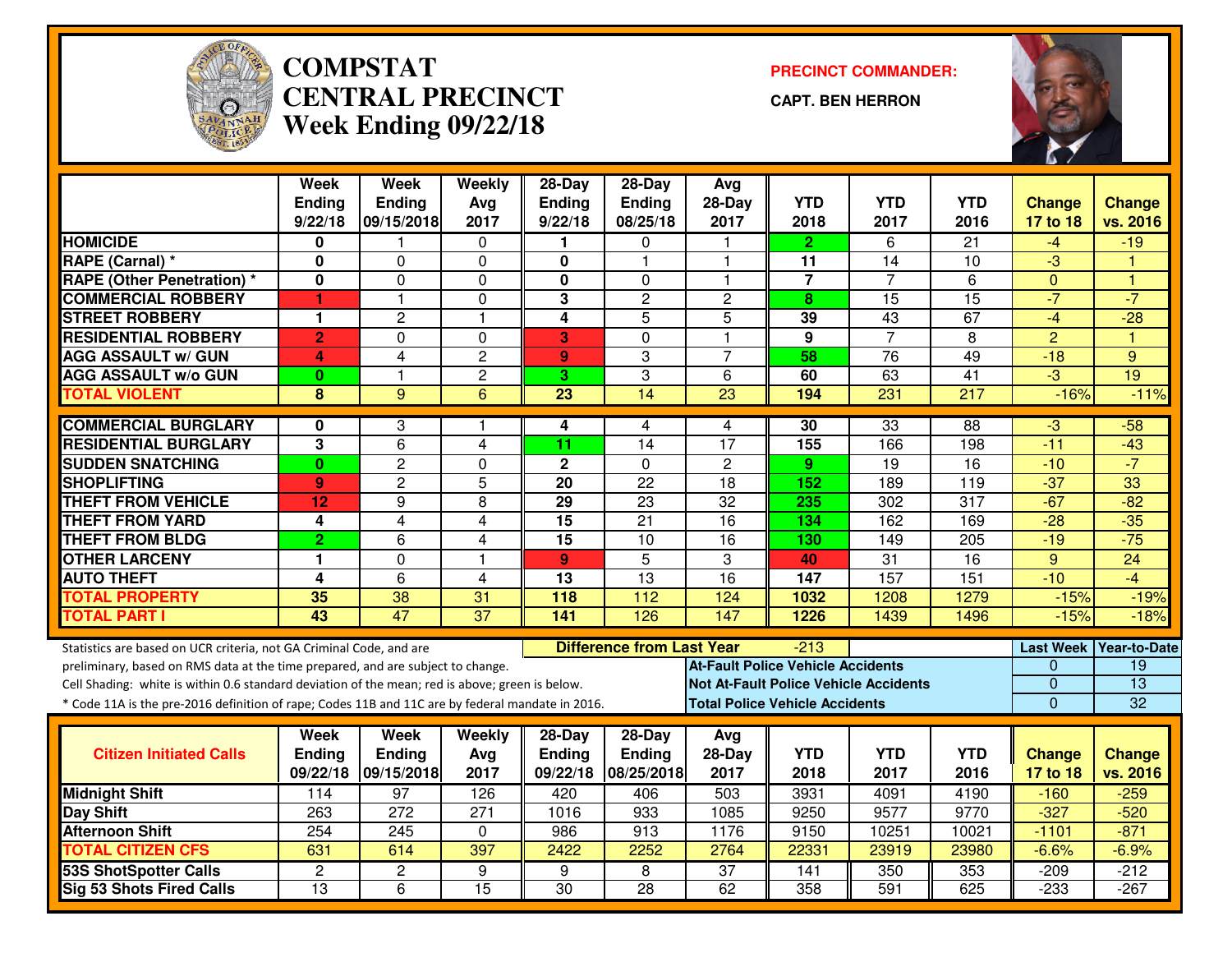# **BEAT 31 Central PrecinctWeek Ending 09/22/18**

|                                  |                |                | <b>Last 4 Weeks</b> |                | 28 Days        | 28 Day  |                |                |                |               |                |
|----------------------------------|----------------|----------------|---------------------|----------------|----------------|---------|----------------|----------------|----------------|---------------|----------------|
|                                  | Ending         | <b>Ending</b>  | <b>Ending</b>       | <b>Ending</b>  | <b>Ending</b>  | Average | <b>YTD</b>     | <b>YTD</b>     | <b>YTD</b>     | <b>Change</b> | <b>Change</b>  |
|                                  | 09/01/18       | 09/08/18       | 09/15/18            | 09/22/18       | 09/22/18       | 2017    | 2018           | 2017           | 2016           | 17 to 18      | vs. 2016       |
| <b>HOMICIDE</b>                  | $\Omega$       | 0              | 1                   | 0              | 1              | 0.1     | 1              | $\Omega$       | $\overline{7}$ | 1             | $-6$           |
| RAPE (Carnal) *                  | $\Omega$       | 0              | $\Omega$            | 0              | $\Omega$       | 0.2     | $\Omega$       | 4              | $\overline{2}$ | $-4$          | $-2$           |
| <b>RAPE (Other Penetration)*</b> | 0              | 0              | $\mathbf 0$         | 0              | 0              | 0.3     | $\mathbf{1}$   | 4              | 0              | $-3$          | 1              |
| <b>COMMERCIAL ROBBERY</b>        | 0              | 0              | $\mathbf 0$         | 0              | 0              | 0.0     | $\mathbf{1}$   | 0              | $\mathbf{1}$   | $\mathbf{1}$  | $\mathbf{0}$   |
| <b>STREET ROBBERY</b>            | $\mathbf{0}$   | 0              | $\mathbf 0$         | 0              | 0              | 1.1     | 6              | 12             | 15             | $-6$          | $-9$           |
| <b>RESIDENTIAL ROBBERY</b>       | 0              | 0              | $\mathbf 0$         | 0              | 0              | 0.2     | $\mathbf{1}$   | $\overline{2}$ | $\overline{2}$ | $-1$          | $-1$           |
| <b>AGG ASSAULT W/ GUN</b>        | 0              | 0              | $\mathbf 0$         | 0              | 0              | 1.0     | 6              | 12             | $\overline{7}$ | $-6$          | $-1$           |
| <b>AGG ASSAULT W/o GUN</b>       | 0              | 0              | 0                   | $\mathbf{0}$   | 0              | 1.1     | $\overline{7}$ | 10             | 10             | $-3$          | $-3$           |
| <b>TOTAL VIOLENT</b>             | $\mathbf{0}$   | $\overline{0}$ | $\mathbf{1}$        | $\mathbf{0}$   | $\mathbf{1}$   | 3.8     | 23             | 44             | 44             | $-48%$        | $-48%$         |
| <b>COMMERCIAL BURGLARY</b>       | $\Omega$       | 0              | $\mathbf{1}$        | 0              | $\mathbf{1}$   | 0.5     | 8              | $\overline{2}$ | 17             | 6             | $-9$           |
| <b>RESIDENTIAL BURGLARY</b>      | $\mathbf{0}$   | 0              | 1                   | 0              | $\mathbf{1}$   | 2.3     | 22             | 21             | 35             | $\mathbf{1}$  | $-13$          |
| <b>SUDDEN SNATCHING</b>          | $\mathbf{0}$   | 0              | $\mathbf 0$         | 0              | 0              | 0.4     | $\mathbf{1}$   | 3              | 5              | $-2$          | $-4$           |
| <b>SHOPLIFTING</b>               | 0              | 0              | $\mathbf 0$         | 0              | 0              | 1.5     | $\overline{2}$ | 14             | 12             | $-12$         | $-10$          |
| <b>THEFT FROM VEHICLE</b>        | $\mathbf{1}$   | $\overline{2}$ | $\overline{2}$      | $\overline{2}$ | $\overline{7}$ | 7.0     | 46             | 67             | 60             | $-21$         | $-14$          |
| <b>THEFT FROM YARD</b>           | $\mathbf{1}$   | 1              | $\mathbf 0$         | $\mathbf{1}$   | 3              | 4.9     | 30             | 46             | 41             | $-16$         | $-11$          |
| <b>THEFT FROM BLDG</b>           | 0              | 0              | $\overline{2}$      | $\mathbf{0}$   | $\overline{2}$ | 2.8     | 21             | 25             | 47             | $-4$          | $-26$          |
| <b>OTHER LARCENY</b>             | 0              | $\mathbf{1}$   | $\mathbf 0$         | $\mathbf 0$    | $\mathbf{1}$   | 0.7     | 4              | 6              | 4              | $-2$          | $\overline{0}$ |
| <b>AUTO THEFT</b>                | 0              | $\mathbf{1}$   | $\overline{2}$      | $\mathbf{1}$   | 4              | 3.0     | 20             | 33             | 39             | $-13$         | $-19$          |
| <b>TOTAL PROPERTY</b>            | $\overline{2}$ | 5              | 8                   | $\overline{4}$ | 19             | 22.9    | 154            | 217            | 260            | $-29%$        | $-41%$         |
| <b>TOTAL PART I</b>              | $\overline{2}$ | 5              | 9                   | 4              | 20             | 26.8    | 177            | 261            | 304            | $-32%$        | $-42%$         |
|                                  |                |                |                     |                |                |         |                |                |                |               |                |

 **Difference from Last Year**-84

Statistics are based on UCR criteria, not GA Criminal Code.

\* Rape Code 11A is the historical definition of rape (aka Legacy Rape); Rape Codes 11B and 11C are those moved from Part II to Part I in 2017.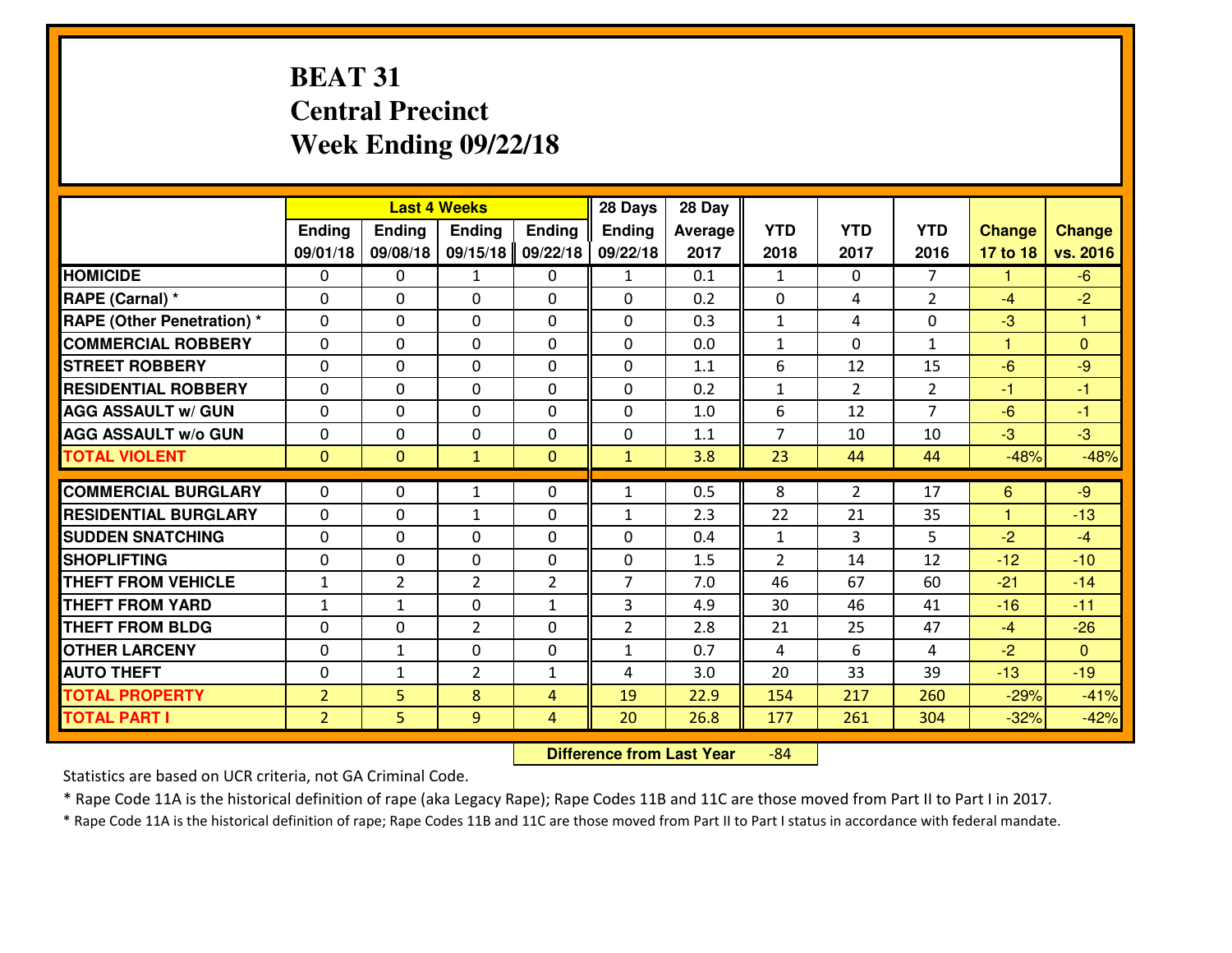# **BEAT 32 Central PrecinctWeek Ending 09/22/18**

|                                   |                | <b>Last 4 Weeks</b> |                |                | 28 Days        | 28 Day  |              |                |              |                |                |
|-----------------------------------|----------------|---------------------|----------------|----------------|----------------|---------|--------------|----------------|--------------|----------------|----------------|
|                                   | Ending         | Ending              | <b>Ending</b>  | <b>Ending</b>  | <b>Ending</b>  | Average | <b>YTD</b>   | <b>YTD</b>     | <b>YTD</b>   | <b>Change</b>  | <b>Change</b>  |
|                                   | 09/01/18       | 09/08/18            | 09/15/18       | 09/22/18       | 09/22/18       | 2017    | 2018         | 2017           | 2016         | 17 to 18       | vs. 2016       |
| <b>HOMICIDE</b>                   | $\Omega$       | 0                   | $\Omega$       | 0              | $\mathbf{0}$   | 0.0     | $\Omega$     | $\Omega$       | $\Omega$     | $\mathbf{0}$   | $\overline{0}$ |
| RAPE (Carnal) *                   | $\mathbf{0}$   | 0                   | $\mathbf{0}$   | $\Omega$       | 0              | 0.4     | 1            | $\overline{2}$ | $\mathbf{1}$ | $-1$           | $\mathbf{0}$   |
| <b>RAPE (Other Penetration) *</b> | $\Omega$       | 0                   | $\mathbf{0}$   | $\Omega$       | 0              | 0.2     | 1            | $\overline{2}$ | $\mathbf{1}$ | -1             | $\mathbf{0}$   |
| <b>COMMERCIAL ROBBERY</b>         | $\mathbf 0$    | 0                   | $\mathbf{1}$   | $\Omega$       | $\mathbf{1}$   | 0.5     | 4            | 4              | 3            | $\mathbf{0}$   | $\mathbf{1}$   |
| <b>STREET ROBBERY</b>             | $\mathbf 0$    | 0                   | $\mathbf 0$    | 0              | 0              | 0.5     | 4            | $\overline{2}$ | 6            | $\overline{2}$ | $-2$           |
| <b>RESIDENTIAL ROBBERY</b>        | $\mathbf 0$    | 0                   | $\mathbf 0$    | $\mathbf{1}$   | $\mathbf{1}$   | 0.0     | $\mathbf{1}$ | 0              | 0            | $\mathbf{1}$   | $\mathbf{1}$   |
| <b>AGG ASSAULT W/ GUN</b>         | $\mathbf 0$    | 0                   | $\mathbf 0$    | $\mathbf{1}$   | $\mathbf{1}$   | 0.4     | 4            | 5              | $\mathbf{1}$ | $-1$           | 3              |
| <b>AGG ASSAULT W/o GUN</b>        | $\mathbf 0$    | 0                   | $\mathbf 0$    | 0              | 0              | 0.5     | 6            | 4              | 3            | $\overline{2}$ | 3              |
| <b>TOTAL VIOLENT</b>              | $\overline{0}$ | $\mathbf{O}$        | $\mathbf{1}$   | $\overline{2}$ | $\overline{3}$ | 2.5     | 21           | 19             | 15           | 11%            | 40%            |
| <b>COMMERCIAL BURGLARY</b>        | $\Omega$       | 0                   | $\mathbf{0}$   | 0              | 0              | 0.3     | 2            | 3              | 11           | $-1$           | $-9$           |
|                                   |                |                     |                |                |                |         |              |                |              |                |                |
| <b>RESIDENTIAL BURGLARY</b>       | $\mathbf 0$    | 0                   | $\mathbf 0$    | 0              | 0              | 2.1     | 20           | 17             | 43           | 3              | $-23$          |
| <b>SUDDEN SNATCHING</b>           | $\mathbf 0$    | 0                   | $\mathbf{0}$   | 0              | 0              | 0.2     | $\mathbf{0}$ | $\overline{2}$ | $\mathbf{1}$ | $-2$           | $-1$           |
| <b>SHOPLIFTING</b>                | $\overline{2}$ | 1                   | $\mathbf{1}$   | $\overline{2}$ | 6              | 3.8     | 57           | 39             | 30           | 18             | 27             |
| <b>THEFT FROM VEHICLE</b>         | $\mathbf{1}$   | $\mathbf{0}$        | $\overline{2}$ | $\overline{2}$ | 5              | 8.7     | 54           | 85             | 83           | $-31$          | $-29$          |
| <b>THEFT FROM YARD</b>            | $\overline{2}$ | 1                   | $\mathbf 0$    | 0              | 3              | 2.8     | 35           | 30             | 33           | 5              | $\overline{2}$ |
| <b>THEFT FROM BLDG</b>            | $\mathbf{1}$   | $\overline{2}$      | $\mathbf{1}$   | 0              | 4              | 4.1     | 28           | 36             | 50           | $-8$           | $-22$          |
| <b>OTHER LARCENY</b>              | $\mathbf 0$    | $\overline{2}$      | $\mathbf 0$    | 0              | $\overline{2}$ | 1.0     | 17           | 8              | 0            | 9              | 17             |
| <b>AUTO THEFT</b>                 | $\mathbf 0$    | $\mathbf{1}$        | $\mathbf{1}$   | 0              | $\overline{2}$ | 2.3     | 18           | 26             | 20           | $-8$           | $-2$           |
| <b>TOTAL PROPERTY</b>             | 6              | $\overline{7}$      | 5              | $\overline{4}$ | 22             | 25.4    | 231          | 246            | 271          | $-6%$          | $-15%$         |
| <b>TOTAL PART I</b>               | 6              | $\overline{7}$      | 6              | 6              | 25             | 27.8    | 252          | 265            | 286          | $-5%$          | $-12%$         |

 **Difference from Last Year**-13

Statistics are based on UCR criteria, not GA Criminal Code.

\* Rape Code 11A is the historical definition of rape (aka Legacy Rape); Rape Codes 11B and 11C are those moved from Part II to Part I in 2017.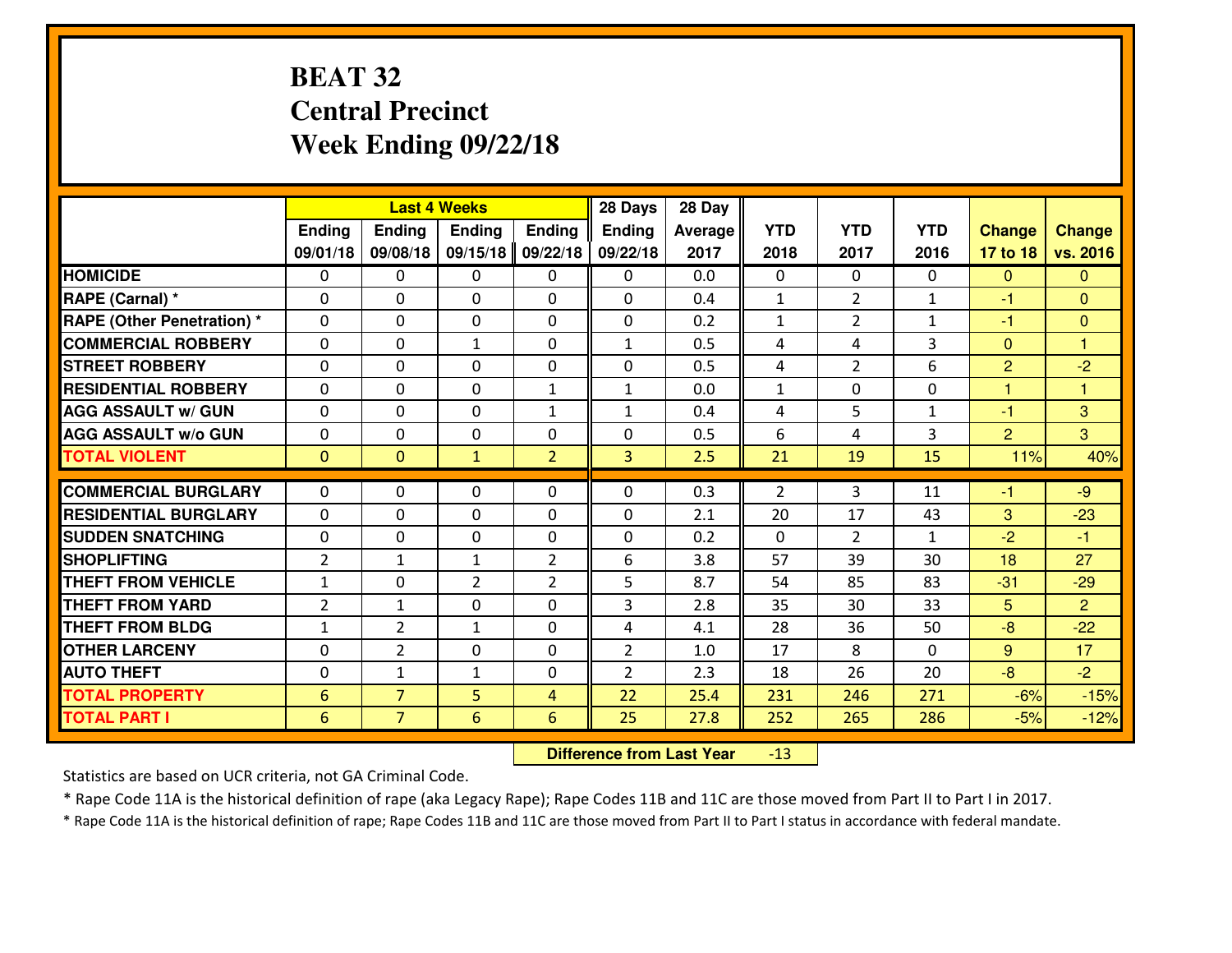# **BEAT 33 Central PrecinctWeek Ending 09/22/18**

|                                   |                |                | <b>Last 4 Weeks</b> |               | 28 Days        | 28 Day  |              |                |                |               |                |
|-----------------------------------|----------------|----------------|---------------------|---------------|----------------|---------|--------------|----------------|----------------|---------------|----------------|
|                                   | Ending         | Ending         | <b>Ending</b>       | <b>Ending</b> | <b>Ending</b>  | Average | <b>YTD</b>   | <b>YTD</b>     | <b>YTD</b>     | <b>Change</b> | <b>Change</b>  |
|                                   | 09/01/18       | 09/08/18       | 09/15/18            | 09/22/18      | 09/22/18       | 2017    | 2018         | 2017           | 2016           | 17 to 18      | vs. 2016       |
| <b>HOMICIDE</b>                   | $\Omega$       | 0              | $\Omega$            | 0             | $\mathbf{0}$   | 0.2     | $\mathbf{0}$ | $\mathbf{1}$   | 8              | $-1$          | $-8$           |
| RAPE (Carnal) *                   | $\mathbf{0}$   | 0              | $\mathbf{0}$        | $\Omega$      | 0              | 0.2     | 3            | $\Omega$       | 4              | 3             | $-1$           |
| <b>RAPE (Other Penetration) *</b> | $\Omega$       | 0              | $\Omega$            | $\Omega$      | 0              | 0.1     | 1            | $\mathbf{1}$   | $\mathbf{1}$   | $\mathbf{0}$  | $\Omega$       |
| <b>COMMERCIAL ROBBERY</b>         | $\mathbf 0$    | 0              | $\mathbf{0}$        | $\mathbf{1}$  | $\mathbf{1}$   | 0.5     | 2            | 6              | 3              | $-4$          | $-1$           |
| <b>STREET ROBBERY</b>             | $\mathbf{1}$   | 0              | $\mathbf{1}$        | 0             | $\overline{2}$ | 1.5     | 17           | 14             | 19             | 3             | $-2$           |
| <b>RESIDENTIAL ROBBERY</b>        | $\mathbf 0$    | 0              | $\mathbf 0$         | 0             | 0              | 0.1     | $\mathbf{0}$ | $\mathbf{1}$   | 0              | $-1$          | $\mathbf{0}$   |
| <b>AGG ASSAULT W/ GUN</b>         | $\mathbf 0$    | 0              | $\overline{2}$      | 0             | $\overline{2}$ | 1.4     | 9            | 17             | $\overline{7}$ | $-8$          | $\overline{2}$ |
| <b>AGG ASSAULT W/o GUN</b>        | $\mathbf 0$    | 0              | $\mathbf{1}$        | 0             | $\mathbf{1}$   | 1.1     | 5            | 12             | 9              | $-7$          | $-4$           |
| <b>TOTAL VIOLENT</b>              | $\mathbf{1}$   | $\mathbf{O}$   | 4                   | $\mathbf{1}$  | 6              | 4.9     | 37           | 52             | 51             | $-29%$        | $-27%$         |
| <b>COMMERCIAL BURGLARY</b>        | $\mathbf{1}$   |                |                     | 0             | $\overline{2}$ | 0.6     | 9            | 6              | 24             | 3             | $-15$          |
|                                   |                | 0              | $\mathbf{1}$        |               |                |         |              |                |                |               |                |
| <b>RESIDENTIAL BURGLARY</b>       | $\mathbf 0$    | 0              | $\mathbf{1}$        | $\mathbf 0$   | $\mathbf{1}$   | 1.7     | 15           | 12             | 21             | 3             | $-6$           |
| <b>SUDDEN SNATCHING</b>           | $\mathbf 0$    | 0              | 1                   | 0             | $\mathbf{1}$   | 0.3     | 4            | 3              | 3              | 1.            | $\mathbf{1}$   |
| <b>SHOPLIFTING</b>                | 3              | 0              | $\mathbf{1}$        | 3             | $\overline{7}$ | 5.4     | 39           | 66             | 34             | $-27$         | 5              |
| <b>THEFT FROM VEHICLE</b>         | $\mathbf 0$    | $\mathbf{0}$   | 3                   | 3             | 6              | 5.6     | 36           | 62             | 59             | $-26$         | $-23$          |
| <b>THEFT FROM YARD</b>            | $\mathbf 0$    | 0              | 3                   | 0             | 3              | 3.2     | 31           | 31             | 57             | $\mathbf{0}$  | $-26$          |
| <b>THEFT FROM BLDG</b>            | $\overline{2}$ | 0              | $\mathbf{1}$        | $\mathbf{1}$  | 4              | 2.5     | 24           | 25             | 43             | $-1$          | $-19$          |
| <b>OTHER LARCENY</b>              | $\mathbf 1$    | $\overline{2}$ | $\mathbf 0$         | $\mathbf{1}$  | 4              | 0.8     | 10           | $\overline{7}$ | 6              | 3             | $\overline{4}$ |
| <b>AUTO THEFT</b>                 | $\mathbf 0$    | 0              | $\mathbf 0$         | 0             | 0              | 3.0     | 30           | 31             | 35             | $-1$          | $-5$           |
| <b>TOTAL PROPERTY</b>             | $\overline{7}$ | $\overline{2}$ | 11                  | 8             | 28             | 23.1    | 198          | 243            | 282            | $-19%$        | $-30%$         |
| <b>TOTAL PART I</b>               | 8              | $\overline{2}$ | 15                  | 9             | 34             | 28.0    | 235          | 295            | 333            | $-20%$        | $-29%$         |

 **Difference from Last Year**-60

Statistics are based on UCR criteria, not GA Criminal Code.

\* Rape Code 11A is the historical definition of rape (aka Legacy Rape); Rape Codes 11B and 11C are those moved from Part II to Part I in 2017.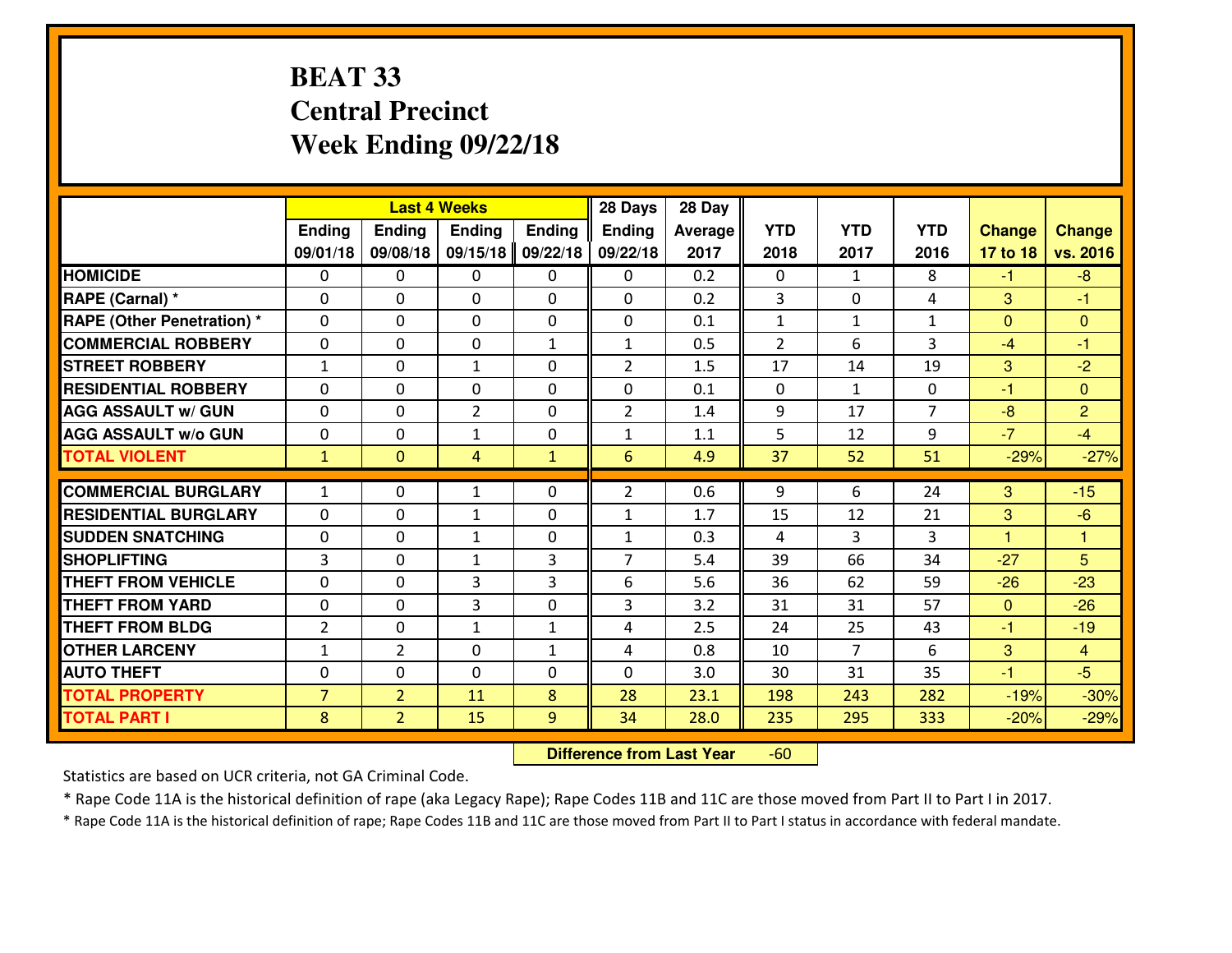# **BEAT 34 Central PrecinctWeek Ending 09/22/18**

|                                  |                |                | <b>Last 4 Weeks</b> |                | 28 Days        | 28 Day  |                |                |                |               |                      |
|----------------------------------|----------------|----------------|---------------------|----------------|----------------|---------|----------------|----------------|----------------|---------------|----------------------|
|                                  | Ending         | <b>Ending</b>  | <b>Ending</b>       | <b>Ending</b>  | <b>Ending</b>  | Average | <b>YTD</b>     | <b>YTD</b>     | <b>YTD</b>     | <b>Change</b> | <b>Change</b>        |
|                                  | 09/01/18       | 09/08/18       | 09/15/18            | 09/22/18       | 09/22/18       | 2017    | 2018           | 2017           | 2016           | 17 to 18      | vs. 2016             |
| <b>HOMICIDE</b>                  | $\Omega$       | 0              | 0                   | 0              | 0              | 0.3     | 1              | 4              | $\mathfrak{D}$ | $-3$          | $-1$                 |
| RAPE (Carnal) *                  | $\Omega$       | 0              | $\Omega$            | $\Omega$       | $\Omega$       | 0.5     | $\mathbf{1}$   | 6              | 0              | $-5$          | $\blacktriangleleft$ |
| <b>RAPE (Other Penetration)*</b> | 0              | 0              | $\mathbf 0$         | 0              | 0              | 0.0     | 0              | 0              | $\overline{2}$ | $\Omega$      | $-2$                 |
| <b>COMMERCIAL ROBBERY</b>        | 0              | 0              | $\mathbf 0$         | 0              | 0              | 0.1     | 0              | 0              | $\overline{2}$ | $\mathbf{0}$  | $-2$                 |
| <b>STREET ROBBERY</b>            | 0              | 0              | $\mathbf 0$         | 0              | 0              | 0.7     | 5              | $\overline{7}$ | 9              | $-2$          | $-4$                 |
| <b>RESIDENTIAL ROBBERY</b>       | 0              | 0              | $\mathbf 0$         | 0              | 0              | 0.3     | $\overline{2}$ | 3              | $\overline{2}$ | $-1$          | $\overline{0}$       |
| <b>AGG ASSAULT W/ GUN</b>        | 0              | 0              | 1                   | $\overline{2}$ | 3              | 2.4     | 18             | 25             | 17             | $-7$          | 1                    |
| <b>AGG ASSAULT W/o GUN</b>       | 0              | $\mathbf{1}$   | 0                   | 0              | $\mathbf{1}$   | 1.8     | 23             | 19             | 9              | 4             | 14                   |
| <b>TOTAL VIOLENT</b>             | $\mathbf{0}$   | $\mathbf{1}$   | $\mathbf{1}$        | $\overline{2}$ | $\overline{4}$ | 6.1     | 50             | 64             | 43             | $-22%$        | 16%                  |
| <b>COMMERCIAL BURGLARY</b>       | $\Omega$       | 0              | $\mathbf{0}$        | 0              | $\Omega$       | 0.4     | $\mathbf{1}$   | 5.             | 6              | $-4$          | $-5$                 |
| <b>RESIDENTIAL BURGLARY</b>      | $\mathbf{0}$   | 1              | $\overline{2}$      | 0              | 3              | 5.4     | 47             | 58             | 41             | $-11$         | $6\phantom{1}$       |
| <b>SUDDEN SNATCHING</b>          | $\mathbf{0}$   | 0              | $\mathbf 0$         | 0              | 0              | 0.5     | $\overline{2}$ | 6              | 3              | $-4$          | $-1$                 |
| <b>SHOPLIFTING</b>               | $\mathbf{1}$   | 0              | $\mathbf 0$         | 0              | $\mathbf{1}$   | 2.8     | 6              | 26             | 4              | $-20$         | $\overline{2}$       |
| <b>THEFT FROM VEHICLE</b>        | 0              | 1              | $\mathbf 0$         | $\overline{2}$ | 3              | 3.3     | 31             | 31             | 33             | $\Omega$      | $-2$                 |
| <b>THEFT FROM YARD</b>           | $\overline{2}$ | 0              | $\mathbf 0$         | $\overline{2}$ | 4              | 1.6     | 14             | 19             | 14             | $-5$          | $\overline{0}$       |
| <b>THEFT FROM BLDG</b>           | $\mathbf{1}$   | 0              | $\mathbf 0$         | $\mathbf{1}$   | $\overline{2}$ | 2.3     | 22             | 21             | 21             | $\mathbf{1}$  | $\overline{1}$       |
| <b>OTHER LARCENY</b>             | 0              | 0              | $\mathbf 0$         | 0              | 0              | 0.2     | $\mathbf{1}$   | $\overline{2}$ | $\overline{2}$ | $-1$          | $-1$                 |
| <b>AUTO THEFT</b>                | $\mathbf{1}$   | 0              | $\mathbf{1}$        | $\mathbf{1}$   | 3              | 3.2     | 26             | 29             | 27             | -3            | $-1$                 |
| <b>TOTAL PROPERTY</b>            | 5              | $\overline{2}$ | $\overline{3}$      | 6              | 16             | 19.7    | 150            | 197            | 151            | $-24%$        | $-1%$                |
| <b>TOTAL PART I</b>              | 5              | $\overline{3}$ | 4                   | 8              | 20             | 25.8    | 200            | 261            | 194            | $-23%$        | 3%                   |
|                                  |                |                |                     |                |                |         |                |                |                |               |                      |

 **Difference from Last Year**-61

Statistics are based on UCR criteria, not GA Criminal Code.

\* Rape Code 11A is the historical definition of rape (aka Legacy Rape); Rape Codes 11B and 11C are those moved from Part II to Part I in 2017.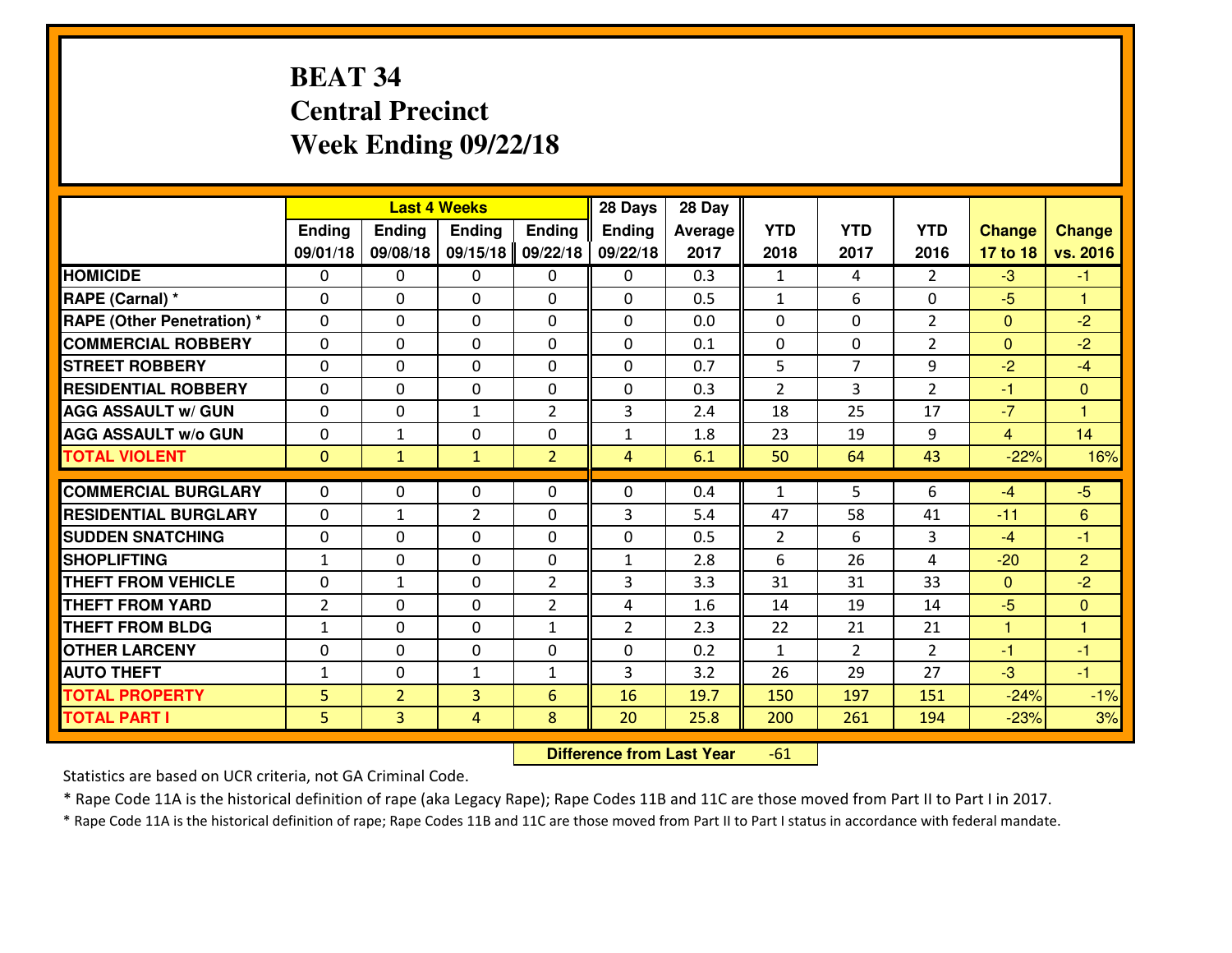# **BEAT 35 Central PrecinctWeek Ending 09/22/18**

|                                   |                |                | <b>Last 4 Weeks</b> |                | 28 Days        | 28 Day  |              |              |                |                |                |
|-----------------------------------|----------------|----------------|---------------------|----------------|----------------|---------|--------------|--------------|----------------|----------------|----------------|
|                                   | Ending         | <b>Ending</b>  | <b>Ending</b>       | <b>Ending</b>  | Ending         | Average | <b>YTD</b>   | <b>YTD</b>   | <b>YTD</b>     | <b>Change</b>  | <b>Change</b>  |
|                                   | 09/01/18       | 09/08/18       | 09/15/18            | 09/22/18       | 09/22/18       | 2017    | 2018         | 2017         | 2016           | 17 to 18       | vs. 2016       |
| <b>HOMICIDE</b>                   | $\Omega$       | 0              | $\Omega$            | 0              | 0              | 0.1     | $\Omega$     | $\mathbf{1}$ | 4              | $-1$           | $-4$           |
| RAPE (Carnal) *                   | $\Omega$       | 0              | $\mathbf{0}$        | $\Omega$       | 0              | 0.0     | 3            | $\Omega$     | $\overline{2}$ | 3              | $\mathbf{1}$   |
| <b>RAPE (Other Penetration) *</b> | $\Omega$       | 0              | $\mathbf 0$         | $\Omega$       | 0              | 0.0     | 4            | $\Omega$     | $\mathbf{1}$   | $\overline{4}$ | 3              |
| <b>COMMERCIAL ROBBERY</b>         | $\mathbf{1}$   | 0              | $\mathbf 0$         | 0              | $\mathbf{1}$   | 0.4     | $\mathbf{1}$ | 3            | 4              | $-2$           | $-3$           |
| <b>ISTREET ROBBERY</b>            | $\mathbf{0}$   | 0              | $\mathbf{1}$        | $\mathbf{1}$   | $\overline{2}$ | 0.6     | 4            | 5            | 16             | -1             | $-12$          |
| <b>RESIDENTIAL ROBBERY</b>        | 0              | 0              | $\mathbf 0$         | $\mathbf{1}$   | $\mathbf{1}$   | 0.1     | $\mathbf 0$  | $\mathbf{1}$ | 3              | $-1$           | $-3$           |
| <b>AGG ASSAULT W/ GUN</b>         | $\mathbf{1}$   | 0              | $\mathbf{1}$        | 0              | $\overline{2}$ | 1.3     | 16           | 13           | 13             | 3              | 3              |
| <b>AGG ASSAULT W/o GUN</b>        | $\mathbf{1}$   | 0              | $\mathbf 0$         | 0              | $\mathbf{1}$   | 1.2     | 13           | 11           | 6              | $\overline{2}$ | $\overline{7}$ |
| <b>TOTAL VIOLENT</b>              | $\overline{3}$ | $\overline{0}$ | $\overline{2}$      | $\overline{2}$ | $\overline{7}$ | 3.6     | 41           | 34           | 49             | 21%            | $-16%$         |
| <b>COMMERCIAL BURGLARY</b>        | $\mathbf{0}$   | 0              | $\mathbf{1}$        | $\mathbf{0}$   | 1              | 1.0     | 5            | 8            | 24             | $-3$           | $-19$          |
| <b>RESIDENTIAL BURGLARY</b>       | $\Omega$       | $\mathbf{1}$   | $\overline{2}$      | 2              | 5              | 3.7     | 36           | 41           | 40             | $-5$           | $-4$           |
| <b>SUDDEN SNATCHING</b>           | $\mathbf{0}$   | 0              | $\mathbf{0}$        | 0              | 0              | 0.2     | $\mathbf{1}$ | 3            | 3              | $-2$           | $-2$           |
| <b>SHOPLIFTING</b>                | $\mathbf{1}$   | 0              | $\mathbf 0$         | $\mathbf{1}$   | $\overline{2}$ | 2.2     | 21           | 20           | 23             | $\mathbf{1}$   | $-2$           |
| <b>THEFT FROM VEHICLE</b>         | $\overline{2}$ | 1              | $\mathbf{1}$        | $\mathbf{1}$   | 5              | 3.6     | 35           | 31           | 41             | $\overline{4}$ | $-6$           |
| <b>THEFT FROM YARD</b>            | 0              | 0              | 0                   | $\mathbf{1}$   | $\mathbf{1}$   | 2.2     | 17           | 22           | 19             | $-5$           | $-2$           |
| <b>THEFT FROM BLDG</b>            | $\mathbf{1}$   | 0              | $\mathbf{1}$        | 0              | $\overline{2}$ | 2.6     | 16           | 28           | 33             | $-12$          | $-17$          |
| <b>OTHER LARCENY</b>              | $1\,$          | 0              | 0                   | 0              | $\mathbf{1}$   | 0.5     | 6            | 6            | $\overline{2}$ | $\mathbf{0}$   | $\overline{4}$ |
| <b>AUTO THEFT</b>                 | 0              | 0              | $\overline{2}$      | $\mathbf{1}$   | 3              | 2.5     | 39           | 24           | 24             | 15             | 15             |
| <b>TOTAL PROPERTY</b>             | 5              | $\overline{2}$ | $\overline{7}$      | $6\phantom{1}$ | 20             | 18.6    | 176          | 183          | 209            | $-4%$          | $-16%$         |
| <b>TOTAL PART I</b>               | 8              | $\overline{2}$ | 9                   | 8              | 27             | 22.2    | 217          | 217          | 258            | 0%             | $-16%$         |
|                                   |                |                |                     |                |                |         |              |              |                |                |                |

 **Difference from Last Year** $\overline{0}$ 

Statistics are based on UCR criteria, not GA Criminal Code.

\* Rape Code 11A is the historical definition of rape (aka Legacy Rape); Rape Codes 11B and 11C are those moved from Part II to Part I in 2017.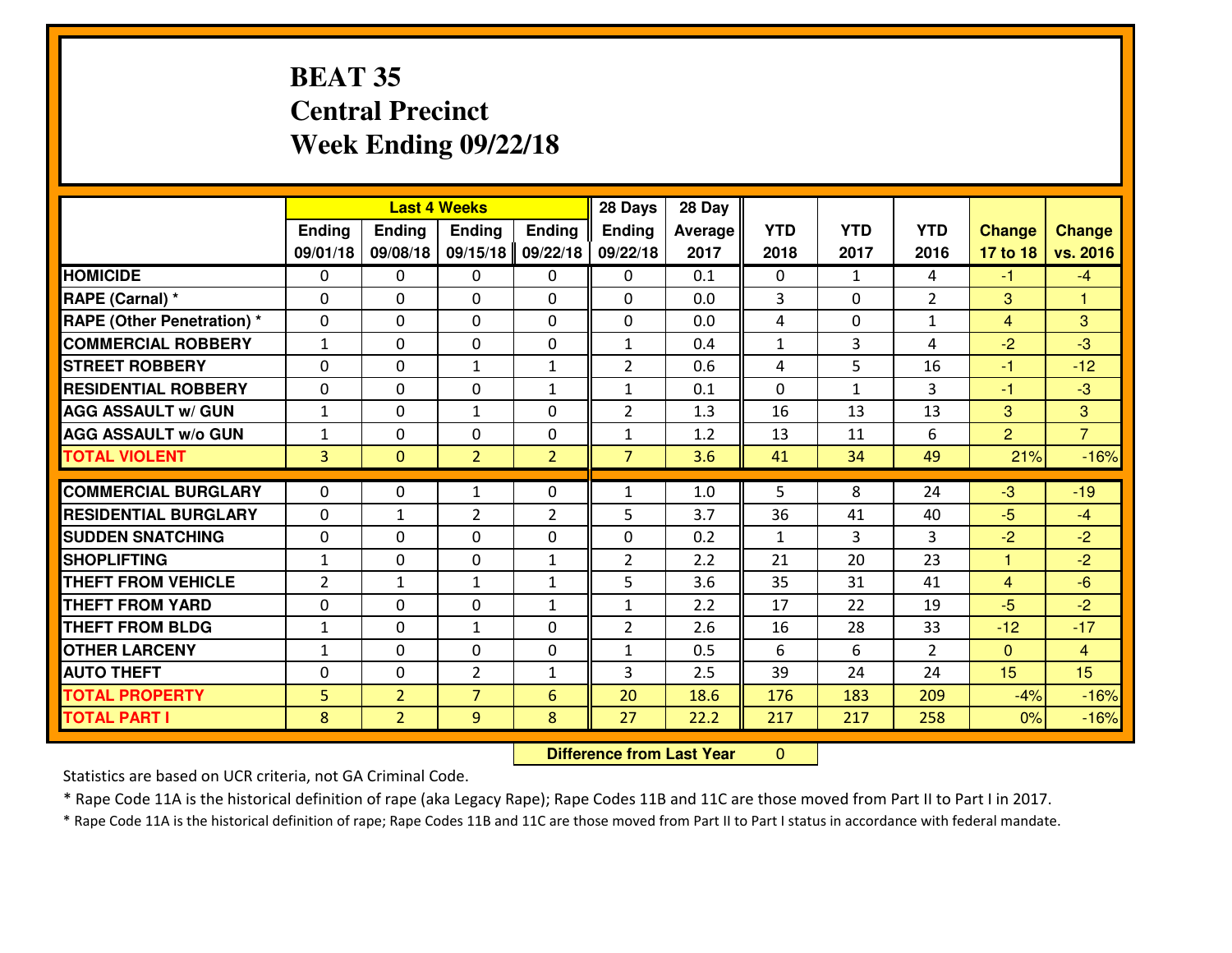# **BEAT 36 Central PrecinctWeek Ending 09/22/18**

|                             |                |                | <b>Last 4 Weeks</b> |                | 28 Days        | 28 Day         |                |                |                |                |                |
|-----------------------------|----------------|----------------|---------------------|----------------|----------------|----------------|----------------|----------------|----------------|----------------|----------------|
|                             | Ending         | <b>Ending</b>  | <b>Ending</b>       | <b>Ending</b>  | <b>Ending</b>  | <b>Average</b> | <b>YTD</b>     | <b>YTD</b>     | <b>YTD</b>     | <b>Change</b>  | <b>Change</b>  |
|                             | 09/01/18       | 09/08/18       | 09/15/18            | 09/22/18       | 09/22/18       | 2017           | 2018           | 2017           | 2016           | 17 to 18       | vs. 2016       |
| <b>HOMICIDE</b>             | $\Omega$       | 0              | $\Omega$            | $\Omega$       | 0              | 0.0            | $\Omega$       | $\Omega$       | $\Omega$       | $\mathbf{0}$   | $\Omega$       |
| RAPE (Carnal) *             | $\mathbf{0}$   | 0              | $\mathbf{0}$        | 0              | $\Omega$       | 0.2            | 3              | $\overline{2}$ | $\mathbf{1}$   | $\mathbf{1}$   | $\overline{2}$ |
| RAPE (Other Penetration) *  | $\Omega$       | 0              | $\mathbf{0}$        | $\Omega$       | $\Omega$       | 0.0            | $\Omega$       | $\Omega$       | $\mathbf{1}$   | $\Omega$       | $-1$           |
| <b>COMMERCIAL ROBBERY</b>   | $\mathbf{0}$   | 0              | 0                   | 0              | 0              | 0.2            | $\mathbf{0}$   | $\overline{2}$ | $\overline{2}$ | $-2$           | $-2$           |
| <b>STREET ROBBERY</b>       | 0              | 0              | $\mathbf 0$         | 0              | 0              | 0.4            | 3              | 3              | $\overline{2}$ | $\mathbf{0}$   | $\mathbf{1}$   |
| <b>RESIDENTIAL ROBBERY</b>  | $\mathbf{1}$   | $\Omega$       | $\mathbf 0$         | 0              | $\mathbf{1}$   | 0.1            | 5              | $\Omega$       | $\mathbf{1}$   | 5              | $\overline{4}$ |
| <b>AGG ASSAULT w/ GUN</b>   | $\Omega$       | $\Omega$       | $\mathbf 0$         | $\mathbf{1}$   | $\mathbf{1}$   | 0.6            | 5              | 4              | 4              | $\mathbf{1}$   | $\mathbf{1}$   |
| <b>AGG ASSAULT W/o GUN</b>  | 0              | 0              | 0                   | 0              | 0              | 0.7            | 6              | $\overline{7}$ | 4              | $-1$           | $\overline{2}$ |
| <b>TOTAL VIOLENT</b>        | $\mathbf{1}$   | $\mathbf{0}$   | $\mathbf{0}$        | $\mathbf{1}$   | $\overline{2}$ | 2.1            | 22             | 18             | 15             | 22%            | 47%            |
| <b>COMMERCIAL BURGLARY</b>  | $\Omega$       | 0              | $\mathbf{0}$        | 0              | $\Omega$       | 0.8            | 5              | 9              | 6              | $-4$           | $-1$           |
| <b>RESIDENTIAL BURGLARY</b> | 0              | 0              | $\mathbf 0$         | $\mathbf{1}$   | $\mathbf{1}$   | 1.7            | 15             | 17             | 18             | $-2$           | $-3$           |
| <b>SUDDEN SNATCHING</b>     | 0              | 0              | $\mathbf{1}$        | 0              | $\mathbf{1}$   | 0.2            | 1              | $\overline{2}$ | $\mathbf{1}$   | $-1$           | $\overline{0}$ |
| <b>SHOPLIFTING</b>          | $\mathbf{1}$   | 0              | $\mathbf 0$         | 3              | 4              | 2.6            | 27             | 24             | 16             | 3              | 11             |
| <b>THEFT FROM VEHICLE</b>   | $\Omega$       | $\Omega$       | $\mathbf{1}$        | $\overline{2}$ | 3              | 3.3            | 33             | 26             | 41             | $\overline{7}$ | $-8$           |
| <b>THEFT FROM YARD</b>      | 0              | 0              | $\mathbf{1}$        | 0              | $\mathbf{1}$   | 1.5            | $\overline{7}$ | 14             | 5              | $-7$           | $\overline{2}$ |
| <b>THEFT FROM BLDG</b>      | 0              | 0              | $\mathbf{1}$        | 0              | $\mathbf{1}$   | 1.5            | 19             | 14             | 11             | 5              | 8              |
| <b>OTHER LARCENY</b>        | $1\,$          | 0              | 0                   | 0              | $\mathbf{1}$   | 0.3            | $\overline{2}$ | $\overline{2}$ | $\overline{2}$ | $\mathbf{0}$   | $\overline{0}$ |
| <b>AUTO THEFT</b>           | $\mathbf{0}$   | 0              | $\mathbf{0}$        | $\mathbf{1}$   | $\mathbf{1}$   | 2.0            | 14             | 14             | 6              | $\mathbf{0}$   | 8              |
| <b>TOTAL PROPERTY</b>       | $\overline{2}$ | $\overline{0}$ | 4                   | $\overline{7}$ | 13             | 13.8           | 123            | 122            | 106            | 1%             | 16%            |
| <b>TOTAL PART I</b>         | $\overline{3}$ | $\overline{0}$ | 4                   | 8              | 15             | 16.0           | 145            | 140            | 121            | 4%             | 20%            |
|                             |                |                |                     |                |                |                |                |                |                |                |                |

 **Difference from Last Year**<sup>5</sup>

Statistics are based on UCR criteria, not GA Criminal Code.

\* Rape Code 11A is the historical definition of rape (aka Legacy Rape); Rape Codes 11B and 11C are those moved from Part II to Part I in 2017.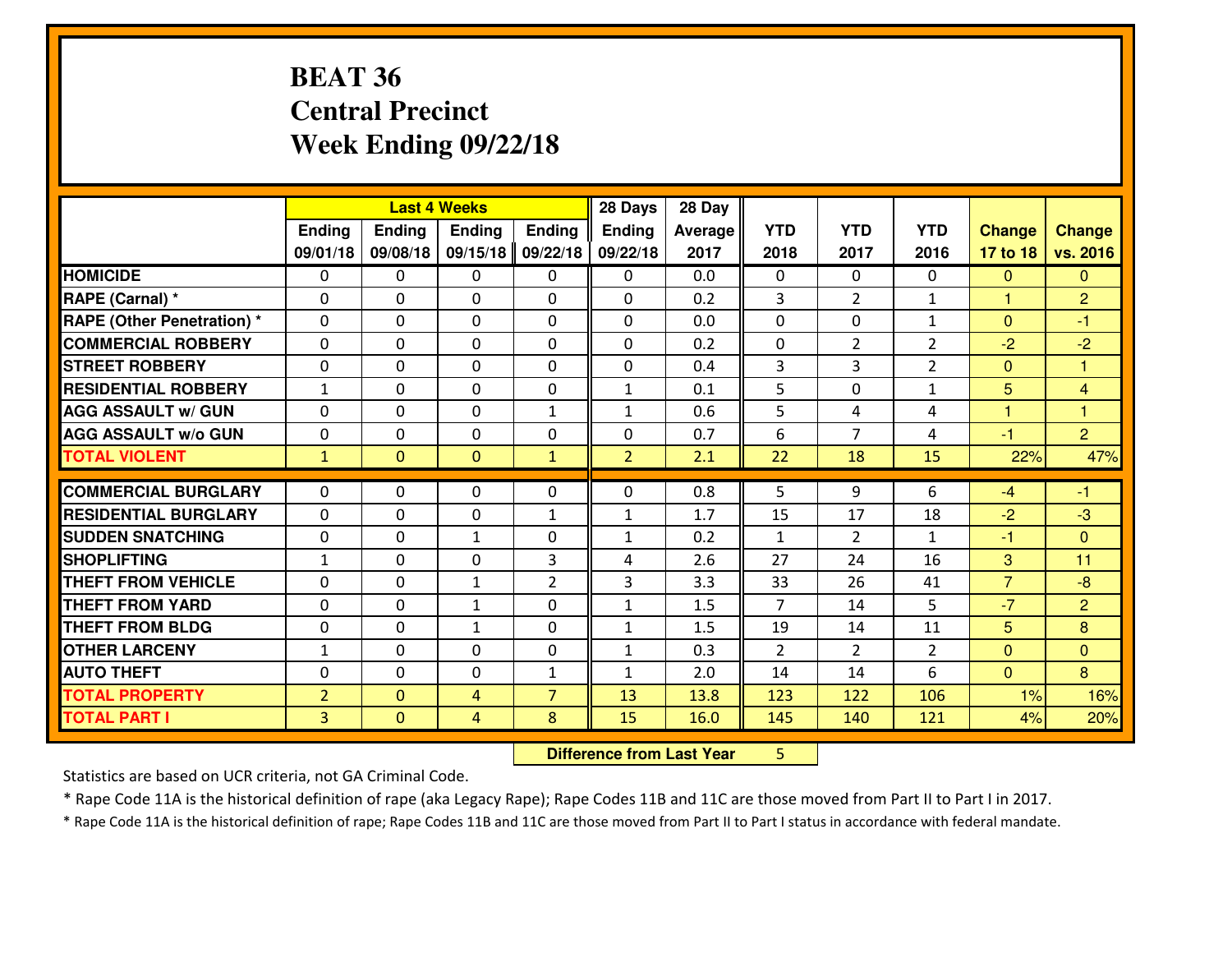

#### **COMPSTAT PRECINCT COMMANDER: SOUTH PRECINCT CAPT. JOY GELLATLYWeek Ending 09/22/18**



|                                                                                                  | <b>Week</b><br><b>Ending</b> | <b>Week</b><br><b>Ending</b> | Weekly           | 28-Day<br>Ending | 28-Day<br><b>Ending</b>          | Avg<br>$28-Day$ | <b>YTD</b>                               | <b>YTD</b>                                   | <b>YTD</b>       |                           |                           |
|--------------------------------------------------------------------------------------------------|------------------------------|------------------------------|------------------|------------------|----------------------------------|-----------------|------------------------------------------|----------------------------------------------|------------------|---------------------------|---------------------------|
|                                                                                                  | 9/22/18                      | 09/15/2018                   | Avg<br>2017      | 9/22/18          | 08/25/2018                       | 2017            | 2018                                     | 2017                                         | 2016             | <b>Change</b><br>17 to 18 | <b>Change</b><br>vs. 2016 |
| <b>HOMICIDE</b>                                                                                  | 0                            | 0                            | 0                | 0                | 0                                | $\mathbf 0$     | 3                                        | $\overline{2}$                               | 5                |                           | $-2$                      |
| RAPE (Carnal) *                                                                                  | 0                            | $\overline{\phantom{a}}$     | $\mathbf 0$      | $\overline{2}$   | $\blacktriangleleft$             | $\overline{1}$  | 10                                       | 6                                            | 9                | $\overline{4}$            | ٢                         |
| <b>RAPE (Other Penetration)*</b>                                                                 | $\bf{0}$                     | 0                            | 0                | $\mathbf{0}$     | 1                                | $\Omega$        | 13                                       | 3                                            | $\overline{5}$   | 10                        | 8                         |
| <b>COMMERCIAL ROBBERY</b>                                                                        | 0                            | 0                            | $\mathbf{1}$     | 1                | 1                                | $\overline{c}$  | 9                                        | 24                                           | 26               | $-15$                     | $-17$                     |
| <b>STREET ROBBERY</b>                                                                            | 0                            | 0                            | $\mathbf{1}$     | 4                | $\overline{c}$                   | $\overline{2}$  | 27                                       | 21                                           | 23               | 6                         | 4                         |
| <b>RESIDENTIAL ROBBERY</b>                                                                       | 0                            | 0                            | $\Omega$         | 1                | 1                                | $\Omega$        | 8                                        | $\overline{2}$                               | 4                | $6\phantom{1}$            | 4                         |
| <b>AGG ASSAULT w/ GUN</b>                                                                        | $\bf{0}$                     | 1                            | $\overline{1}$   | 4                | 3                                | 3               | 17                                       | 30                                           | 18               | $-13$                     | -1                        |
| <b>AGG ASSAULT w/o GUN</b>                                                                       | 1                            | 2                            | $\mathbf{1}$     | 5                | $\overline{7}$                   | 3               | 34                                       | $\overline{28}$                              | 31               | 6                         | 3                         |
| <b>TOTAL VIOLENT</b>                                                                             | $\mathbf{1}$                 | 4                            | 3                | $\overline{17}$  | 16                               | $\overline{12}$ | 121                                      | 116                                          | $\overline{121}$ | 4%                        | 0%                        |
| <b>COMMERCIAL BURGLARY</b>                                                                       | 1                            | 0                            |                  | 8                | 9                                | 4               | 43                                       | 51                                           | $\overline{37}$  | -8                        | 6                         |
| <b>RESIDENTIAL BURGLARY</b>                                                                      | 8                            | $\overline{\phantom{a}}$     | $\overline{4}$   | 14               | 10                               | 14              | 149                                      | 158                                          | 157              | $-9$                      | $-8$                      |
| <b>SUDDEN SNATCHING</b>                                                                          | 0                            |                              | $\mathbf 0$      | 1                | $\overline{c}$                   | $\overline{1}$  | 9                                        | 4                                            | 9                | $\overline{5}$            | $\Omega$                  |
| <b>SHOPLIFTING</b>                                                                               | 10                           | 13                           | $\overline{7}$   | 51               | $\overline{52}$                  | 28              | 478                                      | 511                                          | 473              | $-33$                     | 5                         |
| <b>THEFT FROM VEHICLE</b>                                                                        | 4                            | $\overline{11}$              | $\overline{7}$   | 28               | $\overline{28}$                  | $\overline{30}$ | 267                                      | 309                                          | 204              | $-42$                     | 63                        |
| <b>THEFT FROM YARD</b>                                                                           | 3                            | 3                            | $\overline{2}$   | 10               | $\overline{9}$                   | $\overline{8}$  | 81                                       | 73                                           | 99               | $\overline{8}$            | $-18$                     |
| <b>THEFT FROM BLDG</b>                                                                           | $\overline{2}$               | 3                            | $\boldsymbol{3}$ | 13               | 20                               | 13              | 110                                      | 169                                          | 127              | $-59$                     | $-17$                     |
| <b>OTHER LARCENY</b>                                                                             | $\mathbf{0}$                 | $\Omega$                     | $\mathbf{1}$     | 1                | 3                                | 3               | $\overline{20}$                          | $\overline{30}$                              | $\overline{15}$  | $-10$                     | $\overline{5}$            |
| <b>AUTO THEFT</b>                                                                                | $\mathbf{2}$                 | 3                            | 3                | $\overline{10}$  | $\overline{7}$                   | $\overline{13}$ | $\overline{111}$                         | 120                                          | 95               | $-9$                      | 16                        |
| <b>TOTAL PROPERTY</b>                                                                            | 30                           | 35                           | 28               | 136              | 140                              | 113             | 1268                                     | 1425                                         | 1216             | $-11%$                    | 4%                        |
| <b>TOTAL PART I</b>                                                                              | 31                           | 39                           | $\overline{31}$  | $\overline{153}$ | 156                              | 125             | 1389                                     | 1541                                         | 1337             | $-10%$                    | 4%                        |
| Statistics are based on UCR criteria, not GA Criminal Code, and are                              |                              |                              |                  |                  | <b>Difference from Last Year</b> |                 | $-152$                                   |                                              |                  | <b>Last Week</b>          | Year-to-Date              |
| preliminary, based on RMS data at the time prepared, and are subject to change.                  |                              |                              |                  |                  |                                  |                 | <b>At-Fault Police Vehicle Accidents</b> |                                              |                  | 0                         | 5                         |
| Cell Shading: white is within 0.6 standard deviation of the mean; red is above; green is below.  |                              |                              |                  |                  |                                  |                 |                                          | <b>Not At-Fault Police Vehicle Accidents</b> |                  | $\overline{0}$            | $\overline{12}$           |
| * Code 11A is the pre-2016 definition of rape; Codes 11B and 11C are by federal mandate in 2016. |                              |                              |                  |                  |                                  |                 | <b>Total Police Vehicle Accidents</b>    |                                              |                  | $\Omega$                  | 17                        |
|                                                                                                  | Week                         | Week                         | Weekly           | $28$ -Day        | $28-Day$                         | Avg             |                                          |                                              |                  |                           |                           |
| <b>Citizen Initiated Calls</b>                                                                   | <b>Ending</b>                | <b>Ending</b>                | Avg              | <b>Ending</b>    | Ending                           | $28-Day$        | <b>YTD</b>                               | <b>YTD</b>                                   | <b>YTD</b>       | <b>Change</b>             | <b>Change</b>             |
|                                                                                                  | 09/22/18                     | 09/15/2018                   | 2017             | 09/22/18         | 08/25/2018                       | 2017            | 2018                                     | 2017                                         | 2016             | 17 to 18                  | vs. 2016                  |
| <b>Midnight Shift</b>                                                                            | 70                           | 82                           | 91               | 316              | 349                              | 364             | 3254                                     | 3545                                         | 3491             | $-291$                    | $-237$                    |
| <b>Day Shift</b>                                                                                 | 236                          | 232                          | 247              | 915              | 1011                             | 986             | 9331                                     | 9820                                         | 9770             | $-489$                    | $-439$                    |
| <b>Afternoon Shift</b>                                                                           | 191                          | 215                          | $\mathbf 0$      | 872              | 943                              | 982             | 9088                                     | 9683                                         | 9565             | $-595$                    | $-477$                    |
| <b>TOTAL CITIZEN CFS</b>                                                                         | 497                          | 529                          | 338              | 2103             | 2303                             | 2332            | 21673                                    | 23048                                        | 22826            | $-6.0%$                   | $-5.1%$                   |
| <b>53S ShotSpotter Calls</b>                                                                     | $\Omega$                     | 0                            | $\mathbf 0$      | $\Omega$         | $\mathbf{0}$                     | $\Omega$        | $\Omega$                                 | $\Omega$                                     | $\Omega$         | $\Omega$                  | 0                         |
| <b>Sig 53 Shots Fired Calls</b>                                                                  | 3                            | 4                            | 8                | $\overline{23}$  | $\overline{15}$                  | $\overline{33}$ | 294                                      | 314                                          | 363              | $-20$                     | $-69$                     |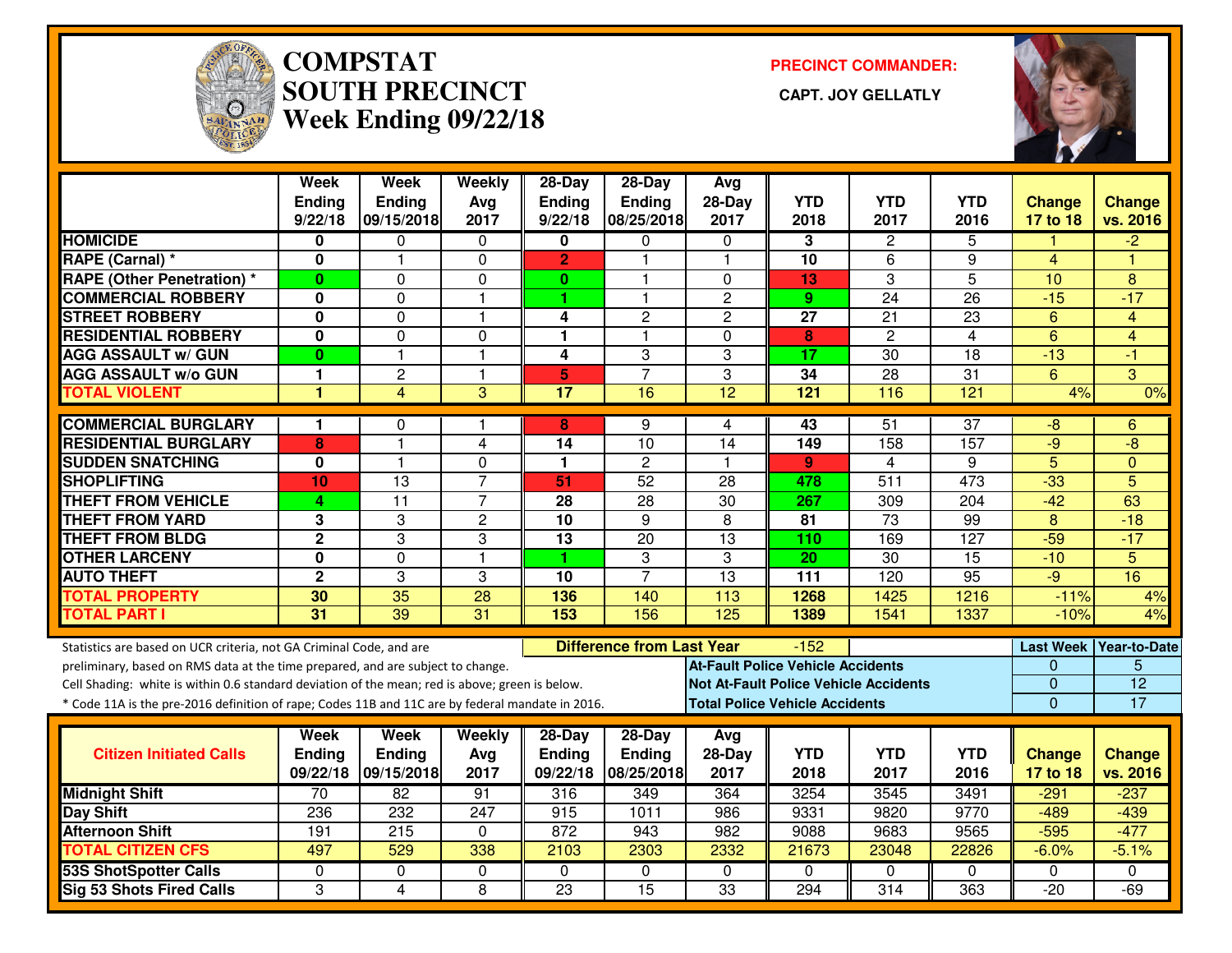# **BEAT 41 South PrecinctWeek Ending 09/22/18**

|                                   |                |                | <b>Last 4 Weeks</b> |                | 28 Days        | 28 Day  |                |                |                |                |                |
|-----------------------------------|----------------|----------------|---------------------|----------------|----------------|---------|----------------|----------------|----------------|----------------|----------------|
|                                   | Ending         | <b>Ending</b>  | Ending              | <b>Ending</b>  | <b>Ending</b>  | Average | <b>YTD</b>     | <b>YTD</b>     | <b>YTD</b>     | <b>Change</b>  | <b>Change</b>  |
|                                   | 09/01/18       | 09/08/18       | 09/15/18            | 09/22/18       | 09/22/18       | 2017    | 2018           | 2017           | 2016           | 17 to 18       | vs. 2016       |
| <b>HOMICIDE</b>                   | $\Omega$       | 0              | 0                   | $\Omega$       | 0              | 0.0     | 0              | $\Omega$       | $\Omega$       | $\Omega$       | $\Omega$       |
| RAPE (Carnal) *                   | $\mathbf{0}$   | 0              | $\mathbf{0}$        | 0              | $\Omega$       | 0.1     | $\mathbf{0}$   | $\mathbf{0}$   | $\overline{2}$ | $\Omega$       | $-2$           |
| <b>RAPE (Other Penetration) *</b> | $\mathbf{0}$   | 0              | $\mathbf{0}$        | $\Omega$       | $\Omega$       | 0.0     | $\mathbf{1}$   | 0              | 0              | $\mathbf{1}$   | 1              |
| <b>COMMERCIAL ROBBERY</b>         | $\mathbf{0}$   | 1              | 0                   | $\Omega$       | 1              | 1.2     | 1              | 9              | 5              | -8             | $-4$           |
| <b>STREET ROBBERY</b>             | $\mathbf{0}$   | 0              | $\mathbf{0}$        | 0              | $\Omega$       | 0.3     | 4              | $\overline{2}$ | 4              | $\overline{2}$ | $\mathbf{0}$   |
| <b>RESIDENTIAL ROBBERY</b>        | $\Omega$       | 0              | $\mathbf 0$         | 0              | 0              | 0.1     | $\mathbf 1$    | 0              | 0              | $\overline{1}$ | 1              |
| <b>AGG ASSAULT W/ GUN</b>         | 0              | 0              | $\mathbf 0$         | 0              | 0              | 0.2     | 0              | $\overline{2}$ | $\overline{2}$ | $-2$           | $-2$           |
| <b>AGG ASSAULT W/o GUN</b>        | 0              | 0              | $\mathbf 0$         | 0              | 0              | 0.3     | $\overline{2}$ | $\overline{3}$ | 5              | $-1$           | $-3$           |
| <b>TOTAL VIOLENT</b>              | $\mathbf{0}$   | $\mathbf{1}$   | $\overline{0}$      | $\overline{0}$ | $\mathbf{1}$   | 2.1     | 9              | 16             | 18             | $-44%$         | $-50%$         |
| <b>COMMERCIAL BURGLARY</b>        | $\mathbf{0}$   | $\mathbf{1}$   | 0                   | 0              | 1              | 1.4     | $\overline{7}$ | 14             | 12             | $-7$           | $-5$           |
| <b>RESIDENTIAL BURGLARY</b>       | $\Omega$       | 0              | $\mathbf{0}$        | $\Omega$       | $\Omega$       | 2.1     | 11             | 24             | 27             | $-13$          | $-16$          |
| <b>SUDDEN SNATCHING</b>           | $\mathbf{0}$   | 0              | 0                   | 0              | $\Omega$       | 0.2     | 3              | $\mathbf{1}$   | $\mathbf{1}$   | 2              | $\overline{2}$ |
| <b>SHOPLIFTING</b>                | $\mathbf{1}$   | 0              | $\mathbf 0$         | $\mathbf{1}$   | $\overline{2}$ | 4.4     | 18             | 44             | 33             | $-26$          | $-15$          |
| <b>THEFT FROM VEHICLE</b>         | $\mathbf{1}$   | $\mathbf{1}$   | $\mathbf 0$         | $\mathbf{1}$   | 3              | 3.5     | 29             | 33             | 43             | $-4$           | $-14$          |
| <b>THEFT FROM YARD</b>            | $1\,$          | 0              | $\mathbf 0$         | 0              | $\mathbf{1}$   | 1.8     | 11             | 15             | 19             | $-4$           | $-8$           |
| <b>THEFT FROM BLDG</b>            | $\mathbf{1}$   | 0              | $\mathbf 0$         | $\overline{2}$ | 3              | 3.1     | 19             | 32             | 21             | $-13$          | $-2$           |
| <b>OTHER LARCENY</b>              | 0              | 0              | $\mathbf 0$         | 0              | 0              | 0.4     | $\overline{2}$ | 3              | $\Omega$       | $-1$           | $\overline{2}$ |
| <b>AUTO THEFT</b>                 | 0              | $\mathbf{1}$   | $\overline{2}$      | $\mathbf{1}$   | 4              | 1.7     | 11             | 16             | 21             | $-5$           | $-10$          |
| <b>TOTAL PROPERTY</b>             | 4              | $\overline{3}$ | $\overline{2}$      | 5              | 14             | 18.6    | 111            | 182            | 177            | $-39%$         | $-37%$         |
| <b>TOTAL PART I</b>               | $\overline{4}$ | $\overline{4}$ | $\overline{2}$      | 5              | 15             | 20.8    | 120            | 198            | 195            | $-39%$         | $-38%$         |
|                                   |                |                |                     |                |                |         |                |                |                |                |                |

 **Difference from Last Year**-78

Statistics are based on UCR criteria, not GA Criminal Code.

\* Rape Code 11A is the historical definition of rape (aka Legacy Rape); Rape Codes 11B and 11C are those moved from Part II to Part I in 2017.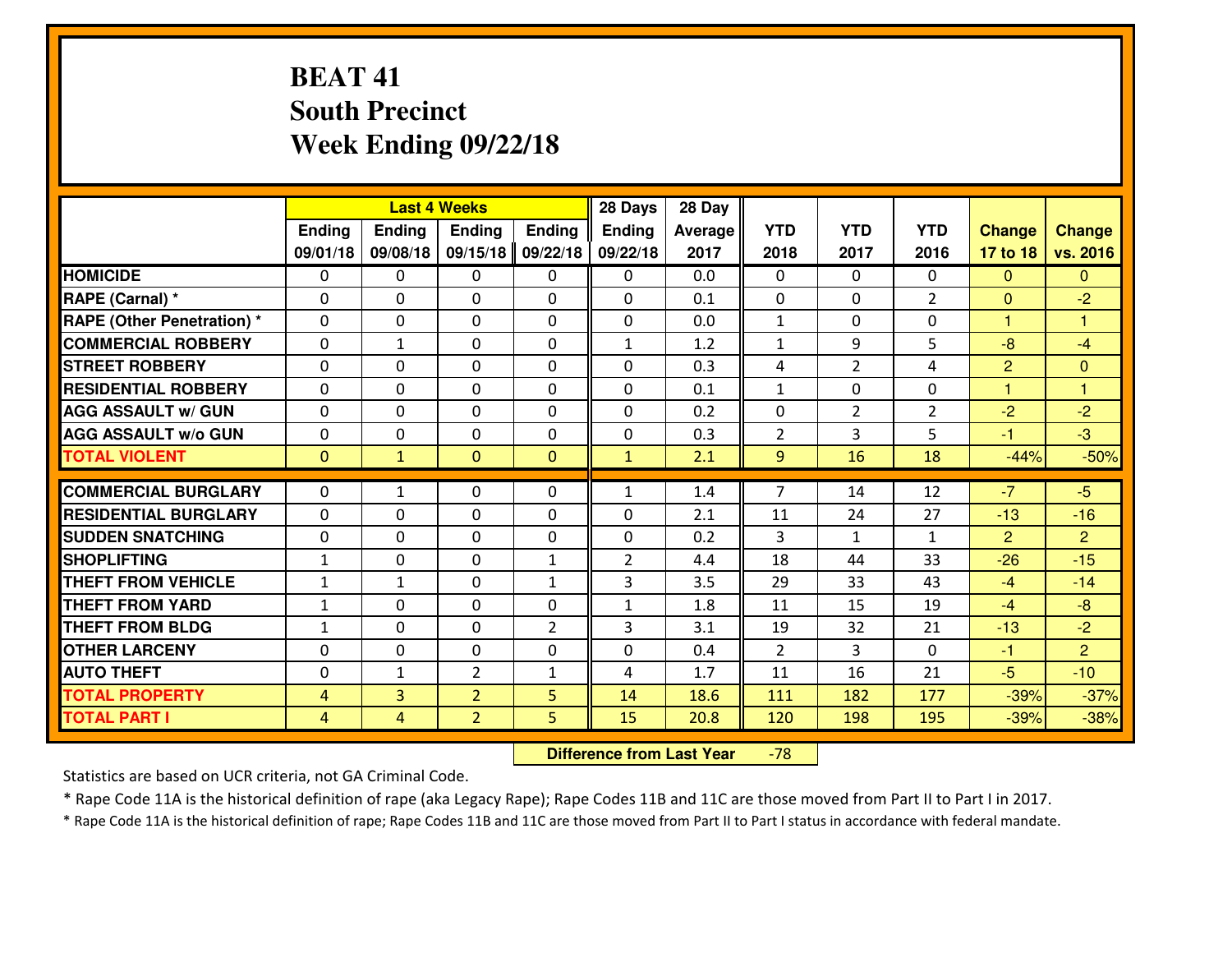# **BEAT 42 South PrecinctWeek Ending 09/22/18**

|                                              |                |                | <b>Last 4 Weeks</b> |                | 28 Days        | 28 Day     |                |                |                |                      |                      |
|----------------------------------------------|----------------|----------------|---------------------|----------------|----------------|------------|----------------|----------------|----------------|----------------------|----------------------|
|                                              | Ending         | Ending         | <b>Ending</b>       | <b>Ending</b>  | <b>Ending</b>  | Average    | <b>YTD</b>     | <b>YTD</b>     | <b>YTD</b>     | <b>Change</b>        | <b>Change</b>        |
|                                              | 09/01/18       | 09/08/18       | 09/15/18            | 09/22/18       | 09/22/18       | 2017       | 2018           | 2017           | 2016           | 17 to 18             | vs. 2016             |
| <b>HOMICIDE</b>                              | $\mathbf{0}$   | 0              | $\mathbf{0}$        | 0              | 0              | 0.0        | $\mathbf{0}$   | $\Omega$       | 0              | $\Omega$             | $\Omega$             |
| RAPE (Carnal) *                              | 0              | 0              | $\mathbf{0}$        | 0              | $\Omega$       | 0.0        | 1              | $\mathbf{1}$   | $\mathbf{1}$   | $\Omega$             | $\mathbf{0}$         |
| <b>RAPE (Other Penetration)*</b>             | $\Omega$       | 0              | $\mathbf{0}$        | $\Omega$       | $\Omega$       | 0.0        | 3              | 0              | 0              | 3                    | 3                    |
| <b>COMMERCIAL ROBBERY</b>                    | $\Omega$       | 0              | $\mathbf 0$         | $\Omega$       | 0              | 0.0        | $\mathbf{1}$   | 4              | 6              | -3                   | $-5$                 |
| <b>ISTREET ROBBERY</b>                       | 0              | 0              | $\mathbf 0$         | 0              | 0              | 0.0        | 4              | 3              | 3              | 1                    | 1                    |
| <b>RESIDENTIAL ROBBERY</b>                   | $\mathbf{0}$   | 0              | $\mathbf 0$         | 0              | 0              | 0.0        | $\mathbf{0}$   | $\mathbf{0}$   | $\mathbf{1}$   | $\mathbf{0}$         | $-1$                 |
| <b>AGG ASSAULT W/ GUN</b>                    | 0              | 0              | $\mathbf 0$         | 0              | 0              | 0.0        | $\overline{2}$ | $\overline{3}$ | 4              | $-1$                 | $-2$                 |
| <b>AGG ASSAULT W/o GUN</b>                   | 0              | $\mathbf{1}$   | 1                   | 0              | $\overline{2}$ | 0.0        | 6              | $\mathbf{1}$   | 5              | 5                    | $\mathbf{1}$         |
| <b>TOTAL VIOLENT</b>                         | $\mathbf{0}$   | $\mathbf{1}$   | $\mathbf{1}$        | $\overline{0}$ | $\overline{2}$ | 0.0        | 17             | 12             | 20             | 42%                  | $-15%$               |
| <b>COMMERCIAL BURGLARY</b>                   | $\mathbf{0}$   | 3              | $\mathbf{0}$        | 0              | 3              | 0.0        | 10             | 10             | 10             | $\Omega$             | $\mathbf{0}$         |
| <b>RESIDENTIAL BURGLARY</b>                  | $\mathbf{1}$   | 0              | $\mathbf{0}$        | 0              | 1              | 0.0        | 5              | 7              | 5              | $-2$                 | $\mathbf{0}$         |
| <b>SUDDEN SNATCHING</b>                      | $\Omega$       |                |                     |                |                |            |                |                |                |                      |                      |
|                                              |                |                |                     |                |                |            |                |                |                |                      |                      |
|                                              |                | 0              | $\mathbf 0$         | $\Omega$       | $\Omega$       | 0.0        | $\mathbf{1}$   | $\Omega$       | $\mathbf{1}$   | $\mathbf{1}$         | $\Omega$             |
| <b>SHOPLIFTING</b>                           | $\overline{7}$ | $\overline{7}$ | 8                   | 7              | 29             | 0.0        | 242            | 240            | 234            | $\overline{2}$       | 8                    |
| <b>THEFT FROM VEHICLE</b>                    | $\mathbf{0}$   | 1              | 3                   | $\overline{2}$ | 6              | 0.0        | 37             | 40             | 26             | $-3$                 | 11                   |
| <b>THEFT FROM YARD</b>                       | 0              | 0              | $\mathbf 0$         | $\mathbf{1}$   | $\mathbf{1}$   | 0.0        | 11             | 10             | 15             | $\blacktriangleleft$ | $-4$                 |
| <b>THEFT FROM BLDG</b>                       | $\mathbf{1}$   | $\mathbf{1}$   | $\mathbf 0$         | 0              | $\overline{2}$ | 0.0        | 14             | 34             | 25             | $-20$                | $-11$                |
| <b>OTHER LARCENY</b>                         | 0              | 0              | $\mathbf 0$         | 0              | 0              | 0.0        | $\mathbf{1}$   | 4              | $\overline{2}$ | $-3$                 | $-1$                 |
| <b>AUTO THEFT</b>                            | $\mathbf{0}$   | 0              | $\mathbf{0}$        | $\Omega$       | 0              | 0.0        | 15             | 13             | 14             | $\overline{2}$       | $\blacktriangleleft$ |
| <b>TOTAL PROPERTY</b><br><b>TOTAL PART I</b> | 9<br>9         | 12<br>13       | 11<br>12            | 10<br>10       | 42<br>44       | 0.0<br>0.0 | 336<br>353     | 358<br>370     | 332<br>352     | $-6%$<br>$-5%$       | 1%<br>0%             |

 **Difference from Last Year**-17

Statistics are based on UCR criteria, not GA Criminal Code.

\* Rape Code 11A is the historical definition of rape (aka Legacy Rape); Rape Codes 11B and 11C are those moved from Part II to Part I in 2017.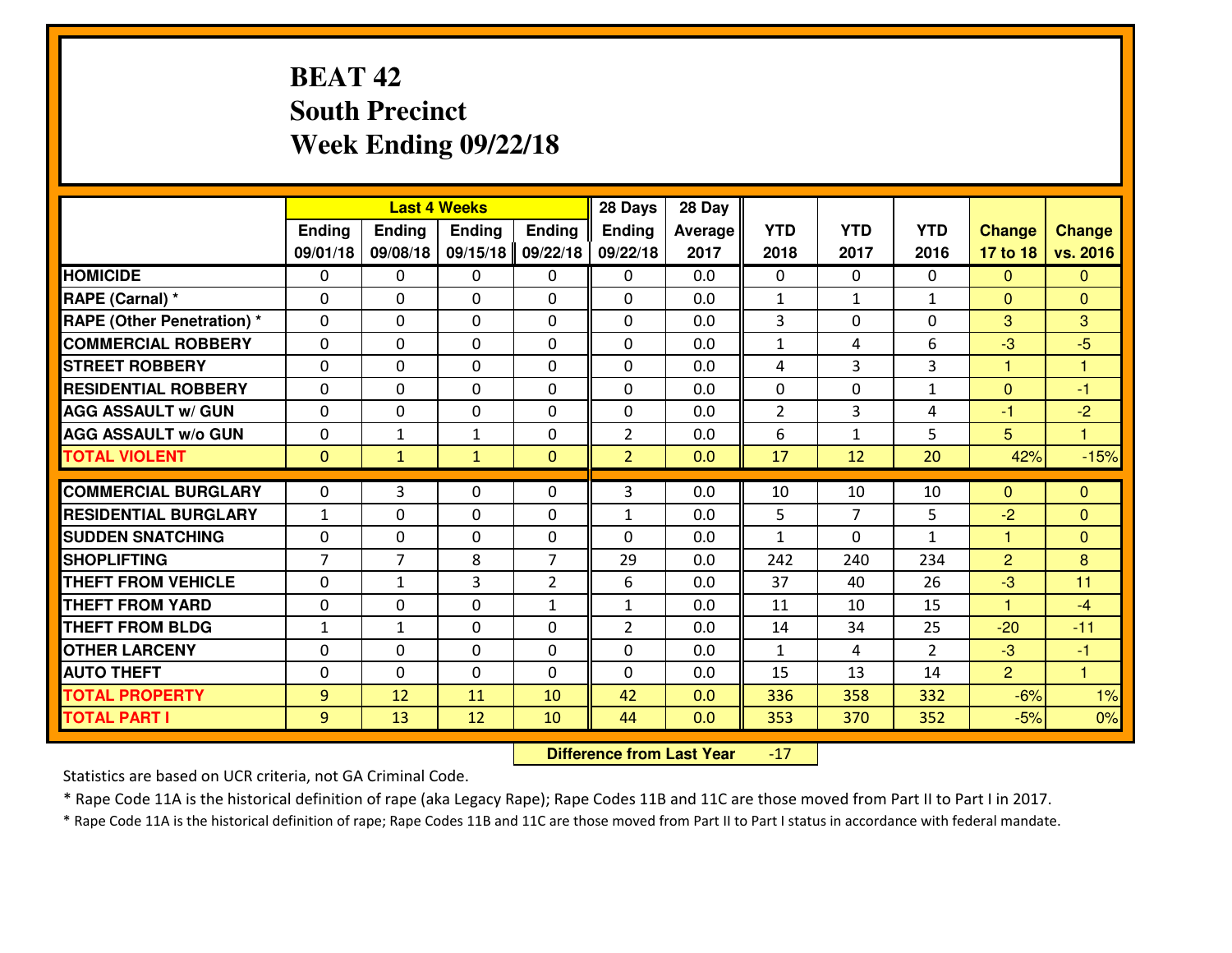# **BEAT 43 South PrecinctWeek Ending 09/22/18**

|                                  |                |                | <b>Last 4 Weeks</b> |               | 28 Days        | 28 Day  |                |                |                |                |                         |
|----------------------------------|----------------|----------------|---------------------|---------------|----------------|---------|----------------|----------------|----------------|----------------|-------------------------|
|                                  | Ending         | <b>Ending</b>  | <b>Ending</b>       | <b>Ending</b> | <b>Ending</b>  | Average | <b>YTD</b>     | <b>YTD</b>     | <b>YTD</b>     | <b>Change</b>  | <b>Change</b>           |
|                                  | 09/01/18       | 09/08/18       | 09/15/18            | 09/22/18      | 09/22/18       | 2017    | 2018           | 2017           | 2016           | 17 to 18       | vs. 2016                |
| <b>HOMICIDE</b>                  | $\Omega$       | 0              | 0                   | 0             | $\Omega$       | 0.0     | 1              | $\Omega$       | 3              | 1              | $-2$                    |
| RAPE (Carnal) *                  | $\Omega$       | 0              | $\Omega$            | $\Omega$      | $\Omega$       | 0.0     | $\overline{2}$ | $\Omega$       | $\mathbf{1}$   | $\overline{2}$ | 1                       |
| <b>RAPE (Other Penetration)*</b> | 0              | 0              | $\mathbf 0$         | 0             | 0              | 0.1     | 0              | $\mathbf{1}$   | 0              | $-1$           | $\overline{0}$          |
| <b>COMMERCIAL ROBBERY</b>        | 0              | 0              | $\mathbf 0$         | 0             | 0              | 0.4     | $\mathbf{1}$   | 3              | $\overline{7}$ | $-2$           | $-6$                    |
| <b>STREET ROBBERY</b>            | $\overline{2}$ | 0              | $\mathbf 0$         | 0             | $\overline{2}$ | 0.5     | 6              | 3              | 6              | 3              | $\mathbf{0}$            |
| <b>RESIDENTIAL ROBBERY</b>       | $\mathbf{1}$   | 0              | $\mathbf 0$         | 0             | $\mathbf{1}$   | 0.1     | 3              | 0              | 0              | 3              | 3                       |
| <b>AGG ASSAULT W/ GUN</b>        | 0              | 0              | $\mathbf 0$         | 0             | 0              | 0.5     | 3              | $\overline{3}$ | 0              | $\mathbf{0}$   | 3                       |
| <b>AGG ASSAULT W/o GUN</b>       | $\mathbf{1}$   | 0              | 1                   | $\mathbf{0}$  | $\overline{2}$ | 0.6     | 6              | 6              | 8              | $\mathbf{0}$   | $-2$                    |
| <b>TOTAL VIOLENT</b>             | 4              | $\overline{0}$ | $\mathbf{1}$        | $\mathbf{0}$  | 5              | 2.1     | 22             | 16             | 25             | 38%            | $-12%$                  |
|                                  |                |                |                     |               |                |         |                |                |                |                |                         |
| <b>COMMERCIAL BURGLARY</b>       | $\overline{2}$ | 0              | $\mathbf{0}$        | 0             | $\overline{2}$ | 1.2     | 13             | 10             | 11             | 3              | $\overline{2}$          |
| <b>RESIDENTIAL BURGLARY</b>      | 0              | 0              | 0                   | $\mathbf{1}$  | $\mathbf{1}$   | 2.6     | 28             | 30             | 26             | $-2$           | $\overline{2}$          |
| <b>SUDDEN SNATCHING</b>          | $\mathbf{0}$   | 0              | $\mathbf 0$         | 0             | 0              | 0.2     | 3              | $\mathbf{1}$   | 3              | $\overline{2}$ | $\Omega$                |
| <b>SHOPLIFTING</b>               | $\overline{3}$ | 0              | $\overline{2}$      | $\mathbf{1}$  | 6              | 3.5     | 38             | 45             | 83             | $-7$           | $-45$                   |
| <b>THEFT FROM VEHICLE</b>        | 0              | $\overline{2}$ | $\overline{2}$      | $\mathbf{1}$  | 5              | 4.6     | 33             | 56             | 24             | $-23$          | 9                       |
| <b>THEFT FROM YARD</b>           | $\mathbf{1}$   | 1              | $\mathbf 0$         | $\mathbf{1}$  | 3              | 1.2     | 17             | 10             | 16             | $\overline{7}$ | $\overline{\mathbf{1}}$ |
| <b>THEFT FROM BLDG</b>           | $\mathbf{1}$   | 0              | $\mathbf{1}$        | $\mathbf{0}$  | $\overline{2}$ | 2.8     | 24             | 29             | 24             | $-5$           | $\overline{0}$          |
| <b>OTHER LARCENY</b>             | 0              | 0              | $\mathbf 0$         | $\mathbf 0$   | 0              | 0.2     | $\overline{2}$ | 3              | $\overline{2}$ | $-1$           | $\overline{0}$          |
| <b>AUTO THEFT</b>                | 0              | $\mathbf{1}$   | $\mathbf 0$         | $\mathbf{1}$  | $\overline{2}$ | 2.1     | 18             | 19             | 16             | $-1$           | $\overline{2}$          |
| <b>TOTAL PROPERTY</b>            | $\overline{7}$ | 4              | 5                   | 5             | 21             | 18.3    | 176            | 203            | 205            | $-13%$         | $-14%$                  |
| <b>TOTAL PART I</b>              | 11             | 4              | $6\overline{6}$     | 5             | 26             | 20.5    | 198            | 219            | 230            | $-10%$         | $-14%$                  |

 **Difference from Last Year** $-21$ 

Statistics are based on UCR criteria, not GA Criminal Code.

\* Rape Code 11A is the historical definition of rape (aka Legacy Rape); Rape Codes 11B and 11C are those moved from Part II to Part I in 2017.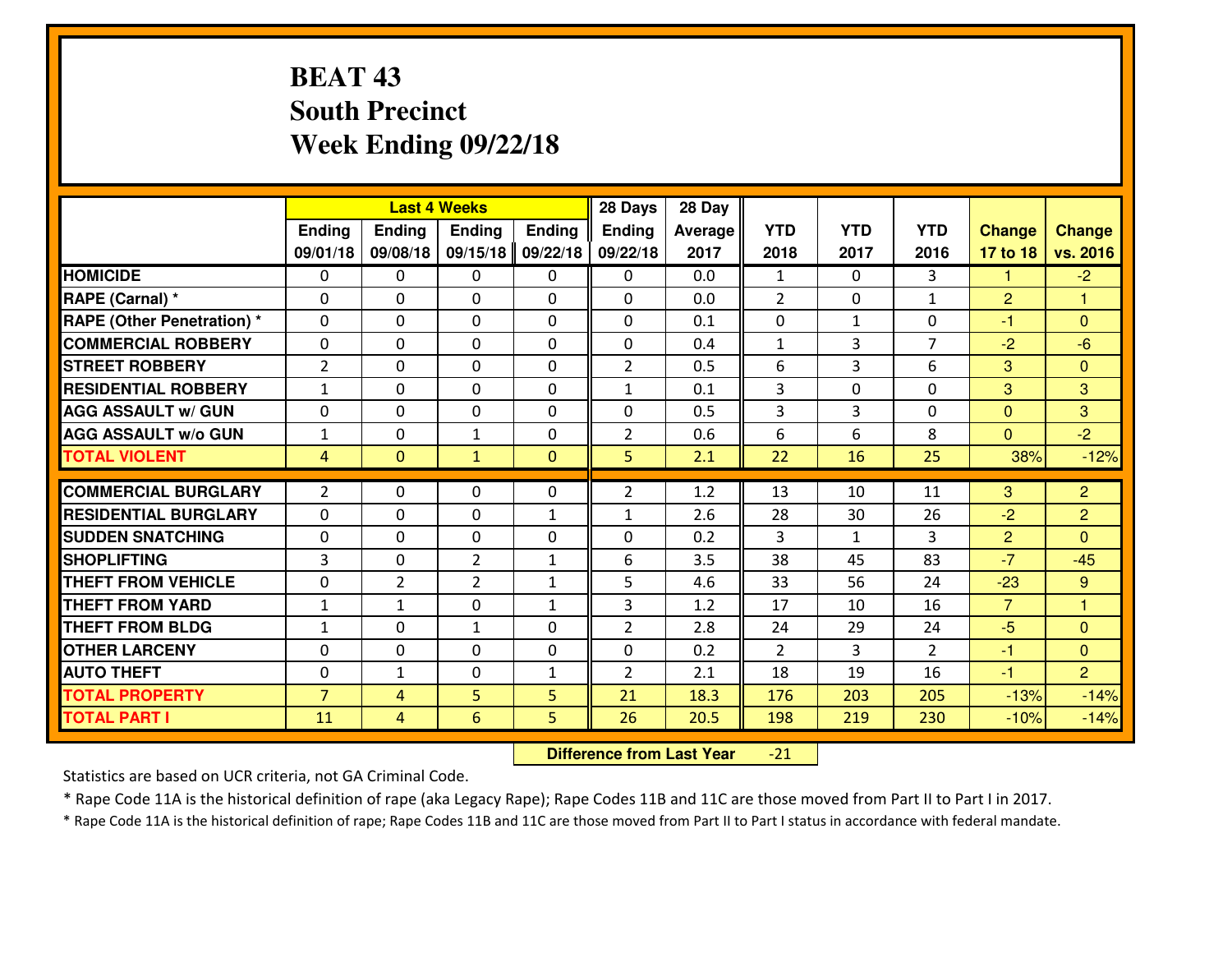# **BEAT 44 South PrecinctWeek Ending 09/22/18**

|                                              |                     |                     | <b>Last 4 Weeks</b> |                          | 28 Days        | 28 Day       |                |               |                |                      |                 |
|----------------------------------------------|---------------------|---------------------|---------------------|--------------------------|----------------|--------------|----------------|---------------|----------------|----------------------|-----------------|
|                                              | Ending              | Ending              | <b>Ending</b>       | <b>Ending</b>            | <b>Ending</b>  | Average      | <b>YTD</b>     | <b>YTD</b>    | <b>YTD</b>     | <b>Change</b>        | <b>Change</b>   |
|                                              | 09/01/18            | 09/08/18            | 09/15/18            | 09/22/18                 | 09/22/18       | 2017         | 2018           | 2017          | 2016           | 17 to 18             | vs. 2016        |
| <b>HOMICIDE</b>                              | $\mathbf{0}$        | 0                   | $\mathbf{0}$        | 0                        | 0              | 0.1          | 1              | $\mathbf{1}$  | $\mathbf{1}$   | $\Omega$             | $\Omega$        |
| RAPE (Carnal) *                              | 0                   | $\mathbf{1}$        | $\mathbf{0}$        | 0                        | $\mathbf{1}$   | 0.1          | $\overline{2}$ | $\mathbf{1}$  | 3              | 1                    | -1              |
| <b>RAPE (Other Penetration)*</b>             | $\Omega$            | 0                   | $\mathbf{0}$        | $\Omega$                 | $\Omega$       | 0.0          | $\overline{2}$ | 0             | $\mathbf{1}$   | $\overline{2}$       | 1               |
| <b>COMMERCIAL ROBBERY</b>                    | $\Omega$            | 0                   | $\mathbf 0$         | $\Omega$                 | 0              | 0.2          | $\mathbf{1}$   | $\mathcal{L}$ | 0              | $-1$                 | $\overline{1}$  |
| <b>ISTREET ROBBERY</b>                       | 0                   | 0                   | $\mathbf 0$         | 0                        | 0              | 0.6          | 4              | 3             | 4              | $\mathbf{1}$         | $\overline{0}$  |
| <b>RESIDENTIAL ROBBERY</b>                   | 0                   | 0                   | $\mathbf 0$         | 0                        | 0              | 0.0          | 4              | $\mathbf{0}$  | $\mathbf{1}$   | $\overline{4}$       | 3               |
| <b>AGG ASSAULT W/ GUN</b>                    | $\mathbf{1}$        | 0                   | 1                   | 0                        | $\overline{2}$ | 0.7          | $\overline{7}$ | 8             | $\overline{2}$ | $-1$                 | $5\overline{)}$ |
| <b>AGG ASSAULT W/o GUN</b>                   | 0                   | 0                   | $\mathbf 0$         | 0                        | 0              | 0.5          | 5              | 3             | $\overline{7}$ | $\overline{2}$       | $-2$            |
| <b>TOTAL VIOLENT</b>                         | $\mathbf{1}$        | $\mathbf{1}$        | $\mathbf{1}$        | $\overline{0}$           | 3              | 2.1          | 26             | 18            | 19             | 44%                  | 37%             |
| <b>COMMERCIAL BURGLARY</b>                   | $\Omega$            | 0                   | $\mathbf{0}$        | 0                        | $\Omega$       | 0.5          | 1              | $\mathbf{1}$  | $\mathbf{1}$   | $\Omega$             | $\mathbf{0}$    |
| <b>RESIDENTIAL BURGLARY</b>                  | $\Omega$            | 0                   | $\mathbf{0}$        | 0                        | $\Omega$       | 3.9          | 25             | 31            | 41             | $-6$                 | $-16$           |
| <b>SUDDEN SNATCHING</b>                      | $\Omega$            | 0                   | $\mathbf 0$         | $\Omega$                 | $\Omega$       | 0.0          | $\Omega$       | 0             | $\mathbf{1}$   | $\Omega$             | $-1$            |
| <b>SHOPLIFTING</b>                           | $\mathbf{0}$        | $\mathbf{1}$        | $\mathbf{0}$        | $\Omega$                 | $\mathbf{1}$   | 3.4          | 48             | 14            | 8              | 34                   | 40              |
|                                              |                     |                     |                     |                          |                |              |                |               |                |                      |                 |
|                                              |                     |                     |                     |                          |                |              |                |               |                |                      |                 |
| <b>THEFT FROM VEHICLE</b>                    | 1                   | 4                   | 1                   | 0                        | 6              | 8.6          | 58             | 52            | 41             | 6                    | 17              |
| <b>THEFT FROM YARD</b>                       | 0                   | $\mathbf{1}$        | 1                   | 0                        | $\overline{2}$ | 1.7          | 11             | 11            | 15             | $\overline{0}$       | $-4$            |
| <b>THEFT FROM BLDG</b>                       | 0                   | $\mathbf{1}$        | $\mathbf 0$         | 0                        | $\mathbf{1}$   | 2.7          | 10             | 22            | 23             | $-12$                | $-13$           |
| <b>OTHER LARCENY</b>                         | $\mathbf{1}$        | 0                   | $\mathbf 0$         | 0                        | $\mathbf{1}$   | 0.5          | 6              | 4             | 4              | 2                    | $\overline{2}$  |
| <b>AUTO THEFT</b>                            | $\mathbf{0}$        | 0                   | 0                   | 0                        | 0              | 3.0          | 18             | 17            | 18             | $\blacktriangleleft$ | $\overline{0}$  |
| <b>TOTAL PROPERTY</b><br><b>TOTAL PART I</b> | $\overline{2}$<br>3 | $\overline{7}$<br>8 | $\overline{2}$<br>3 | $\Omega$<br>$\mathbf{0}$ | 11<br>14       | 24.2<br>26.4 | 177<br>203     | 152<br>170    | 152<br>171     | 16%<br>19%           | 16%<br>19%      |

 **Difference from Last Year**<sup>33</sup>

Statistics are based on UCR criteria, not GA Criminal Code.

\* Rape Code 11A is the historical definition of rape (aka Legacy Rape); Rape Codes 11B and 11C are those moved from Part II to Part I in 2017.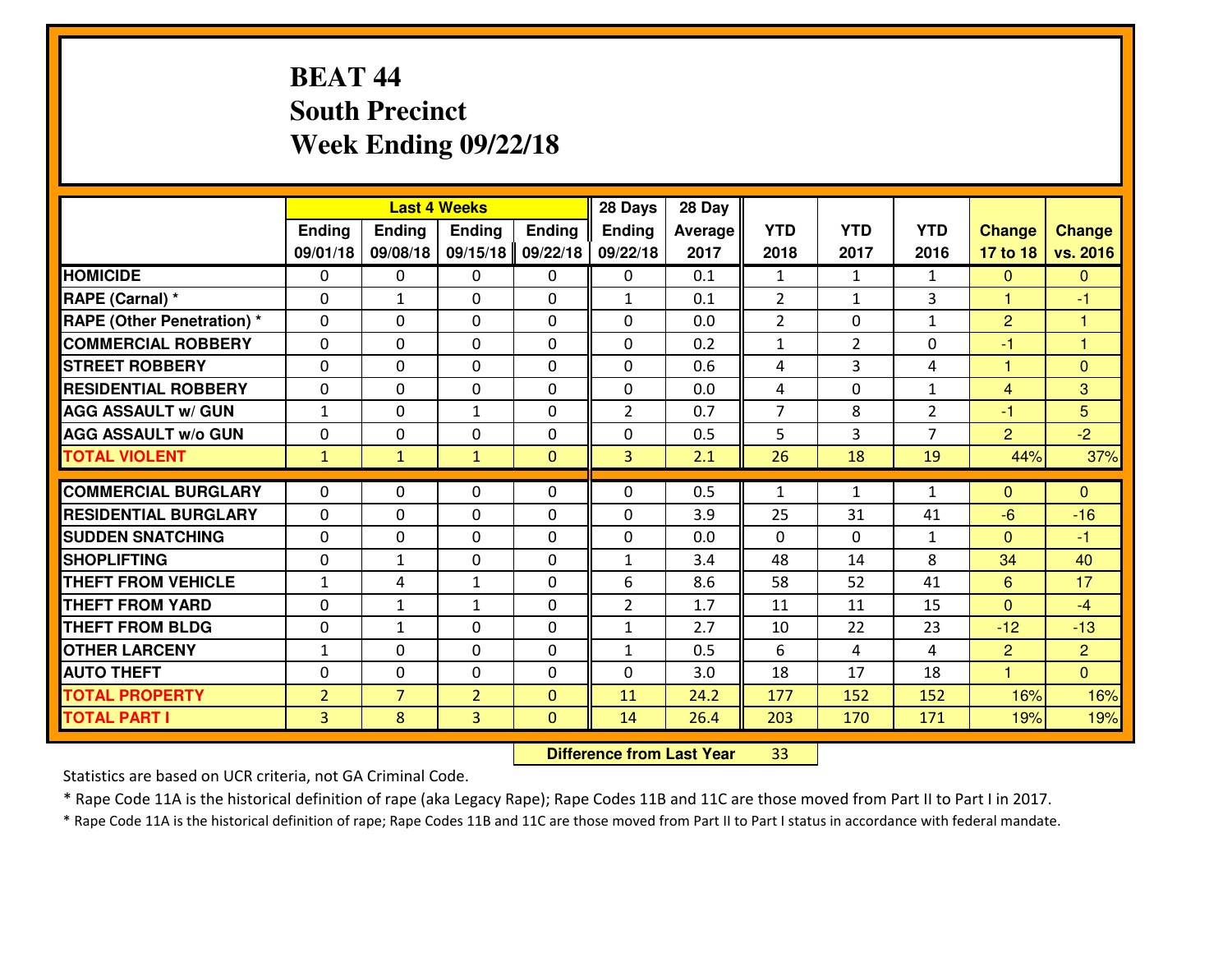# **BEAT 45 South PrecinctWeek Ending 09/22/18**

|                                  |                 |                | <b>Last 4 Weeks</b> |                | 28 Days        | 28 Day  |                |                |                |                |                 |
|----------------------------------|-----------------|----------------|---------------------|----------------|----------------|---------|----------------|----------------|----------------|----------------|-----------------|
|                                  | Ending          | Ending         | Ending              | <b>Ending</b>  | <b>Ending</b>  | Average | <b>YTD</b>     | <b>YTD</b>     | <b>YTD</b>     | <b>Change</b>  | <b>Change</b>   |
|                                  | 09/01/18        | 09/08/18       | 09/15/18            | 09/22/18       | 09/22/18       | 2017    | 2018           | 2017           | 2016           | 17 to 18       | vs. 2016        |
| <b>HOMICIDE</b>                  | 0               | 0              | 0                   | 0              | 0              | 0.1     | 1              | $\mathbf{1}$   | $\mathbf{1}$   | $\Omega$       | $\mathbf{0}$    |
| RAPE (Carnal) *                  | $\Omega$        | 0              | 0                   | $\Omega$       | 0              | 0.1     | 3              | $\mathbf{0}$   | $\mathbf{1}$   | 3              | $\overline{2}$  |
| <b>RAPE (Other Penetration)*</b> | $\Omega$        | $\Omega$       | $\mathbf 0$         | $\Omega$       | $\Omega$       | 0.1     | 3              | $\mathbf{1}$   | $\Omega$       | $\overline{2}$ | 3               |
| <b>COMMERCIAL ROBBERY</b>        | $\Omega$        | $\Omega$       | $\mathbf 0$         | $\Omega$       | $\Omega$       | 0.2     | $\overline{2}$ | $\overline{2}$ | $\overline{2}$ | $\Omega$       | $\Omega$        |
| <b>ISTREET ROBBERY</b>           | $\mathbf{0}$    | 0              | $\mathbf{0}$        | 0              | $\Omega$       | 0.5     | 3              | 5              | 0              | $-2$           | 3               |
| <b>RESIDENTIAL ROBBERY</b>       | 0               | 0              | $\mathbf 0$         | 0              | 0              | 0.1     | 0              | $\mathbf{1}$   | 0              | $-1$           | $\mathbf{0}$    |
| <b>AGG ASSAULT W/ GUN</b>        | $\mathbf{1}$    | 0              | $\mathbf 0$         | 0              | $\mathbf{1}$   | 0.6     | $\overline{3}$ | 9              | $\overline{2}$ | $-6$           | $\mathbf{1}$    |
| <b>AGG ASSAULT W/o GUN</b>       | 0               | 0              | $\mathbf 0$         | $\mathbf{1}$   | $\mathbf{1}$   | 0.2     | 8              | 3              | 3              | 5 <sup>5</sup> | $5\overline{)}$ |
| <b>TOTAL VIOLENT</b>             | $\mathbf{1}$    | $\overline{0}$ | $\overline{0}$      | $\mathbf{1}$   | $\overline{2}$ | 1.8     | 23             | 22             | 9              | 5%             | 156%            |
| <b>COMMERCIAL BURGLARY</b>       | $\mathbf{1}$    | 0              | $\mathbf{0}$        | $\mathbf{1}$   | $\overline{2}$ | 0.3     | 4              | 6              | $\overline{2}$ | $-2$           | $\overline{2}$  |
| <b>RESIDENTIAL BURGLARY</b>      | $\mathbf{1}$    | 0              | $\mathbf 0$         | $\overline{2}$ | 3              | 2.8     | 26             | 36             | 28             | $-10$          | $-2$            |
| <b>SUDDEN SNATCHING</b>          | 0               | 0              | 1                   | 0              | $\mathbf{1}$   | 0.0     | $\mathbf{1}$   | $\Omega$       | $\mathbf{1}$   | $\mathbf{1}$   | $\Omega$        |
| <b>SHOPLIFTING</b>               | 4               | $\mathbf{1}$   | $\mathbf 0$         | $\mathbf{1}$   | 6              | 5.8     | 38             | 58             | 67             | $-20$          | $-29$           |
| <b>THEFT FROM VEHICLE</b>        | 0               | 0              | $\overline{2}$      | 0              | $\overline{2}$ | 4.4     | 37             | 62             | 28             | $-25$          | $9^{\circ}$     |
| <b>THEFT FROM YARD</b>           | 0               | 0              | $\mathbf{1}$        | 0              | $\mathbf{1}$   | 1.1     | 18             | 11             | 15             | $\overline{7}$ | 3               |
| <b>THEFT FROM BLDG</b>           | $\mathbf{0}$    | $\overline{2}$ | 0                   | 0              | $\overline{2}$ | 1.2     | 12             | 18             | 10             | $-6$           | 2               |
| <b>OTHER LARCENY</b>             | 0               | 0              | $\mathbf 0$         | 0              | 0              | 0.6     | 4              | $\overline{7}$ | 3              | $-3$           | $\mathbf{1}$    |
| <b>AUTO THEFT</b>                | 0               | 0              | 0                   | 0              | $\mathbf 0$    | 1.8     | 13             | 21             | 11             | $-8$           | $\overline{2}$  |
| <b>TOTAL PROPERTY</b>            | $6\phantom{1}6$ | $\overline{3}$ | 4                   | $\overline{4}$ | 17             | 18.0    | 153            | 219            | 165            | $-30%$         | $-7%$           |
| <b>TOTAL PART I</b>              | $\overline{7}$  | $\overline{3}$ | 4                   | 5              | 19             | 19.8    | 176            | 241            | 174            | $-27%$         | 1%              |

 **Difference from Last Year**-65

Statistics are based on UCR criteria, not GA Criminal Code.

\* Rape Code 11A is the historical definition of rape (aka Legacy Rape); Rape Codes 11B and 11C are those moved from Part II to Part I in 2017.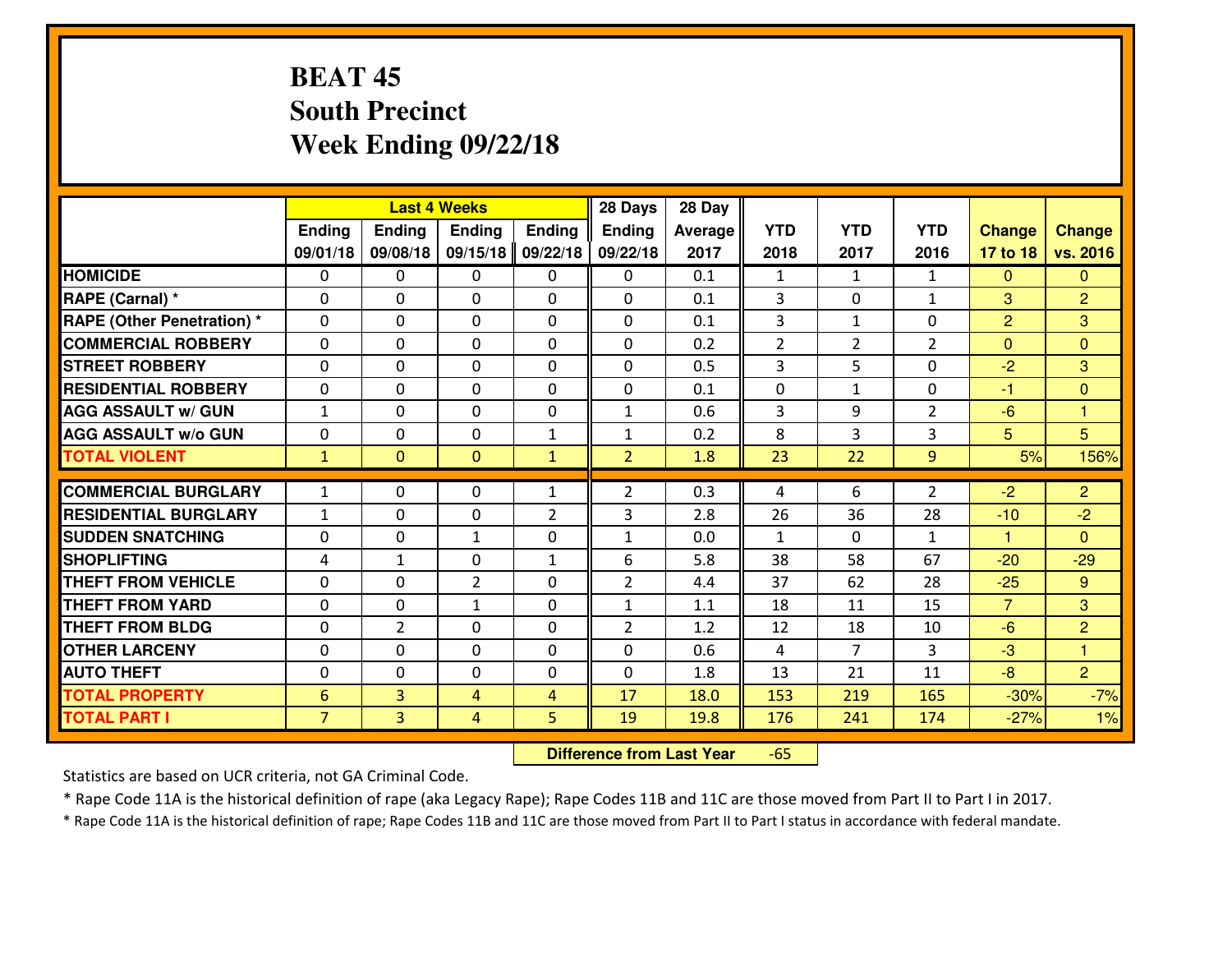# **BEAT 46 South PrecinctWeek Ending 09/22/18**

|                                              |                     |                | <b>Last 4 Weeks</b> |                | 28 Days        | 28 Day       |                |                |                |                |                |
|----------------------------------------------|---------------------|----------------|---------------------|----------------|----------------|--------------|----------------|----------------|----------------|----------------|----------------|
|                                              | Ending              | Ending         | <b>Ending</b>       | <b>Ending</b>  | <b>Ending</b>  | Average      | <b>YTD</b>     | <b>YTD</b>     | <b>YTD</b>     | <b>Change</b>  | <b>Change</b>  |
|                                              | 09/01/18            | 09/08/18       | 09/15/18            | 09/22/18       | 09/22/18       | 2017         | 2018           | 2017           | 2016           | 17 to 18       | vs. 2016       |
| <b>HOMICIDE</b>                              | $\mathbf{0}$        | 0              | $\mathbf{0}$        | 0              | 0              | 0.2          | $\mathbf{0}$   | $\Omega$       | 0              | $\Omega$       | $\Omega$       |
| RAPE (Carnal) *                              | 0                   | 0              | $\mathbf{0}$        | 0              | $\Omega$       | 0.2          | 1              | 3              | $\mathbf{1}$   | $-2$           | $\mathbf{0}$   |
| <b>RAPE (Other Penetration)*</b>             | $\Omega$            | 0              | $\mathbf{0}$        | $\Omega$       | $\Omega$       | 0.2          | 3              | $\mathbf{1}$   | 3              | $\overline{2}$ | $\Omega$       |
| <b>COMMERCIAL ROBBERY</b>                    | $\Omega$            | $\Omega$       | $\mathbf 0$         | $\Omega$       | 0              | 0.4          | 3              | 4              | 6              | $-1$           | $-3$           |
| <b>ISTREET ROBBERY</b>                       | 0                   | $\overline{2}$ | $\mathbf 0$         | 0              | $\overline{2}$ | 0.5          | 6              | 5              | 6              | $\mathbf{1}$   | $\overline{0}$ |
| <b>RESIDENTIAL ROBBERY</b>                   | 0                   | 0              | $\mathbf 0$         | 0              | 0              | 0.1          | 0              | $\mathbf{1}$   | $\overline{2}$ | $-1$           | $-2$           |
| <b>AGG ASSAULT W/ GUN</b>                    | $\mathbf{1}$        | 0              | $\mathbf 0$         | 0              | $\mathbf{1}$   | 0.5          | $\overline{2}$ | 3              | $\overline{7}$ | $-1$           | $-5$           |
| <b>AGG ASSAULT W/o GUN</b>                   | 0                   | 0              | $\mathbf 0$         | 0              | $\mathbf 0$    | 1.2          | $\overline{7}$ | 10             | $\overline{3}$ | $-3$           | $\overline{4}$ |
| <b>TOTAL VIOLENT</b>                         | $\mathbf{1}$        | $\overline{2}$ | $\mathbf{0}$        | $\mathbf{0}$   | 3              | 3.2          | 22             | 27             | 28             | $-19%$         | $-21%$         |
| <b>COMMERCIAL BURGLARY</b>                   | $\Omega$            | 0              | $\mathbf{0}$        | 0              | $\Omega$       | 0.5          | 8              | $\overline{7}$ | $\mathbf{1}$   | н              | $\overline{7}$ |
| <b>RESIDENTIAL BURGLARY</b>                  | $\mathbf{1}$        | 1              | 1                   | $\overline{2}$ | 5              | 2.4          | 40             | 22             | 22             | 18             | 18             |
| <b>SUDDEN SNATCHING</b>                      | $\Omega$            | 0              | $\mathbf 0$         | $\Omega$       | $\Omega$       | 0.2          | $\mathbf{1}$   | $\mathcal{L}$  | $\overline{2}$ | -1             | $-1$           |
| <b>SHOPLIFTING</b>                           | $\mathbf{1}$        | 3              | 3                   | $\Omega$       | $\overline{7}$ |              |                |                |                |                | 45             |
|                                              |                     |                |                     |                |                |              |                |                |                |                |                |
|                                              |                     |                |                     |                |                | 10.0         | 93             | 104            | 48             | $-11$          |                |
| <b>THEFT FROM VEHICLE</b>                    | $\overline{2}$      | $\mathbf{1}$   | 3                   | 0              | 6              | 6.2          | 56             | 55             | 33             | $\mathbf{1}$   | 23             |
| <b>THEFT FROM YARD</b>                       | 0                   | 0              | $\mathbf 0$         | $\mathbf{1}$   | $\mathbf{1}$   | 1.1          | 9              | 9              | 16             | $\mathbf{0}$   | $-7$           |
| <b>THEFT FROM BLDG</b>                       | 0                   | 0              | 1                   | 0              | $\mathbf{1}$   | 2.5          | 25             | 26             | 23             | $-1$           | $\overline{2}$ |
| <b>OTHER LARCENY</b>                         | 0                   | 0              | $\mathbf 0$         | 0              | 0              | 0.5          | 4              | 6              | 3              | $-2$           | $\overline{1}$ |
| <b>AUTO THEFT</b>                            | $\mathbf{0}$        | 3              | 1                   | 0              | 4              | 3.0          | 31             | 31             | 9              | $\mathbf{0}$   | 22             |
| <b>TOTAL PROPERTY</b><br><b>TOTAL PART I</b> | 4<br>5 <sub>1</sub> | 8<br>10        | 9<br>9              | 3<br>3         | 24<br>27       | 26.3<br>29.5 | 267<br>289     | 262<br>289     | 157<br>185     | 2%<br>0%       | 70%<br>56%     |

 **Difference from Last Year** $\mathbf{0}$ 

Statistics are based on UCR criteria, not GA Criminal Code.

\* Rape Code 11A is the historical definition of rape (aka Legacy Rape); Rape Codes 11B and 11C are those moved from Part II to Part I in 2017.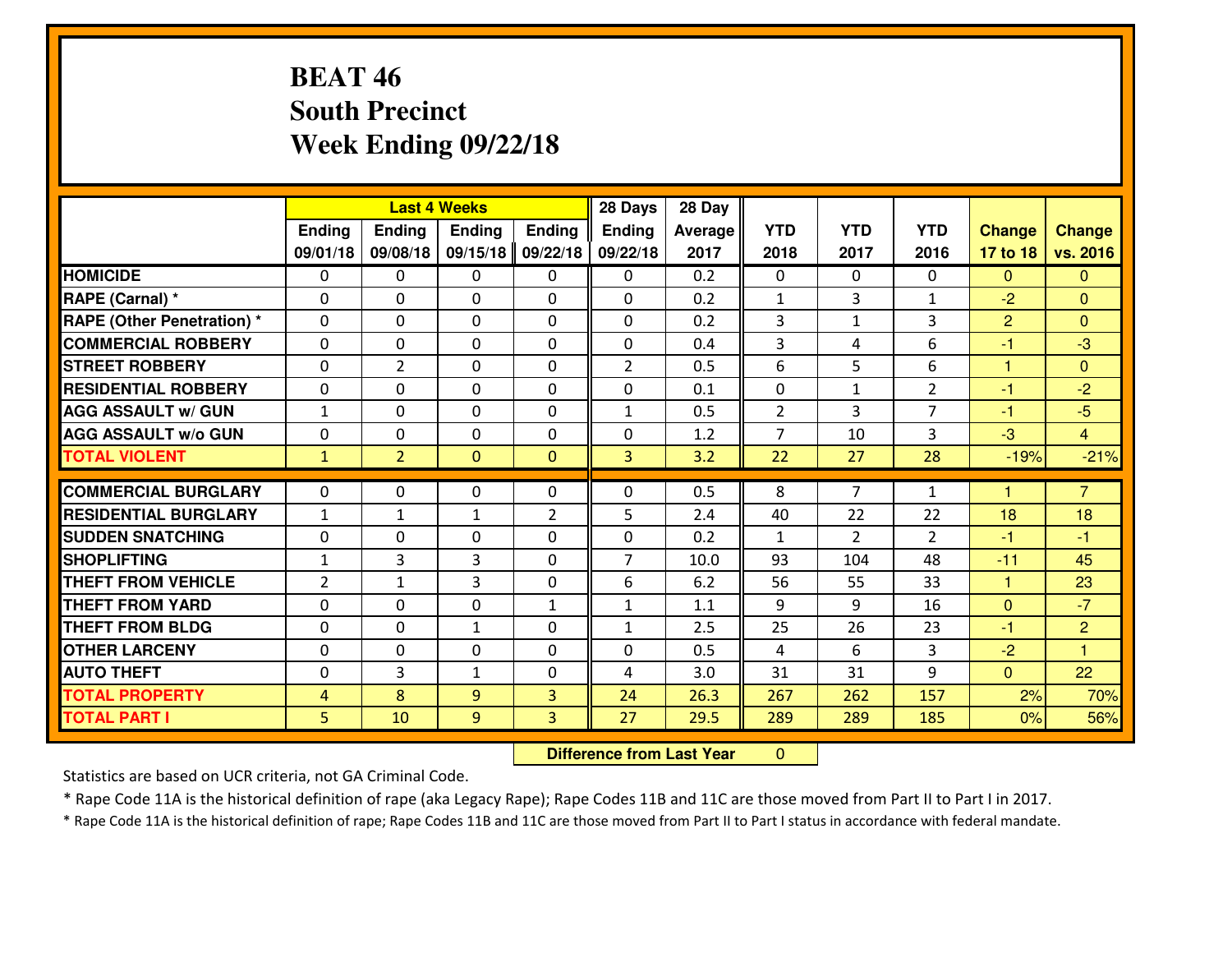# **BEAT 47 South PrecinctWeek Ending 09/22/18**

|                                                     |                          |                | <b>Last 4 Weeks</b>         |               | 28 Days        | 28 Day     |                    |                |                |                |                                |
|-----------------------------------------------------|--------------------------|----------------|-----------------------------|---------------|----------------|------------|--------------------|----------------|----------------|----------------|--------------------------------|
|                                                     | Ending                   | Ending         | <b>Ending</b>               | <b>Ending</b> | <b>Ending</b>  | Average    | <b>YTD</b>         | <b>YTD</b>     | <b>YTD</b>     | <b>Change</b>  | <b>Change</b>                  |
|                                                     | 09/01/18                 | 09/08/18       | 09/15/18                    | 09/22/18      | 09/22/18       | 2017       | 2018               | 2017           | 2016           | 17 to 18       | vs. 2016                       |
| <b>HOMICIDE</b>                                     | $\mathbf{0}$             | 0              | 0                           | 0             | 0              | 0.0        | $\mathbf{0}$       | $\Omega$       | $\Omega$       | $\Omega$       | $\mathbf{0}$                   |
| RAPE (Carnal) *                                     | $\Omega$                 | 0              | 1                           | 0             | $\mathbf{1}$   | 0.2        | 1                  | $\mathbf{1}$   | 0              | $\Omega$       | 1                              |
| <b>RAPE (Other Penetration)*</b>                    | $\Omega$                 | $\Omega$       | $\Omega$                    | $\Omega$      | $\Omega$       | 0.0        | $\mathbf{1}$       | 0              | $\mathbf{1}$   | $\mathbf{1}$   | $\Omega$                       |
| <b>COMMERCIAL ROBBERY</b>                           | 0                        | 0              | $\mathbf 0$                 | 0             | 0              | 0.1        | 0                  | $\mathbf{0}$   | 0              | $\mathbf{0}$   | $\overline{0}$                 |
| <b>ISTREET ROBBERY</b>                              | $\mathbf{0}$             | 0              | $\mathbf{0}$                | $\Omega$      | $\Omega$       | 0.0        | $\Omega$           | 0              | 0              | $\Omega$       | $\mathbf{0}$                   |
| <b>RESIDENTIAL ROBBERY</b>                          | $\Omega$                 | $\Omega$       | $\mathbf 0$                 | $\Omega$      | 0              | 0.0        | $\Omega$           | $\Omega$       | 0              | $\overline{0}$ | $\Omega$                       |
| <b>AGG ASSAULT W/ GUN</b>                           | $\Omega$                 | $\Omega$       | $\mathbf 0$                 | $\Omega$      | $\Omega$       | 0.2        | 0                  | $\overline{2}$ | $\mathbf{1}$   | $-2$           | $-1$                           |
| <b>AGG ASSAULT W/o GUN</b>                          | 0                        | 0              | $\mathbf 0$                 | 0             | 0              | 0.3        | 0                  | $\overline{2}$ | 0              | $-2$           | $\overline{0}$                 |
| <b>TOTAL VIOLENT</b>                                | $\mathbf{0}$             | $\overline{0}$ | $\mathbf{1}$                | $\mathbf{0}$  | $\mathbf{1}$   | 0.7        | $\overline{2}$     | 5              | $\overline{2}$ | $-60%$         | 0%                             |
|                                                     |                          |                |                             |               |                |            |                    |                |                |                |                                |
|                                                     |                          |                |                             |               |                |            |                    |                |                |                |                                |
| <b>COMMERCIAL BURGLARY</b>                          | $\mathbf{0}$             | 0              | 0                           | 0             | $\Omega$       | 0.3        | $\Omega$           | 3              | 0              | -3             | $\mathbf{0}$                   |
| <b>RESIDENTIAL BURGLARY</b>                         | $\mathbf{0}$             | $\mathbf{1}$   | $\mathbf{0}$                | 3             | 4              | 0.7        | 14                 | 8              | 8              | 6              | 6                              |
| <b>SUDDEN SNATCHING</b>                             | $\Omega$                 | 0              | $\mathbf{0}$                | $\Omega$      | $\Omega$       | 0.0        | $\Omega$           | 0              | 0              | $\Omega$       | $\mathbf{0}$<br>$\overline{1}$ |
| <b>SHOPLIFTING</b>                                  | $\mathbf{0}$<br>$\Omega$ | 0<br>0         | $\mathbf 0$<br>$\mathbf{0}$ | 0<br>$\Omega$ | 0<br>$\Omega$  | 0.9        | $\mathbf{1}$<br>17 | 6<br>11        | 0              | $-5$<br>6      | 8                              |
| <b>THEFT FROM VEHICLE</b><br><b>THEFT FROM YARD</b> | 0                        | 0              | $\mathbf{1}$                | 0             | $\mathbf{1}$   | 2.7<br>0.7 | 4                  | $\overline{7}$ | 9<br>3         | -3             | 1                              |
| <b>THEFT FROM BLDG</b>                              | $\mathbf{1}$             | 0              | $\mathbf{1}$                | 0             | $\overline{2}$ | 0.9        | 6                  | 8              | $\mathbf{1}$   | $-2$           | $5\overline{)}$                |
| <b>OTHER LARCENY</b>                                | 0                        | 0              | $\mathbf 0$                 | 0             | 0              | 0.3        | $\mathbf{1}$       | 3              | $\mathbf{1}$   | $-2$           | $\overline{0}$                 |
| <b>AUTO THEFT</b>                                   | $\mathbf{0}$             | 0              | $\mathbf 0$                 | 0             | 0              | 0.9        | 5                  | 3              | 6              | $\overline{2}$ | $-1$                           |
| <b>TOTAL PROPERTY</b>                               | $\mathbf{1}$             | $\mathbf{1}$   | $\overline{2}$              | 3             | $\overline{7}$ | 7.4        | 48                 | 49             | 28             | $-2%$          | 71%                            |
| <b>TOTAL PART I</b>                                 | $\mathbf{1}$             | $\mathbf{1}$   | 3                           | 3             | 8              | 8.1        | 50                 | 54             | 30             | $-7%$          | 67%                            |

 **Difference from Last Year**-4

Statistics are based on UCR criteria, not GA Criminal Code.

\* Rape Code 11A is the historical definition of rape (aka Legacy Rape); Rape Codes 11B and 11C are those moved from Part II to Part I in 2017.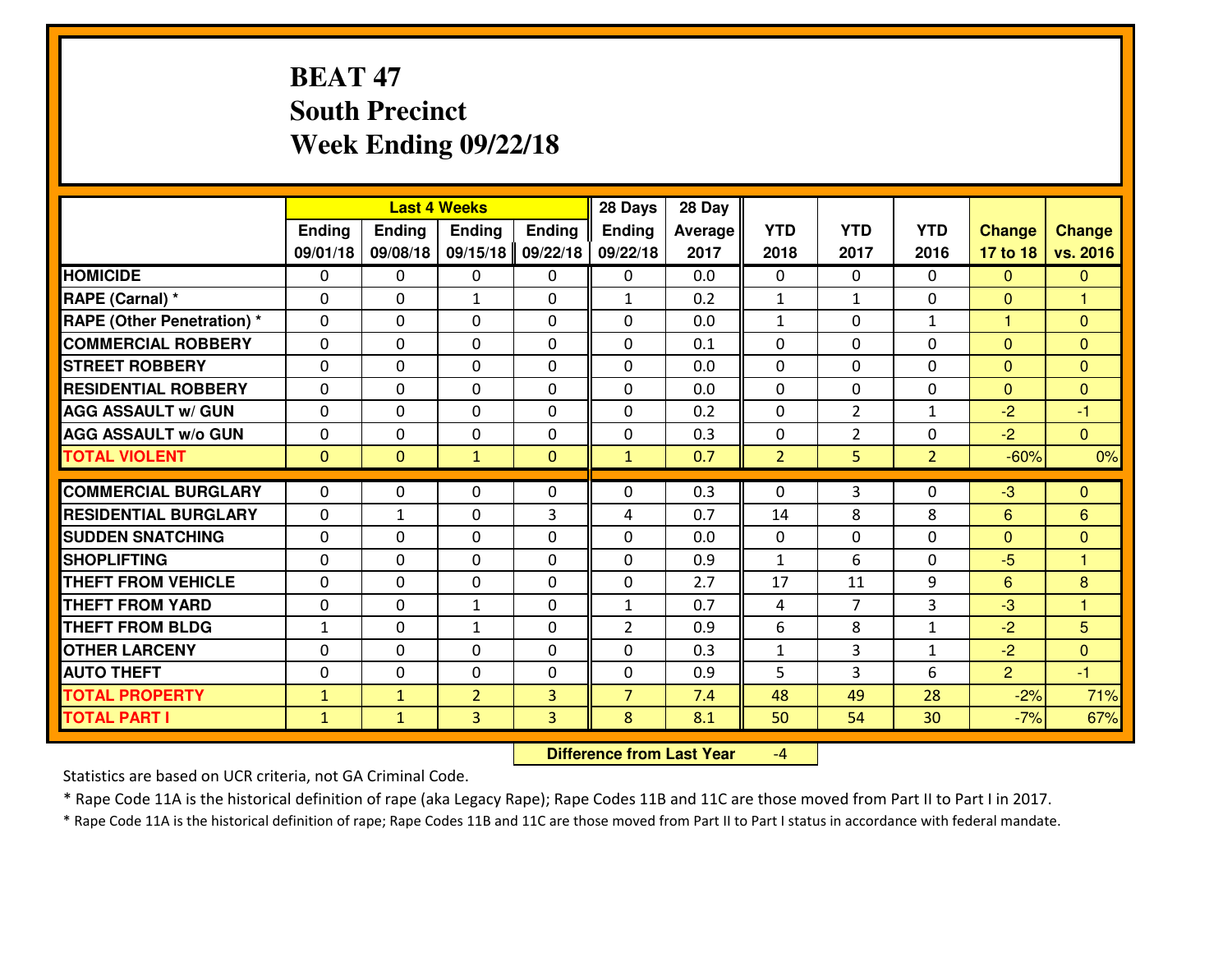

#### **COMPSTATEAST PRECINCTWeek Ending 09/22/18**

**PRECINCT COMMANDER:**

**CAPT. GEORGE GUNDICH**



|                                                                                                  | <b>Week</b>             | <b>Week</b>                 | Weekly          | $28-Day$                                | $28-Day$             | Avg                                          |                                       |                    |                    |                           |                           |
|--------------------------------------------------------------------------------------------------|-------------------------|-----------------------------|-----------------|-----------------------------------------|----------------------|----------------------------------------------|---------------------------------------|--------------------|--------------------|---------------------------|---------------------------|
|                                                                                                  | Ending<br>9/22/18       | <b>Ending</b><br>09/15/2018 | Avg<br>2017     | <b>Ending</b><br>9/22/18                | Ending<br>08/25/2018 | 28-Day<br>2017                               | <b>YTD</b><br>2018                    | <b>YTD</b><br>2017 | <b>YTD</b><br>2016 | <b>Change</b><br>17 to 18 | <b>Change</b><br>vs. 2016 |
| <b>HOMICIDE</b>                                                                                  | 0                       | 0                           | $\mathbf 0$     | 0                                       | 0                    | $\mathbf{1}$                                 | 9                                     | 11                 | 9                  | $-2$                      | $\mathbf{0}$              |
| RAPE (Carnal) *                                                                                  | 0                       | 0                           | 0               | 0                                       | $\Omega$             | $\Omega$                                     | 8                                     | 5                  | 6                  | 3                         | $\overline{2}$            |
| <b>RAPE (Other Penetration) *</b>                                                                | $\bf{0}$                | 1                           | 0               | 1                                       | 0                    | $\mathbf 1$                                  | 5                                     | $\overline{10}$    | 7                  | $-5$                      | $\overline{2}$            |
| <b>COMMERCIAL ROBBERY</b>                                                                        | $\bf{0}$                | 0                           | $\overline{1}$  | $\bf{0}$                                | $\overline{2}$       | $\overline{c}$                               | 5 <sup>5</sup>                        | 22                 | 8                  | $-17$                     | $\overline{3}$            |
| <b>STREET ROBBERY</b>                                                                            | 0                       | $\overline{c}$              | $\mathbf{1}$    | $\mathbf 2$                             | 3                    | 3                                            | 30                                    | 38                 | 62                 | $-8$                      | $-\overline{32}$          |
| <b>RESIDENTIAL ROBBERY</b>                                                                       | $\overline{\mathbf{0}}$ | $\overline{0}$              | $\mathbf 0$     | $\overline{\mathbf{0}}$                 | $\mathbf{1}$         | $\overline{1}$                               | $\overline{2}$                        | $\overline{7}$     | 8                  | $-5$                      | $-6$                      |
| <b>AGG ASSAULT w/ GUN</b>                                                                        | 1                       | 4                           | $\mathbf{1}$    | 11                                      | $\overline{7}$       | $\overline{4}$                               | 54                                    | 53                 | 69                 | $\mathbf{1}$              | $-15$                     |
| <b>AGG ASSAULT w/o GUN</b>                                                                       | 4                       | $\blacksquare$              | $\overline{1}$  | $\overline{7}$                          | 8                    | 5                                            | 68                                    | 56                 | $\overline{42}$    | $\overline{12}$           | $\overline{26}$           |
| <b>TOTAL VIOLENT</b>                                                                             | $\overline{5}$          | 8                           | 4               | $\overline{21}$                         | $\overline{21}$      | $\overline{17}$                              | 181                                   | $\overline{202}$   | 211                | $-10%$                    | $-14%$                    |
| <b>COMMERCIAL BURGLARY</b>                                                                       | 0                       | 0                           | $\Omega$        | 0                                       | $\Omega$             | $\overline{c}$                               | $\overline{16}$                       | $\overline{21}$    | 48                 | $-5$                      | $-32$                     |
| <b>RESIDENTIAL BURGLARY</b>                                                                      | 4                       | 4                           | 5               | $\overline{13}$                         | 26                   | $\overline{18}$                              | 173                                   | $\overline{203}$   | 305                | $-30$                     | $-132$                    |
| <b>SUDDEN SNATCHING</b>                                                                          | 1                       | 1                           | $\mathbf 0$     | $\overline{2}$                          | $\mathbf 0$          | $\overline{1}$                               | $\overline{11}$                       | $\overline{11}$    | 6                  | $\mathbf{0}$              | 5                         |
| <b>SHOPLIFTING</b>                                                                               | 4                       | $\overline{4}$              | 5               | 18                                      | 21                   | 22                                           | 232                                   | 217                | 195                | 15                        | 37                        |
| <b>THEFT FROM VEHICLE</b>                                                                        | $\overline{\mathbf{7}}$ | $\overline{10}$             | $\overline{7}$  | 36                                      | $\overline{41}$      | $\overline{27}$                              | 254                                   | 286                | 244                | $-32$                     | 10                        |
| <b>THEFT FROM YARD</b>                                                                           | 3                       | $\overline{4}$              | 3               | $\overline{12}$                         | $\overline{10}$      | 10                                           | $\overline{112}$                      | 115                | $\overline{96}$    | $-3$                      | 16                        |
| <b>THEFT FROM BLDG</b>                                                                           | $\overline{2}$          | $\mathbf{1}$                | 3               | $\overline{7}$                          | $\overline{12}$      | $\overline{12}$                              | 119                                   | 143                | 186                | $-24$                     | $-67$                     |
| <b>OTHER LARCENY</b>                                                                             | 1                       | $\overline{c}$              | $\mathbf{1}$    | 4                                       | $\overline{7}$       | $\mathbf{2}$                                 | 46                                    | $\overline{27}$    | $\overline{16}$    | $\overline{19}$           | $\overline{30}$           |
| <b>AUTO THEFT</b>                                                                                | $\overline{2}$          | 6                           | 3               | 13                                      | 14                   | 11                                           | 120                                   | 123                | 148                | $\overline{3}$            | $-28$                     |
| <b>TOTAL PROPERTY</b>                                                                            | 24                      | 32                          | $\overline{27}$ | 105                                     | 131                  | 106                                          | 1083                                  | 1146               | 1244               | $-5%$                     | $-13%$                    |
| <b>TOTAL PART I</b>                                                                              | 29                      | 40                          | 31              | 126                                     | 152                  | 123                                          | 1264                                  | 1348               | 1455               | $-6%$                     | $-13%$                    |
| Statistics are based on UCR criteria, not GA Criminal Code, and are                              |                         |                             |                 | <b>Difference from Last Year</b><br>-84 |                      |                                              |                                       |                    |                    |                           | Last Week Year-to-Date    |
| preliminary, based on RMS data at the time prepared, and are subject to change.                  |                         |                             |                 |                                         |                      | <b>At-Fault Police Vehicle Accidents</b>     |                                       |                    |                    | 0                         | 6                         |
| Cell Shading: white is within 0.6 standard deviation of the mean; red is above; green is below.  |                         |                             |                 |                                         |                      | <b>Not At-Fault Police Vehicle Accidents</b> |                                       |                    |                    | 1                         | $\overline{4}$            |
| * Code 11A is the pre-2016 definition of rape; Codes 11B and 11C are by federal mandate in 2016. |                         |                             |                 |                                         |                      |                                              | <b>Total Police Vehicle Accidents</b> |                    |                    | $\mathbf{1}$              | $\overline{10}$           |
|                                                                                                  | Week                    | <b>Week</b>                 | Weekly          | $28-Day$                                | $28-Day$             | Avg                                          |                                       |                    |                    |                           |                           |
| <b>Citizen Initiated Calls</b>                                                                   | <b>Ending</b>           | Ending                      | Avg             | <b>Ending</b>                           | <b>Ending</b>        | $28-Day$                                     | <b>YTD</b>                            | <b>YTD</b>         | <b>YTD</b>         | <b>Change</b>             | <b>Change</b>             |
|                                                                                                  | 09/22/18                | 09/15/2018                  | 2017            | 09/22/18                                | 08/25/18             | 2017                                         | 2018                                  | 2017               | 2016               | 17 to 18                  | vs. 2016                  |
| <b>Midnight Shift</b>                                                                            | 89                      | 91                          | 114             | 331                                     | 358                  | 455                                          | 3399                                  | 3772               | 3801               | $-373$                    | $-402$                    |
| Day Shift                                                                                        | 235                     | $\overline{215}$            | 282             | 894                                     | 959                  | 1127                                         | 9323                                  | 9289               | 9460               | $\overline{34}$           | $-137$                    |
| <b>Afternoon Shift</b>                                                                           | 224                     | 249                         | 0               | 965                                     | 957                  | 1177                                         | 9885                                  | 10217              | 10346              | $-332$                    | $-461$                    |
| <b>TOTAL CITIZEN CFS</b>                                                                         | 548                     | 548                         | 395             | 2190                                    | 2274                 | 2758                                         | 22607                                 | 23278              | 23608              | $-2.9%$                   | $-4.2%$                   |
| <b>53S ShotSpotter Calls</b>                                                                     | 3                       | 9                           | 8               | 25                                      | $\overline{15}$      | 31                                           | $\overline{218}$                      | 290                | 407                | $-72$                     | $-189$                    |
| <b>Sig 53 Shots Fired Calls</b>                                                                  | $\overline{12}$         | $\overline{11}$             | $\overline{16}$ | $\overline{38}$                         | $\overline{31}$      | 64                                           | $\Omega$                              | 639                | 828                | $-639$                    | $-828$                    |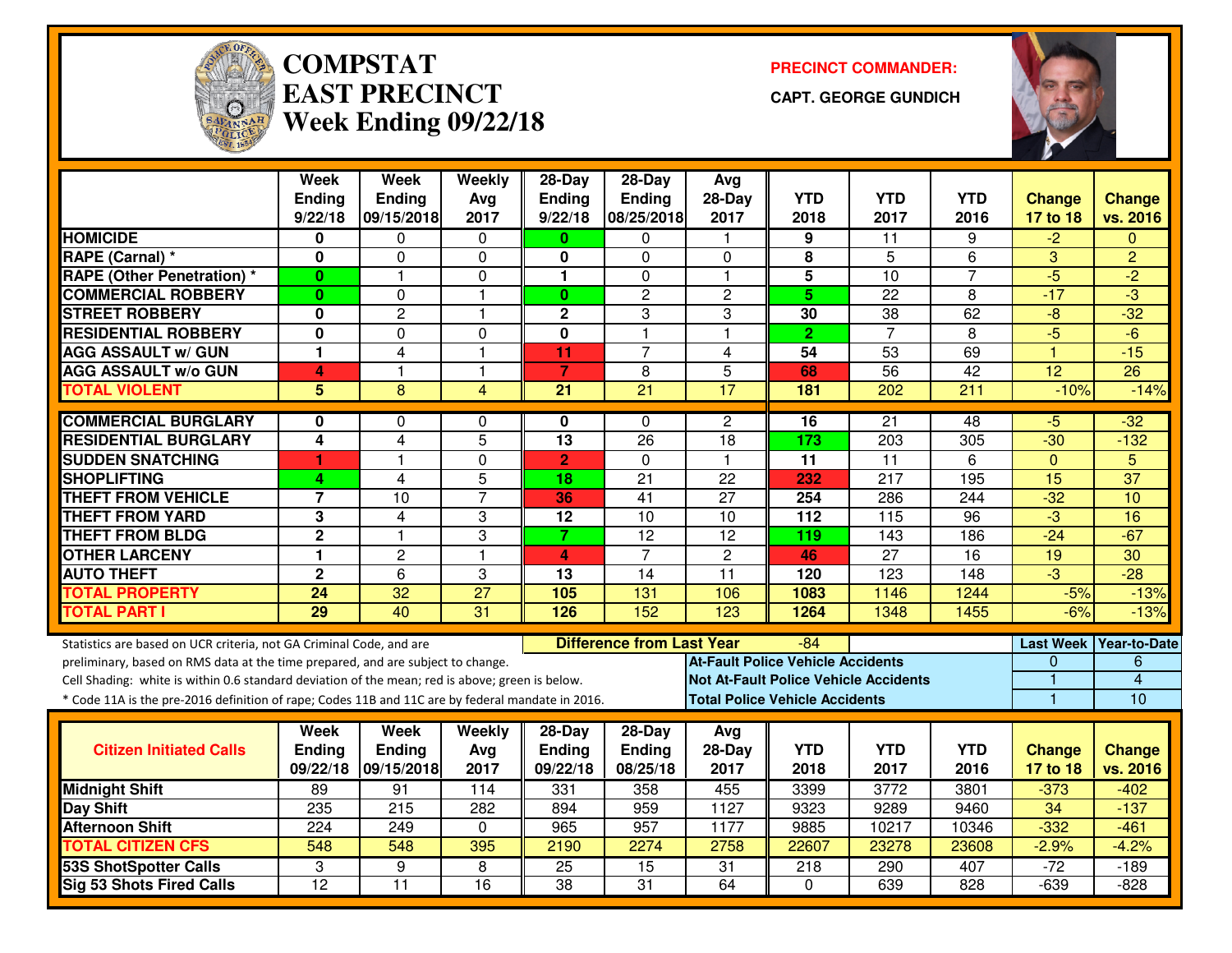## **BEAT 51 East PrecinctWeek Ending 09/22/18**

|                                  | <b>Last 4 Weeks</b> |                |               |                | 28 Days        | 28 Day         |                |                |                |                |                |
|----------------------------------|---------------------|----------------|---------------|----------------|----------------|----------------|----------------|----------------|----------------|----------------|----------------|
|                                  | Ending              | <b>Ending</b>  | <b>Ending</b> | <b>Ending</b>  | <b>Ending</b>  | <b>Average</b> | <b>YTD</b>     | <b>YTD</b>     | <b>YTD</b>     | <b>Change</b>  | <b>Change</b>  |
|                                  | 09/01/18            | 09/08/18       | 09/15/18      | 09/22/18       | 09/22/18       | 2017           | 2018           | 2017           | 2016           | 17 to 18       | vs. 2016       |
| <b>HOMICIDE</b>                  | $\Omega$            | 0              | 0             | 0              | $\Omega$       | 0.0            | $\overline{2}$ | $\overline{2}$ | $\mathbf{1}$   | $\Omega$       | 1              |
| RAPE (Carnal) *                  | $\Omega$            | 0              | $\Omega$      | $\Omega$       | $\Omega$       | 0.0            | 3              | $\mathbf{1}$   | $\mathbf{1}$   | $\overline{2}$ | $\overline{2}$ |
| <b>RAPE (Other Penetration)*</b> | 0                   | 0              | $\mathbf 0$   | 0              | 0              | 0.0            | $\overline{2}$ | $\overline{2}$ | 0              | $\Omega$       | $\overline{2}$ |
| <b>COMMERCIAL ROBBERY</b>        | 0                   | 0              | $\mathbf 0$   | 0              | 0              | 0.0            | $\mathbf{1}$   | $\mathbf{1}$   | $\mathbf{1}$   | $\mathbf{0}$   | $\mathbf{0}$   |
| <b>STREET ROBBERY</b>            | $\mathbf{0}$        | 0              | $\mathbf 0$   | 0              | 0              | 0.1            | 6              | 10             | 6              | $-4$           | $\mathbf{0}$   |
| <b>RESIDENTIAL ROBBERY</b>       | 0                   | 0              | $\mathbf 0$   | $\mathbf{0}$   | 0              | 0.0            | 0              | $\mathbf{1}$   | 0              | $-1$           | $\mathbf{0}$   |
| <b>AGG ASSAULT W/ GUN</b>        | $1\,$               | $\overline{2}$ | 1             | 0              | 4              | 0.1            | 14             | 8              | 19             | $6\phantom{1}$ | $-5$           |
| <b>AGG ASSAULT W/o GUN</b>       | $\mathbf{1}$        | 0              | 0             | 2              | 3              | 0.2            | 21             | 14             | 14             | $\overline{7}$ | $\overline{7}$ |
| <b>TOTAL VIOLENT</b>             | $\overline{2}$      | $\overline{2}$ | $\mathbf{1}$  | $\overline{2}$ | $\overline{7}$ | 0.6            | 49             | 39             | 42             | 26%            | 17%            |
| <b>COMMERCIAL BURGLARY</b>       | $\mathbf{0}$        | 0              | $\mathbf{0}$  | 0              | $\Omega$       | 0.1            | 4              | 6              | 10             | $-2$           | $-6$           |
| <b>RESIDENTIAL BURGLARY</b>      | $\mathbf{1}$        | 1              | 1             | $\mathbf{1}$   | 4              | 0.5            | 17             | 26             | 29             | $-9$           | $-12$          |
| <b>SUDDEN SNATCHING</b>          | $\mathbf{0}$        | 0              | $\mathbf 0$   | $\mathbf{1}$   | $\mathbf{1}$   | 0.1            | 5              | $\overline{2}$ | $\mathbf{1}$   | 3              | $\overline{4}$ |
| <b>SHOPLIFTING</b>               | $\mathbf{1}$        | $\mathbf{1}$   | 1             | 0              | 3              | 0.4            | 21             | 29             | 27             | $-8$           | $-6$           |
| <b>THEFT FROM VEHICLE</b>        | 0                   | $\overline{2}$ | $\mathbf 0$   | $\overline{2}$ | 4              | 0.4            | 42             | 23             | 28             | 19             | 14             |
| <b>THEFT FROM YARD</b>           | 0                   | $\mathbf{1}$   | $\mathbf 0$   | 0              | $\mathbf{1}$   | 0.2            | 13             | 18             | 24             | $-5$           | $-11$          |
| <b>THEFT FROM BLDG</b>           | 0                   | $\mathbf{1}$   | $\mathbf 0$   | $\overline{2}$ | 3              | 0.4            | 19             | 28             | 24             | $-9$           | $-5$           |
| <b>OTHER LARCENY</b>             | 0                   | 0              | $\mathbf{1}$  | 0              | $\mathbf{1}$   | 0.1            | 11             | 3              | $\overline{2}$ | 8              | 9              |
| <b>AUTO THEFT</b>                | $\mathbf{1}$        | $\mathbf{1}$   | $\mathbf{1}$  | 0              | 3              | 0.3            | 22             | 18             | 20             | $\overline{4}$ | $\overline{2}$ |
| <b>TOTAL PROPERTY</b>            | $\overline{3}$      | $\overline{7}$ | 4             | 6              | 20             | 2.5            | 154            | 153            | 165            | 1%             | $-7%$          |
| <b>TOTAL PART I</b>              | 5                   | 9              | 5             | 8              | 27             | 3.1            | 203            | 192            | 207            | 6%             | $-2%$          |

 **Difference from Last Year**<sup>11</sup>

Statistics are based on UCR criteria, not GA Criminal Code.

\* Rape Code 11A is the historical definition of rape (aka Legacy Rape); Rape Codes 11B and 11C are those moved from Part II to Part I in 2017.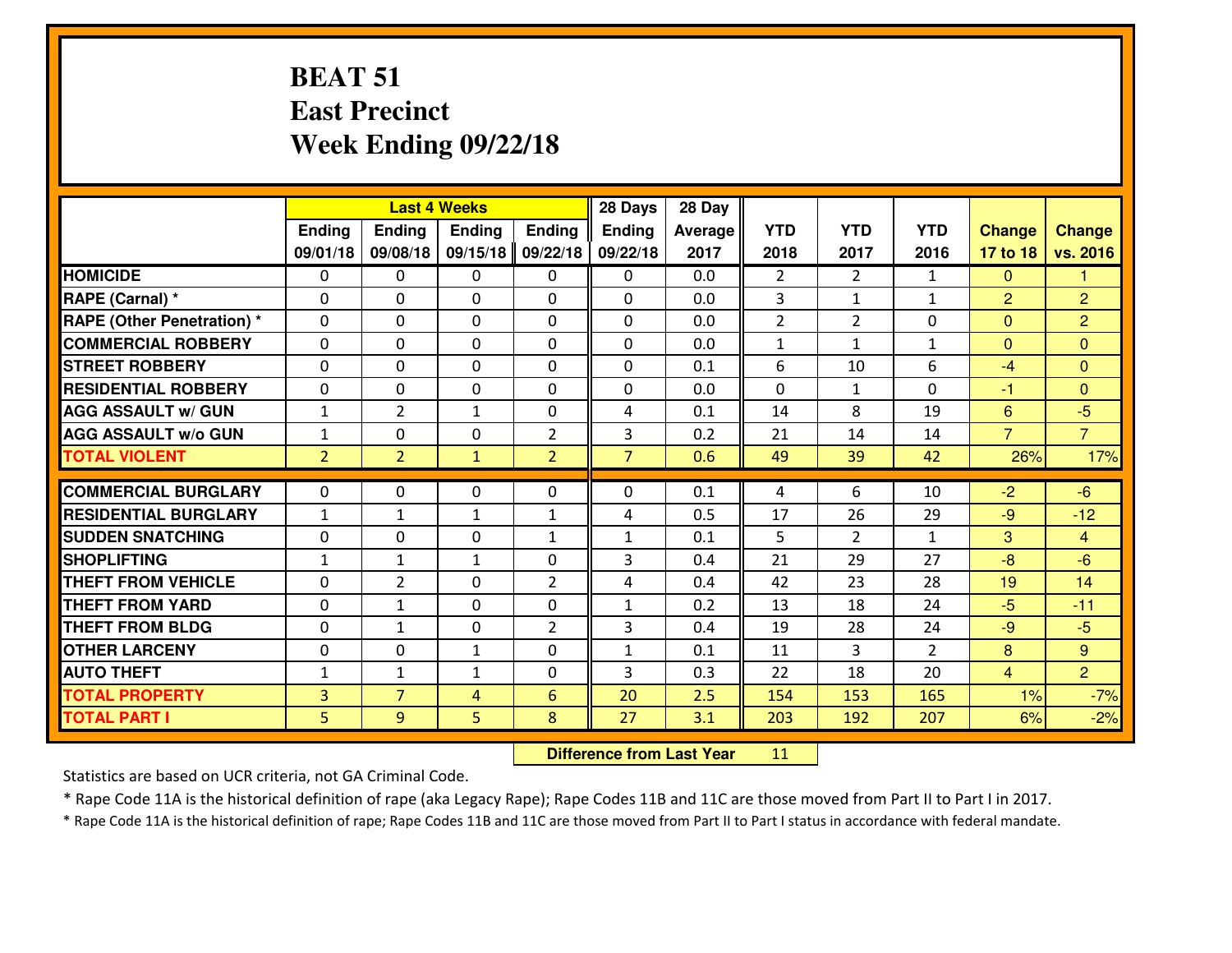# **BEAT 52 East PrecinctWeek Ending 09/22/18**

|                                  | <b>Last 4 Weeks</b> |                |                |                | 28 Days        | 28 Day  |                |                |                |                      |                      |
|----------------------------------|---------------------|----------------|----------------|----------------|----------------|---------|----------------|----------------|----------------|----------------------|----------------------|
|                                  | Ending              | <b>Ending</b>  | <b>Ending</b>  | <b>Ending</b>  | <b>Ending</b>  | Average | <b>YTD</b>     | <b>YTD</b>     | <b>YTD</b>     | <b>Change</b>        | <b>Change</b>        |
|                                  | 09/01/18            | 09/08/18       | 09/15/18       | 09/22/18       | 09/22/18       | 2017    | 2018           | 2017           | 2016           | 17 to 18             | vs. 2016             |
| <b>HOMICIDE</b>                  | $\Omega$            | 0              | 0              | 0              | 0              | 0.0     | 1              | $\Omega$       | 3              | -1                   | $-2$                 |
| RAPE (Carnal) *                  | $\Omega$            | 0              | $\Omega$       | $\Omega$       | $\Omega$       | 0.1     | 2              | $\mathbf{1}$   | 0              | $\mathbf{1}$         | $\overline{2}$       |
| <b>RAPE (Other Penetration)*</b> | 0                   | 0              | $\mathbf 0$    | 0              | 0              | 0.2     | 0              | $\overline{2}$ | 0              | $-2$                 | $\mathbf{0}$         |
| <b>COMMERCIAL ROBBERY</b>        | 0                   | 0              | $\mathbf 0$    | 0              | 0              | 0.0     | $\mathbf{1}$   | 0              | 0              | $\mathbf{1}$         | $\blacktriangleleft$ |
| <b>STREET ROBBERY</b>            | 0                   | 0              | $\mathbf 0$    | 0              | 0              | 1.1     | 4              | 9              | 17             | $-5$                 | $-13$                |
| <b>RESIDENTIAL ROBBERY</b>       | 0                   | 0              | $\mathbf 0$    | $\mathbf{0}$   | 0              | 0.3     | $\mathbf 0$    | 3              | $\mathbf{1}$   | $-3$                 | $-1$                 |
| <b>AGG ASSAULT W/ GUN</b>        | 0                   | $\overline{2}$ | $\overline{2}$ | 0              | 4              | 0.5     | 10             | 6              | 16             | $\overline{4}$       | $-6$                 |
| <b>AGG ASSAULT W/o GUN</b>       | 0                   | 0              | 1              | $\mathbf{0}$   | $\mathbf{1}$   | 1.2     | 11             | 13             | 8              | $-2$                 | 3                    |
| <b>TOTAL VIOLENT</b>             | $\mathbf{0}$        | $\overline{2}$ | 3              | $\mathbf{0}$   | 5              | 3.4     | 29             | 34             | 45             | $-15%$               | $-36%$               |
| <b>COMMERCIAL BURGLARY</b>       | $\Omega$            | 0              | $\mathbf{0}$   | 0              | $\Omega$       | 0.2     | 2              | $\mathbf{1}$   | 5              | $\blacktriangleleft$ | $-3$                 |
| <b>RESIDENTIAL BURGLARY</b>      | $\mathbf{0}$        | 1              | 0              | $\mathbf{1}$   | $\overline{2}$ | 2.6     | 39             | 25             | 45             | 14                   | $-6$                 |
| <b>SUDDEN SNATCHING</b>          | $\mathbf{0}$        | 0              | $\mathbf 0$    | 0              | 0              | 0.3     | $\mathbf{1}$   | 3              | 0              | $-2$                 | $\blacksquare$       |
| <b>SHOPLIFTING</b>               | 0                   | 0              | $\mathbf 0$    | 0              | 0              | 0.3     | $\overline{2}$ | 3              | $\overline{2}$ | $-1$                 | $\overline{0}$       |
| <b>THEFT FROM VEHICLE</b>        | $\mathbf{1}$        | 1              | 4              | $\overline{2}$ | 8              | 7.2     | 39             | 71             | 35             | $-32$                | 4                    |
| <b>THEFT FROM YARD</b>           | 0                   | 0              | $\mathbf 0$    | 0              | 0              | 1.8     | 14             | 19             | 13             | $-5$                 | $\overline{1}$       |
| <b>THEFT FROM BLDG</b>           | $\mathbf{1}$        | 0              | $\mathbf 0$    | $\mathbf{0}$   | $\mathbf{1}$   | 1.3     | 16             | 14             | 25             | 2                    | $-9$                 |
| <b>OTHER LARCENY</b>             | 0                   | 0              | $\mathbf 0$    | $\mathbf 0$    | 0              | 0.5     | 8              | 5              | 6              | 3                    | $\overline{2}$       |
| <b>AUTO THEFT</b>                | 0                   | 0              | 1              | $\mathbf{1}$   | $\overline{2}$ | 2.5     | 23             | 23             | 22             | $\overline{0}$       | $\overline{1}$       |
| <b>TOTAL PROPERTY</b>            | $\overline{2}$      | $\overline{2}$ | 5              | $\overline{4}$ | 13             | 16.6    | 144            | 164            | 153            | $-12%$               | $-6%$                |
| <b>TOTAL PART I</b>              | $\overline{2}$      | $\overline{4}$ | 8              | 4              | 18             | 20.0    | 173            | 198            | 198            | $-13%$               | $-13%$               |

 **Difference from Last Year** $-25$ 

Statistics are based on UCR criteria, not GA Criminal Code.

\* Rape Code 11A is the historical definition of rape (aka Legacy Rape); Rape Codes 11B and 11C are those moved from Part II to Part I in 2017.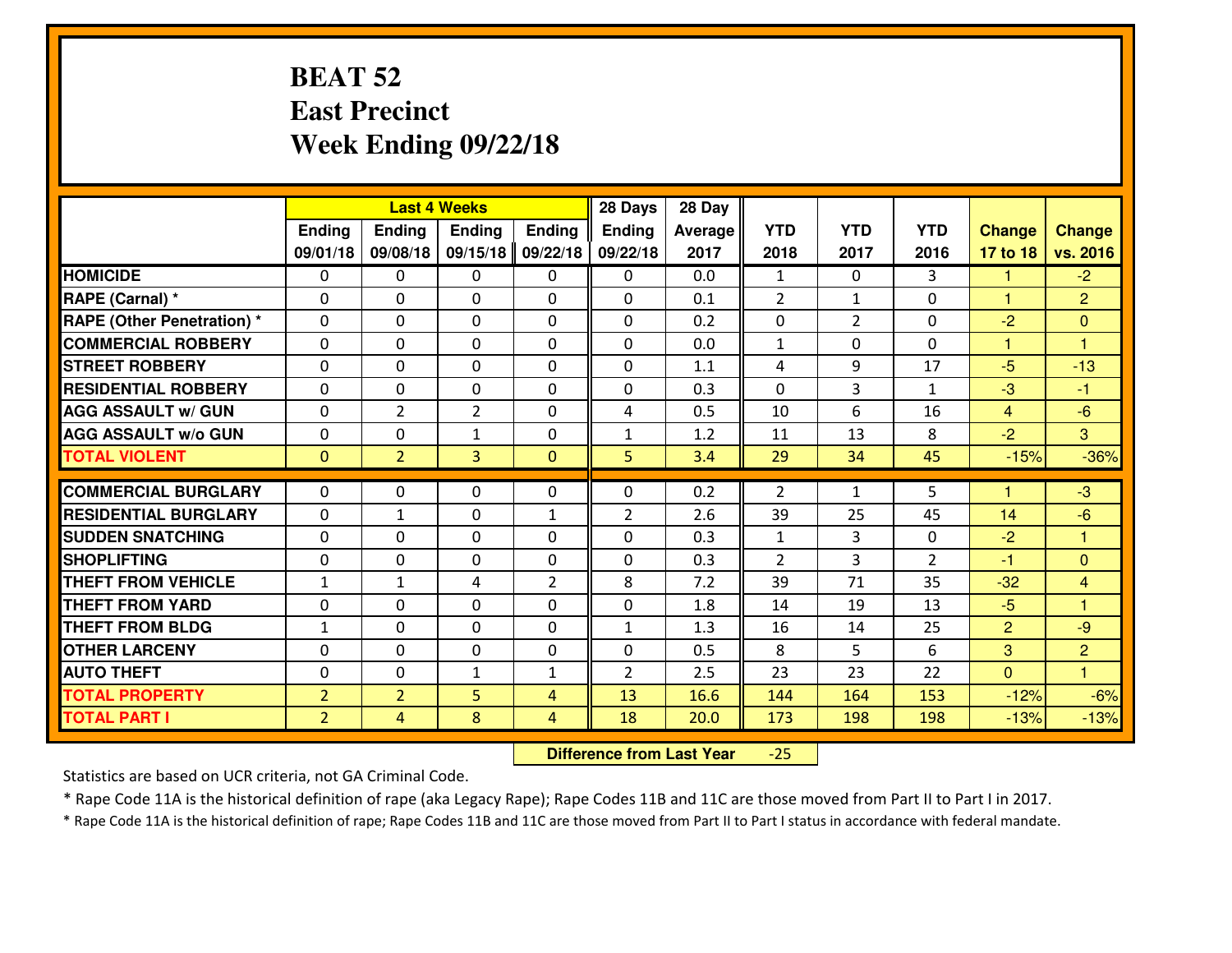# **BEAT 53 East PrecinctWeek Ending 09/22/18**

|                                   | <b>Last 4 Weeks</b> |                |                |                | 28 Days        | 28 Day  |                |                |                |                      |                |
|-----------------------------------|---------------------|----------------|----------------|----------------|----------------|---------|----------------|----------------|----------------|----------------------|----------------|
|                                   | Ending              | Ending         | <b>Ending</b>  | <b>Ending</b>  | <b>Ending</b>  | Average | <b>YTD</b>     | <b>YTD</b>     | <b>YTD</b>     | <b>Change</b>        | <b>Change</b>  |
|                                   | 09/01/18            | 09/08/18       | 09/15/18       | 09/22/18       | 09/22/18       | 2017    | 2018           | 2017           | 2016           | 17 to 18             | vs. 2016       |
| <b>HOMICIDE</b>                   | $\Omega$            | 0              | $\Omega$       | 0              | $\Omega$       | 0.5     | $\Omega$       | 6              | $\mathbf{1}$   | $-6$                 | $-1$           |
| RAPE (Carnal) *                   | $\Omega$            | 0              | $\Omega$       | $\Omega$       | 0              | 0.1     | $\mathcal{L}$  | $\mathbf{1}$   | $\overline{2}$ | $\blacktriangleleft$ | $\Omega$       |
| <b>RAPE (Other Penetration) *</b> | $\mathbf 0$         | 0              | $\mathbf 0$    | 0              | 0              | 0.2     | 0              | 3              | 3              | $-3$                 | $-3$           |
| <b>COMMERCIAL ROBBERY</b>         | $\mathbf 0$         | 0              | $\mathbf 0$    | 0              | 0              | 0.1     | $\mathbf 0$    | $\mathbf{1}$   | 0              | $-1$                 | $\overline{0}$ |
| <b>STREET ROBBERY</b>             | $\mathbf 0$         | 0              | $\overline{2}$ | 0              | $\overline{2}$ | 0.3     | 6              | 4              | 11             | $\overline{2}$       | $-5$           |
| <b>RESIDENTIAL ROBBERY</b>        | $\mathbf 0$         | 0              | $\mathbf 0$    | 0              | 0              | 0.2     | $\mathbf 0$    | $\overline{2}$ | $\overline{2}$ | $-2$                 | $-2$           |
| <b>AGG ASSAULT W/ GUN</b>         | $\mathbf 0$         | 0              | $\mathbf{1}$   | 0              | $\mathbf{1}$   | 1.7     | 13             | 19             | 9              | $-6$                 | $\overline{4}$ |
| <b>AGG ASSAULT W/o GUN</b>        | $\mathbf 0$         | 0              | 0              | $\overline{2}$ | $\overline{2}$ | 1.2     | 13             | 13             | 4              | $\mathbf{0}$         | 9 <sup>°</sup> |
| <b>TOTAL VIOLENT</b>              | $\overline{0}$      | $\overline{0}$ | 3              | $\overline{2}$ | 5              | 4.3     | 34             | 49             | 32             | $-31%$               | 6%             |
|                                   |                     |                |                |                |                |         |                |                |                |                      | 1              |
| <b>COMMERCIAL BURGLARY</b>        | $\Omega$            | 0              | $\mathbf{0}$   | $\Omega$       | 0              | 0.1     | 3              | $\mathbf{1}$   | $\overline{2}$ | 2                    |                |
| <b>RESIDENTIAL BURGLARY</b>       | $\mathbf{0}$        | 0              | $\overline{2}$ | $\mathbf{1}$   | 3              | 2.5     | 34             | 28             | 60             | 6                    | $-26$          |
| <b>SUDDEN SNATCHING</b>           | $\mathbf 0$         | 0              | $\mathbf{1}$   | 0              | $\mathbf{1}$   | 0.2     | $\overline{2}$ | $\overline{2}$ | 3              | $\mathbf{0}$         | $-1$           |
| <b>SHOPLIFTING</b>                | $\mathbf 0$         | 0              | $\mathbf 0$    | 0              | 0              | 0.1     | 10             | $\Omega$       | 4              | 10                   | 6              |
| <b>THEFT FROM VEHICLE</b>         | $\mathbf{1}$        | $\mathbf{1}$   | $\mathbf{1}$   | $\mathbf{1}$   | 4              | 6.3     | 49             | 62             | 45             | $-13$                | $\overline{4}$ |
| <b>THEFT FROM YARD</b>            | $\mathbf 0$         | 0              | $\mathbf{1}$   | $\mathbf{1}$   | $\overline{2}$ | 2.2     | 24             | 23             | 16             | $\mathbf{1}$         | 8              |
| <b>THEFT FROM BLDG</b>            | $\mathbf 0$         | 0              | $\mathbf 0$    | 0              | 0              | 4.4     | 28             | 45             | 56             | $-17$                | $-28$          |
| <b>OTHER LARCENY</b>              | $\mathbf 0$         | 0              | $\mathbf 0$    | $\mathbf{1}$   | $\mathbf{1}$   | 0.3     | 10             | 3              | $\mathbf{1}$   | $\overline{7}$       | 9 <sup>°</sup> |
| <b>AUTO THEFT</b>                 | 0                   | 0              | $\overline{2}$ | 0              | $\overline{2}$ | 2.7     | 22             | 18             | 28             | $\overline{4}$       | $-6$           |
| <b>TOTAL PROPERTY</b>             | $\mathbf{1}$        | $\mathbf{1}$   | $\overline{7}$ | $\overline{4}$ | 13             | 18.7    | 182            | 182            | 215            | 0%                   | $-15%$         |
| <b>TOTAL PART I</b>               | $\mathbf{1}$        | $\mathbf{1}$   | 10             | 6              | 18             | 23.0    | 216            | 231            | 247            | $-6%$                | $-13%$         |

 **Difference from Last Year**-15

Statistics are based on UCR criteria, not GA Criminal Code.

\* Rape Code 11A is the historical definition of rape (aka Legacy Rape); Rape Codes 11B and 11C are those moved from Part II to Part I in 2017.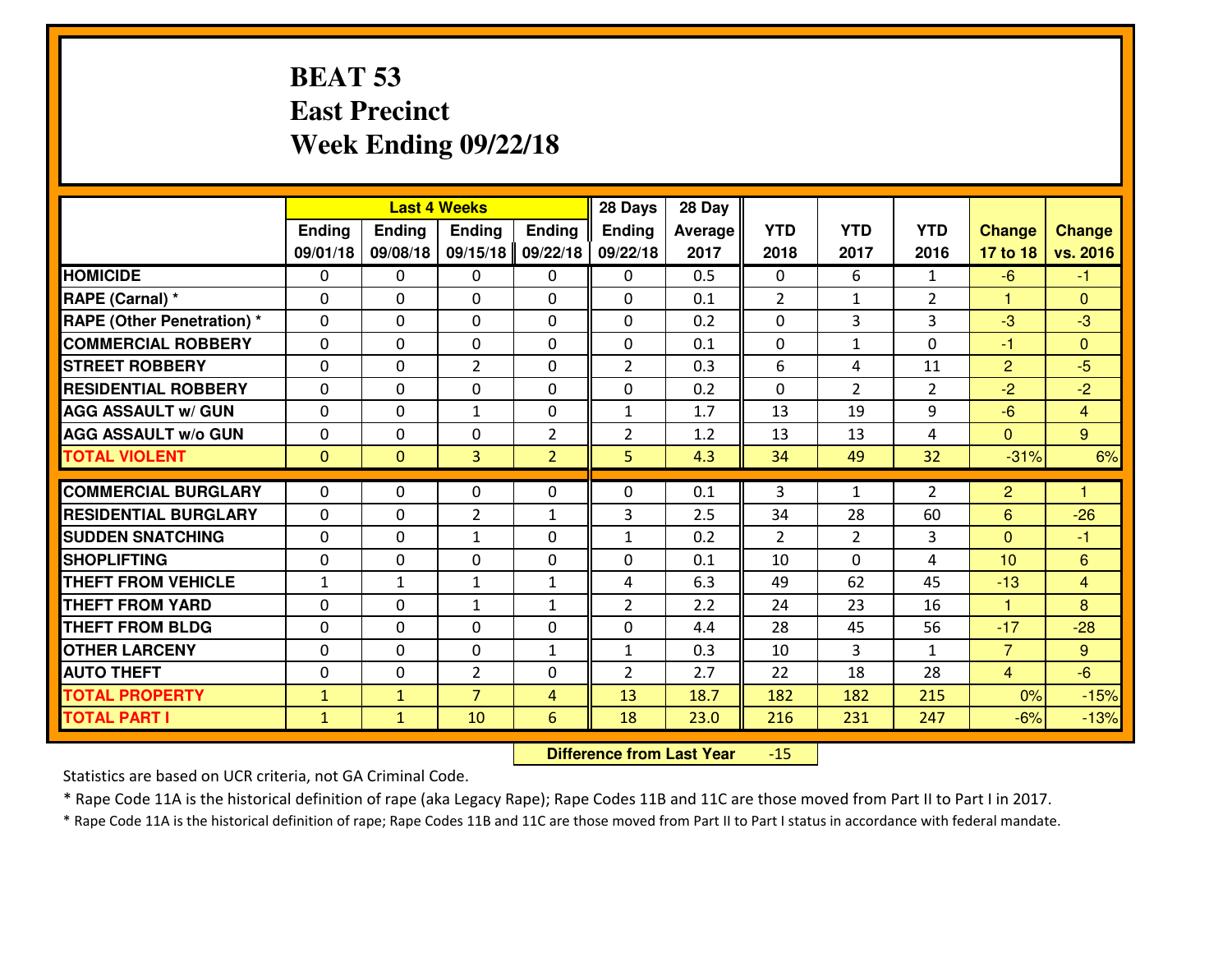# **BEAT 54 East PrecinctWeek Ending 09/22/18**

|                                   | <b>Last 4 Weeks</b> |                |               |                | 28 Days        | 28 Day  |                |                |              |                |                |
|-----------------------------------|---------------------|----------------|---------------|----------------|----------------|---------|----------------|----------------|--------------|----------------|----------------|
|                                   | Ending              | <b>Ending</b>  | <b>Ending</b> | Ending         | <b>Ending</b>  | Average | <b>YTD</b>     | <b>YTD</b>     | <b>YTD</b>   | <b>Change</b>  | <b>Change</b>  |
|                                   | 09/01/18            | 09/08/18       | 09/15/18      | 09/22/18       | 09/22/18       | 2017    | 2018           | 2017           | 2016         | 17 to 18       | vs. 2016       |
| <b>HOMICIDE</b>                   | $\Omega$            | 0              | 0             | $\Omega$       | 0              | 0.2     | 4              | 3              | $\mathbf{1}$ | 1              | 3              |
| RAPE (Carnal) *                   | $\Omega$            | 0              | $\mathbf{0}$  | $\Omega$       | $\Omega$       | 0.1     | $\Omega$       | $\Omega$       | $\mathbf{1}$ | $\mathbf{0}$   | $-1$           |
| <b>RAPE (Other Penetration) *</b> | 0                   | 0              | $\mathbf{1}$  | 0              | $\mathbf{1}$   | 0.1     | $\mathbf{1}$   | $\Omega$       | $\mathbf{1}$ | 1              | $\mathbf{0}$   |
| <b>COMMERCIAL ROBBERY</b>         | 0                   | 0              | 0             | 0              | 0              | 0.9     | 3              | 11             | 3            | $-8$           | $\overline{0}$ |
| <b>STREET ROBBERY</b>             | 0                   | 0              | 0             | 0              | 0              | 0.8     | $\overline{7}$ | 11             | 18           | $-4$           | $-11$          |
| <b>RESIDENTIAL ROBBERY</b>        | 0                   | 0              | $\mathbf{0}$  | 0              | 0              | 0.0     | $\overline{2}$ | $\Omega$       | 3            | $\overline{2}$ | $-1$           |
| <b>AGG ASSAULT W/ GUN</b>         | $\mathbf{1}$        | 0              | 0             | 0              | $\mathbf{1}$   | 1.1     | 9              | 13             | 17           | $-4$           | $-8$           |
| <b>AGG ASSAULT W/o GUN</b>        | 0                   | 0              | 0             | 0              | 0              | 0.8     | 12             | 10             | 5            | $\overline{2}$ | $\overline{7}$ |
| <b>TOTAL VIOLENT</b>              | $\mathbf{1}$        | $\overline{0}$ | $\mathbf{1}$  | $\overline{0}$ | $\overline{2}$ | 4.0     | 38             | 48             | 49           | $-21%$         | $-22%$         |
| <b>COMMERCIAL BURGLARY</b>        | $\Omega$            | 0              | $\mathbf{0}$  | $\mathbf{0}$   | $\Omega$       | 0.7     | $\overline{2}$ | 9              | 10           | $-7$           | $-8$           |
|                                   |                     |                |               |                |                |         |                |                |              |                |                |
| <b>RESIDENTIAL BURGLARY</b>       | $\mathbf{0}$        | 0              | $\mathbf{1}$  | 0              | $\mathbf{1}$   | 5.1     | 43             | 49             | 76           | $-6$           | $-33$          |
| <b>SUDDEN SNATCHING</b>           | 0                   | 0              | 0             | 0              | 0              | 0.1     | $\mathbf{0}$   | $\Omega$       | 0            | $\mathbf{0}$   | $\overline{0}$ |
| <b>SHOPLIFTING</b>                | 0                   | $\mathbf{1}$   | 0             | $\mathbf{1}$   | $\overline{2}$ | 5.0     | 52             | 34             | 57           | 18             | $-5$           |
| <b>THEFT FROM VEHICLE</b>         | $\mathbf{1}$        | 3              | $\mathbf{1}$  | $\mathbf{1}$   | 6              | 5.3     | 43             | 48             | 53           | $-5$           | $-10$          |
| <b>THEFT FROM YARD</b>            | $\mathbf{1}$        | $\mathbf{1}$   | 0             | $\mathbf{1}$   | 3              | 2.3     | 25             | 21             | 18           | $\overline{4}$ | $\overline{7}$ |
| <b>THEFT FROM BLDG</b>            | 0                   | $\mathbf{1}$   | $\mathbf{1}$  | 0              | $\overline{2}$ | 2.3     | 24             | 29             | 34           | $-5$           | $-10$          |
| <b>OTHER LARCENY</b>              | $\mathbf 1$         | 0              | $\mathbf{1}$  | 0              | $\overline{2}$ | 0.2     | 10             | $\overline{2}$ | 5            | 8              | 5 <sup>5</sup> |
| <b>AUTO THEFT</b>                 | $\overline{2}$      | 0              | $\mathbf{1}$  | 0              | 3              | 1.9     | 25             | 29             | 30           | $-4$           | $-5$           |
| <b>TOTAL PROPERTY</b>             | 5 <sup>1</sup>      | 6              | 5             | 3              | 19             | 22.9    | 224            | 221            | 283          | 1%             | $-21%$         |
| <b>TOTAL PART I</b>               | 6                   | 6              | 6             | 3              | 21             | 26.8    | 262            | 269            | 332          | $-3%$          | $-21%$         |

 **Difference from Last Year**-7

Statistics are based on UCR criteria, not GA Criminal Code.

\* Rape Code 11A is the historical definition of rape (aka Legacy Rape); Rape Codes 11B and 11C are those moved from Part II to Part I in 2017.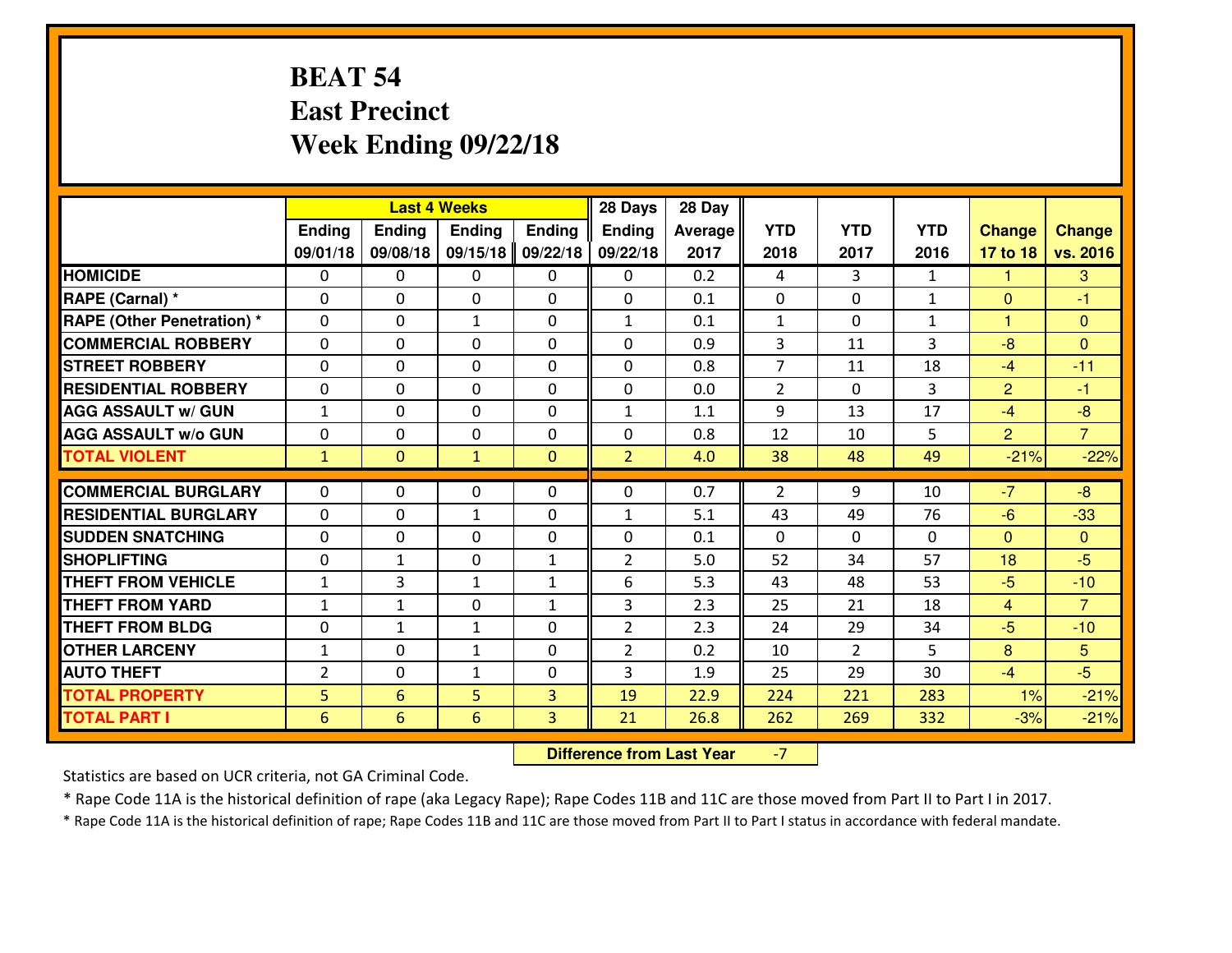## **BEAT 55 East PrecinctWeek Ending 09/22/18**

|                                  |                |                | <b>Last 4 Weeks</b> |               | 28 Days        | 28 Day  |              |                |                |                |                |
|----------------------------------|----------------|----------------|---------------------|---------------|----------------|---------|--------------|----------------|----------------|----------------|----------------|
|                                  | <b>Ending</b>  | <b>Ending</b>  | <b>Endina</b>       | <b>Ending</b> | <b>Ending</b>  | Average | <b>YTD</b>   | <b>YTD</b>     | <b>YTD</b>     | <b>Change</b>  | <b>Change</b>  |
|                                  | 09/01/18       | 09/08/18       | 09/15/18            | 09/22/18      | 09/22/18       | 2017    | 2018         | 2017           | 2016           | 17 to 18       | vs. 2016       |
| <b>HOMICIDE</b>                  | $\Omega$       | 0              | 0                   | 0             | 0              | 0.0     | 1            | $\Omega$       | 0              | 1              | 1              |
| RAPE (Carnal) *                  | $\Omega$       | 0              | $\mathbf{0}$        | 0             | $\Omega$       | 0.0     | $\Omega$     | $\Omega$       | $\mathbf{1}$   | $\Omega$       | -1             |
| <b>RAPE (Other Penetration)*</b> | $\Omega$       | $\Omega$       | $\mathbf 0$         | $\Omega$      | $\Omega$       | 0.0     | $\Omega$     | 0              | $\mathbf{1}$   | $\Omega$       | $-1$           |
| <b>COMMERCIAL ROBBERY</b>        | $\Omega$       | 0              | $\mathbf 0$         | $\Omega$      | 0              | 1.0     | 0            | 9              | $\overline{2}$ | $-9$           | $-2$           |
| <b>STREET ROBBERY</b>            | $\Omega$       | $\Omega$       | $\mathbf 0$         | $\Omega$      | 0              | 0.2     | 4            | $\mathbf{1}$   | 5              | 3              | $-1$           |
| <b>RESIDENTIAL ROBBERY</b>       | $\Omega$       | $\Omega$       | $\mathbf 0$         | $\Omega$      | 0              | 0.0     | 0            | $\mathbf{1}$   | 0              | $-1$           | $\overline{0}$ |
| <b>AGG ASSAULT w/ GUN</b>        | $\Omega$       | $\Omega$       | $\mathbf 0$         | $\mathbf{1}$  | $\mathbf{1}$   | 0.5     | 6            | 5              | 5              | $\mathbf{1}$   | $\overline{1}$ |
| <b>AGG ASSAULT w/o GUN</b>       | 0              | 0              | $\mathbf 0$         | 0             | 0              | 0.5     | 4            | $\overline{2}$ | 5              | $\overline{2}$ | $-1$           |
| <b>TOTAL VIOLENT</b>             | $\mathbf{0}$   | $\mathbf{0}$   | $\mathbf{0}$        | $\mathbf{1}$  | $\mathbf{1}$   | 2.2     | 15           | 18             | 19             | $-17%$         | $-21%$         |
| <b>COMMERCIAL BURGLARY</b>       | $\Omega$       | 0              | 0                   | $\Omega$      | $\Omega$       | 0.3     | 3            | 3              | 12             | $\Omega$       | $-9$           |
| <b>RESIDENTIAL BURGLARY</b>      | $\mathbf{1}$   | 0              | $\mathbf 0$         | 0             | $\mathbf{1}$   | 3.4     | 15           | 40             | 37             | $-25$          | $-22$          |
| <b>SUDDEN SNATCHING</b>          | 0              | 0              | $\mathbf 0$         | 0             | 0              | 0.2     | $\mathbf{1}$ | 3              | 0              | $-2$           | 1              |
| <b>SHOPLIFTING</b>               | $\overline{3}$ | 3              | 3                   | 3             | 12             | 13.8    | 143          | 145            | 96             | $-2$           | 47             |
| <b>THEFT FROM VEHICLE</b>        | $\overline{2}$ | $\overline{2}$ | 3                   | $\mathbf{1}$  | 8              | 4.1     | 42           | 42             | 56             | $\mathbf{0}$   | $-14$          |
| <b>THEFT FROM YARD</b>           | $\mathbf 0$    | 1              | $\mathbf 0$         | $\mathbf{1}$  | $\overline{2}$ | 1.5     | 20           | 16             | 11             | $\overline{4}$ | 9              |
| <b>THEFT FROM BLDG</b>           | 0              | 1              | $\mathbf 0$         | 0             | $\mathbf{1}$   | 1.5     | 15           | 10             | 29             | 5              | $-14$          |
| <b>OTHER LARCENY</b>             | 0              | 0              | $\mathbf 0$         | $\mathbf 0$   | 0              | 0.6     | 3            | $\overline{7}$ | $\mathbf{1}$   | $-4$           | 2              |
| <b>AUTO THEFT</b>                | 0              | $\mathbf{1}$   | $\mathbf{1}$        | 0             | $\overline{2}$ | 1.7     | 14           | 12             | 26             | $\overline{2}$ | $-12$          |
| <b>TOTAL PROPERTY</b>            | 6              | 8              | $\overline{7}$      | 5             | 26             | 27.2    | 256          | 278            | 268            | $-8%$          | $-4%$          |
| <b>TOTAL PART I</b>              | 6              | 8              | $\overline{7}$      | 6             | 27             | 29.4    | 271          | 296            | 287            | $-8%$          | $-6%$          |
|                                  |                |                |                     |               |                |         |              |                |                |                |                |

 **Difference from Last Year** $-25$ 

Statistics are based on UCR criteria, not GA Criminal Code.

\* Rape Code 11A is the historical definition of rape (aka Legacy Rape); Rape Codes 11B and 11C are those moved from Part II to Part I in 2017.